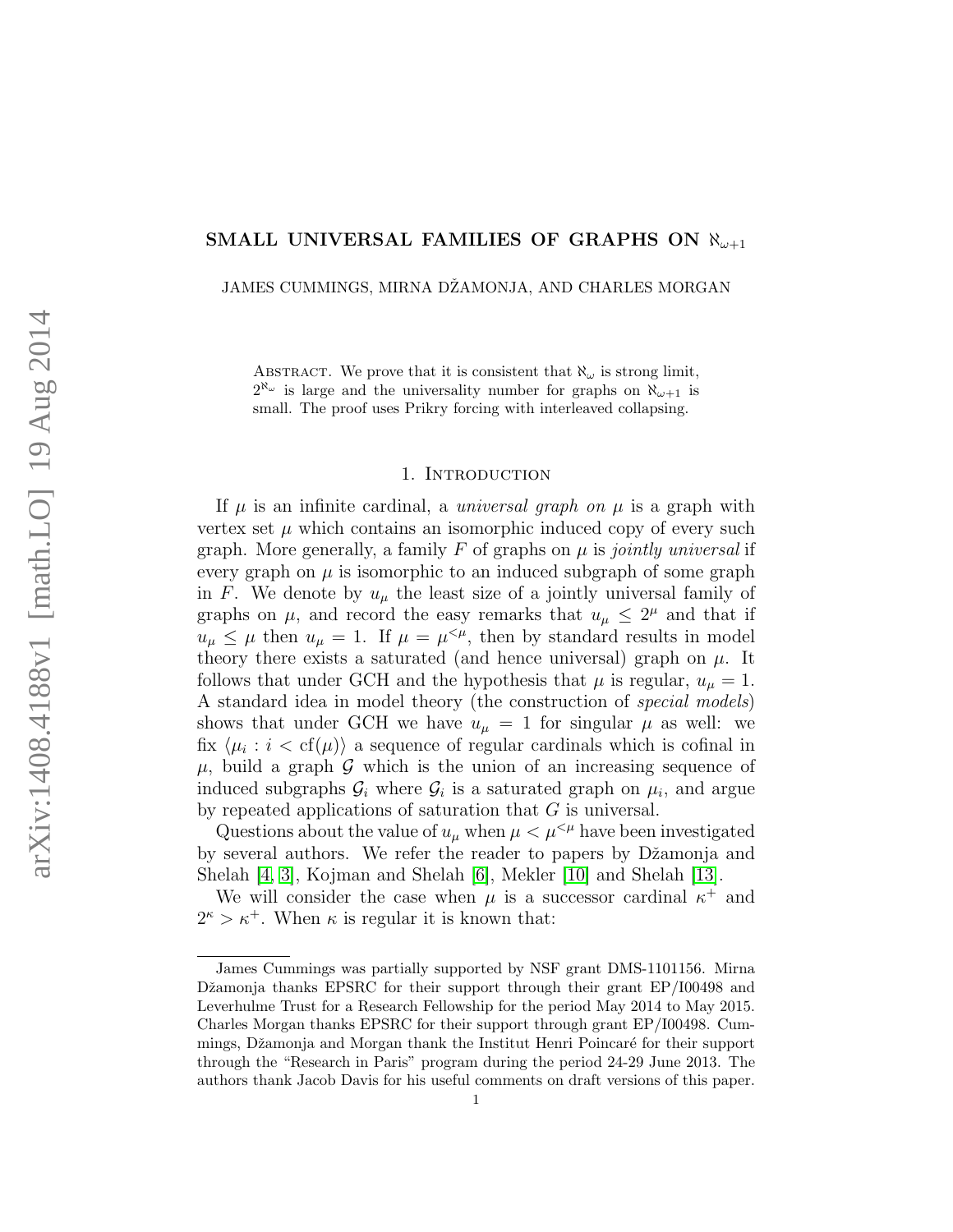- (1) It is possible to produce models where  $u_{\kappa^+}$  is arbitrarily large [\[6\]](#page-34-2), for example by adding many Cohen subsets of  $\kappa$  over a model of GCH.
- (2) It is possible to produce models where  $\kappa^{\leq \kappa} = \kappa$ ,  $2^{\kappa}$  is arbitrarily large and  $u_{\kappa^+} = \kappa^{++}$  [\[4\]](#page-34-0) by iterated forcing over a model of GCH.

The question whether we can have  $u_{\kappa^+} = 1$  when  $2^{\kappa} > \kappa^+$  remains mysterious for general values of  $\kappa$ , though it is known [\[10,](#page-34-3) [13\]](#page-34-4) to have a positive solution for  $\kappa = \omega$ .

When  $\kappa$  is singular then questions about  $u_{\kappa^+}$  become harder, since we have fewer forcing constructions available. Džamonja and Shelah [\[4\]](#page-34-0) found a line of attack on this kind of question, where the key idea is that we will prepare a large cardinal  $\kappa$  by means of iterated forcing which preserves its large cardinal character, and only at the end of the construction will we force to make  $\kappa$  become a singular cardinal. By this method Džamonja and Shelah produced models where  $\kappa$  is singular strong limit of cofinality  $\omega$ ,  $2^{\kappa}$  is arbitrarily large and  $u_{\kappa^+} \leq \kappa^{++}$ .

In [\[4\]](#page-34-0) the final step in the construction is Prikry forcing, so that in the final model  $\kappa$  is still rather large by some measures, for example it is still a cardinal fixed point. In this paper we will use a forcing poset defined by Foreman and Woodin [\[5\]](#page-34-5) which will make  $\kappa$  become  $\aleph_{\omega}$ . In some joint work with Magidor and Shelah [\[2\]](#page-33-0), we obtain similar results where the final step is a form of Radin forcing which changes the cofinality of  $\kappa$  to uncountable values such as  $\omega_1$ .

Our main result is this: it is consistent relative to a supercompact cardinal that  $\aleph_{\omega}$  is strong limit,  $2^{\aleph_{\omega}} = \aleph_{\omega+3}$ , and  $u_{\aleph_{\omega+1}} \leq \aleph_{\omega+2}$ . In the rest of this Introduction we give an overview of the proof, and conclude with a guide to the structure of the paper.

The Foreman-Woodin poset is a variation of Prikry forcing, which adds a Prikry sequence  $\kappa_i$  of inaccessible cardinals cofinal in  $\kappa$ , and in addition collapses all but finitely many cardinals between successive points on the Prikry sequence so that  $\kappa$  becomes  $\aleph_{\omega}$ . The only parameter needed to define Prikry forcing is a normal measure  $U_0$ , but the Foreman-Woodin forcing has an additional parameter  $\mathcal F$  which is a filter on the set of functions representing elements of a certain complete Boolean algebra in Ult $(V, U_0)$ .

We will start with a ground model V in which  $\kappa$  is a supercompact cardinal, which has been prepared so as to be indestructible under  $\kappa$ directed closed forcing, and  $2^k = \kappa^{+3}$ . We will define an iterated forcing poset  $\mathbb{Q}^*$  by iterating for  $\kappa^{+4}$  many steps with supports of size less than  $\kappa$ , forcing at each stage i with a poset  $\mathbb{Q}_i$  which is  $\kappa$ -directed closed and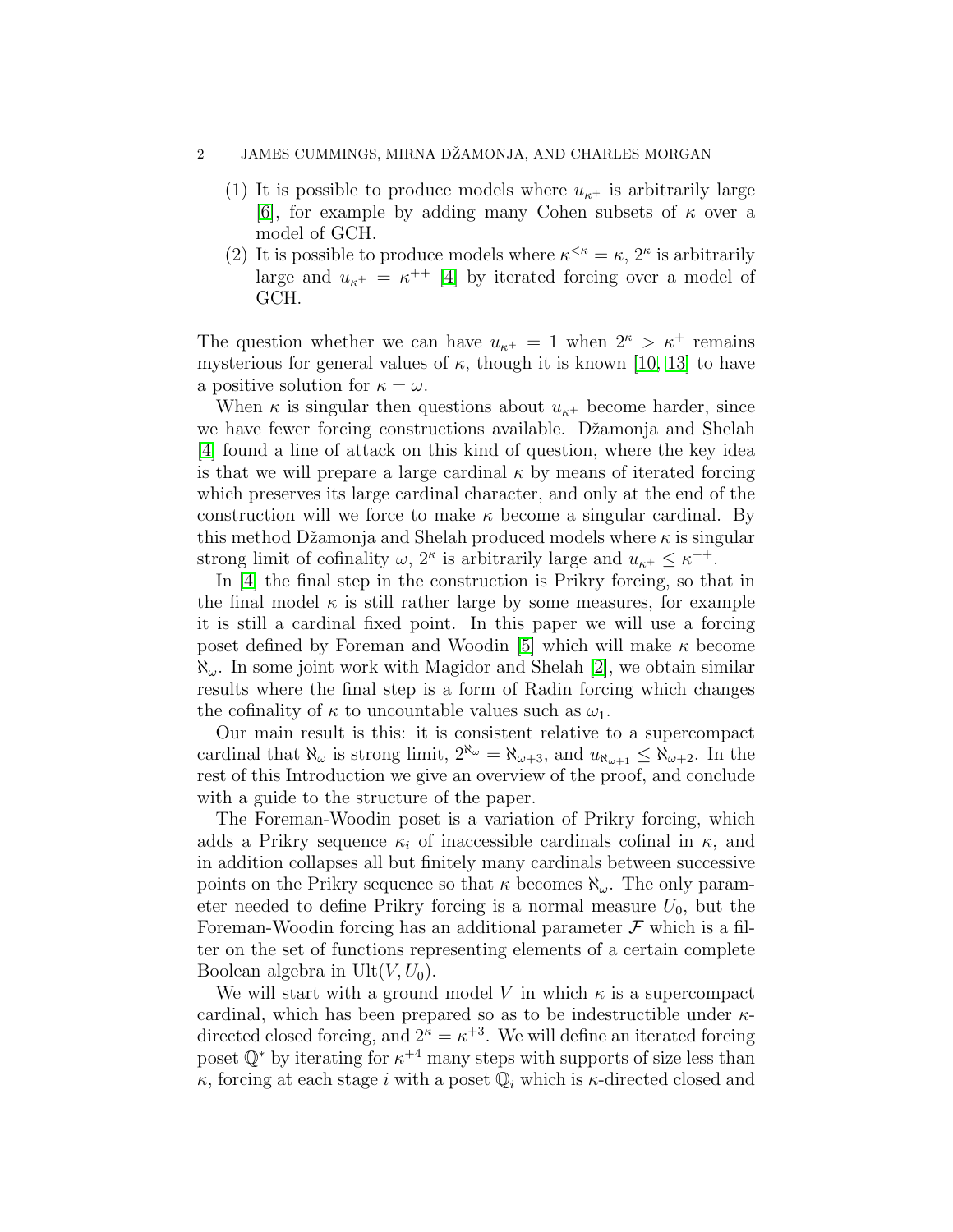has a strong form of  $\kappa^+$ -cc. The cardinal  $\kappa$  will still be supercompact in  $V^{\mathbb{Q}^*}$ , and this will enable us to choose a normal measure  $U_0$  and filter  $F$ , which can be used as parameters to define a Foreman-Woodin forcing P.

The key idea is that the poset  $\mathbb{Q}_i$  will anticipate the results of forcing over  $V^{\mathbb{Q}^*}$  with  $\mathbb{P}$ . To be more specific, at each stage i of the construction a suitable form of diamond sequence will be used to produce "guesses"  $W_i$  and  $\mathcal{F}_i$  at the final values of  $U_0$  and  $\mathcal{F}_i$ , and there will be many stages i at which these guesses are correct (in the sense that  $W_i$  and  $\mathcal{F}_i$  are the restrictions to  $V^{\mathbb{P}_i}$  of  $U_0$  and  $\mathcal{F}$ ).

At stage i there is a poset  $\mathbb{P}_i$  which is computed from  $W_i$  and  $\mathcal{F}_i$ in the same way that  $\mathbb P$  is computed from  $U_0$  and  $\mathcal F$ . If the guesses made at stage  $i$  are correct then the final  $\mathbb{P}$ -generic object will induce a  $\mathbb{P}_i$ -generic object. The poset  $\mathbb{Q}_i$  aims to add a  $\mathbb{P}$ -name for a graph on  $\kappa^+$ , whose interpretation absorbs all graphs in the extension of stage is by the induced  $\mathbb{P}_i$ -generic object.

Our final model will be obtained by halting the construction at a suitable stage  $i^*$  of cofinality  $\kappa^{++}$ , and forcing with  $\mathbb{P}_{i^*}$ . The point here (an idea which comes from [\[4\]](#page-34-0)) is that we can read off a universal family of size  $\kappa^{++}$  from a cofinal set of stages below  $i^*$ , and we are in a situation where  $2^{\kappa} = \kappa^{+3}$ .

We conclude this section with an overview of the paper and a couple of remarks:

- In Section [2](#page-3-0) we discuss the filter  $\mathcal F$  which is used in defining  $\mathbb P$ and give an account of its main properties.
- In Section [3](#page-10-0) we construct the forcing  $\mathbb P$  and prove various key facts about it using the properties of  $\mathcal{F}$ .
- In Section [4](#page-17-0) we construct the "anticipation forcing" Q and prove that it has certain properties. Most notably  $\mathbb Q$  is  $\kappa$ -compact and has a strong form of the  $\kappa^+$ -chain condition.
- In Section [5](#page-25-0) we describe the main iteration Q<sup>∗</sup> and prove a key technical fact by a master condition argument.
- In Section [6](#page-31-0) we prove the main theorem.
- In Section [7](#page-33-1) we discuss generalisations, related work and some natural open problems.

Remark. Foreman and Woodin's paper [\[5\]](#page-34-5) actually defines a supercompact Radin forcing with interleaved Cohen forcing, and its projection to a Radin forcing with interleaved Cohen forcing controlled by certain filters. Our forcing  $\mathbb P$  here is a version of the projected forcing, with the Cohen forcing replaced by collapsing forcing and the Radin forcing simplified to the special case of Prikry forcing.  $\mathbb P$  is also a close relative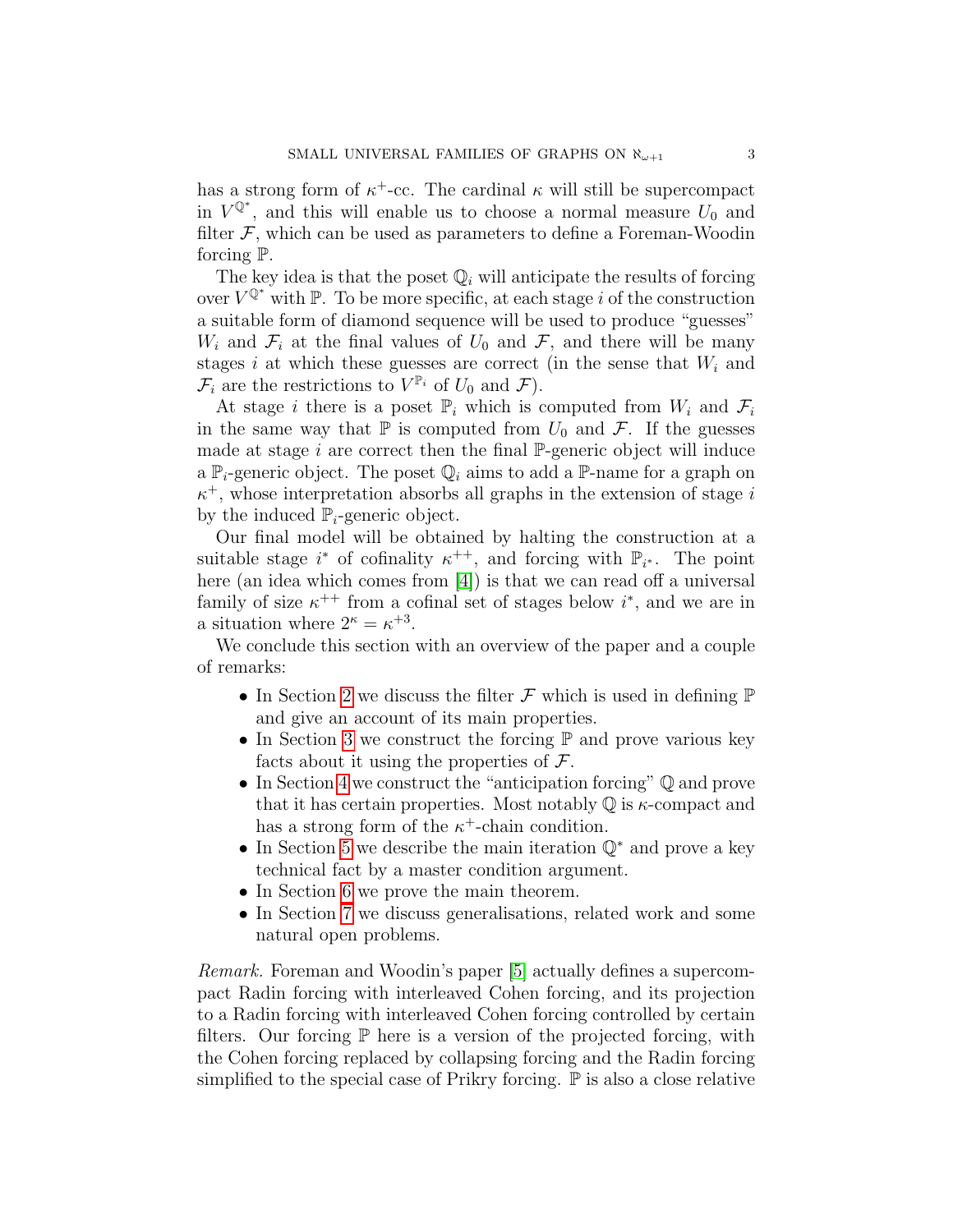of the forcing poset used by Woodin to obtain the failure of SCH at  $\aleph_{\omega}$ , from optimal hypotheses, the difference being that in Woodin's forcing poset the constraining filters are generic over the relevant ultrapowers. Our approach was dictated by the necessity to have the "approximations"  $\mathbb{P}_i$  be well-behaved forcing posets, in a context where they can neither be obtained as projections of supercompact Prikry forcing with interleaved collapsing nor constructed from filters which are generic over ultrapowers. Of course, all this work traces back ultimately to Magidor's original model for the failure of SCH at  $\aleph_{\omega}$  [\[8\]](#page-34-6).

#### 2. Constraints and filters

<span id="page-3-0"></span>We start by assuming that  $2^k = \kappa^{n}$  for some  $n < \omega$  and that  $\kappa$ is  $2^{\kappa}$ -supercompact. We will fix U an ultrafilter on  $P_{\kappa} \kappa^{+n}$  witnessing the 2<sup>*κ*</sup>-supercompactness of  $\kappa$ , and let  $j: V \to M = \text{Ult}(V, U)$  be the associated ultrapower map. We let  $U_0$  be the projection of U to an ultrafilter on  $\kappa$  via the map  $x \mapsto x \cap \kappa$ . We remind the reader of some standard facts.

- (1)  $U = \{ A \subseteq P_{\kappa} \kappa^{+n} : j^{\kappa} \kappa^{+n} \in j(A) \}, \text{ and } [F]_U = j(F)(j^{\kappa} \kappa^{+n}) \text{ for }$ every function F with  $dom(F) \in U$ .
- (2) U concentrates on the set of  $x \in P_{\kappa} \kappa^{n}$  such that  $x \cap \kappa$  is an inaccessible cardinal less than  $\kappa$  and  $ot(x) = (x \cap \kappa)^{+n}$ . We will denote this set by  $A_{\text{good}}$ , and for  $x \in A_{\text{good}}$  we let  $\kappa_x = x \cap \kappa$ and  $\lambda_x = \mathrm{ot}(x)$ .
- (3)  $U_0$  is a normal measure on  $\kappa$ , and  $U_0 = \{B \subseteq \kappa : \kappa \in j(B)\}.$ We let  $j_0 : V \to M_0 = \text{Ult}(V, U_0)$  be the associated ultrapower map, and note that  $[f]_{U_0} = j_0(f)(\kappa)$  for every function f with  $dom(f) \in U_0$ .
- (4) There is an elementary embedding  $k : M_0 \to M$  such that  $k \circ j_0 = j$ , which is given by the formula  $k : [f]_{U_0} \mapsto j(f)(\kappa)$ .

We now fix an integer m with  $n < m < \omega$ , and define a family of forcing posets: for  $\alpha$  and  $\beta$  inaccessible with  $\alpha < \beta$  we let  $\mathbb{C}(\alpha, \beta) =$ Coll $(\alpha^{+m}, < \beta)$ . We note that when  $\alpha < \beta < \gamma$  we have that  $\mathbb{C}(\alpha, \beta) \subseteq$  $\mathbb{C}(\alpha, \gamma)$  and the inclusion map is a complete embedding: in particular, if G is  $\mathbb{C}(\alpha, \gamma)$ -generic over V then  $G \cap \mathbb{C}(\alpha, \beta)$  is  $\mathbb{C}(\alpha, \beta)$ -generic over  $V$ .

**Definition 2.1.** A U-constraint is a function H such that dom(H)  $\in$ U, dom $(H) \subseteq A_{\text{good}}$  and  $H(x) \in \mathbb{C}(\kappa_x, \kappa)$  for all  $x \in \text{dom}(H)$ .

It is easy to see that  $\mathbb{C}^M(\kappa, j(\kappa))$  is the set of objects of the form  $[H]_U$  for some U-constraint H.

**Definition 2.2.** Let  $H$  and  $H'$  be U-constraints.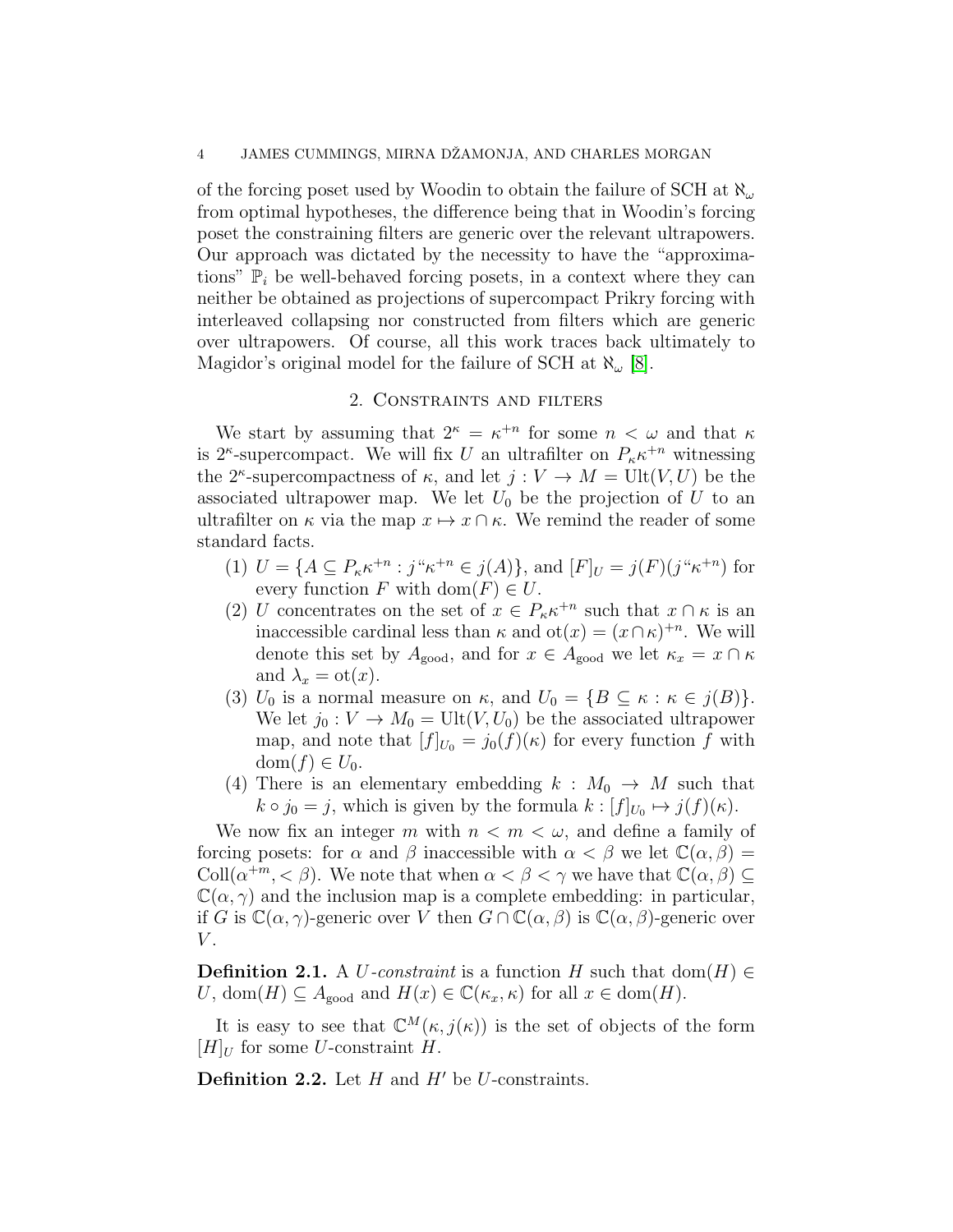- (1)  $H \leq H'$  if and only if dom $(H) \subseteq \text{dom}(H')$  and  $H(x) \leq H'(x)$ for all  $x \in \text{dom}(H)$ .
- (2)  $H \leq_U H'$  if and only if  $\{x : H(x) \leq H'(x)\} \in U$ , or equivalently  $[H]_U \leq [H']_U.$

*Remark.* Since  $m > n$ , and  $\kappa^{n} M \subseteq M$  by the hypothesis that U witnesses the  $\kappa^{+n}$ -supercompactness of  $\kappa$ , it is easy to see that  $\mathbb{C}^M(\kappa, j(\kappa))$ is  $\kappa^{+n+1}$ -closed in V. It follows that any  $\leq_U$ -decreasing sequence of Uconstraints of length less than  $\kappa^{+n+1}$  has a  $\leq_U$ -lower bound.

We define the complete Boolean algebra  $\mathbb{B}(\alpha,\beta)$  to be the regular open algebra of the forcing poset  $\mathbb{C}(\alpha, \beta)$ , and then let  $\mathbb{B} = \mathbb{B}^M(\kappa, \tilde{j}(\kappa))$ and  $\mathbb{B}_0 = \mathbb{B}^{M_0}(\kappa, j_0(\kappa))$ . We note that for every  $\alpha < \kappa$  the poset  $\mathbb{C}(\alpha,\kappa)$  is  $\kappa$ -cc and has cardinality  $\kappa$ , so that  $\mathbb{B}(\alpha,\kappa)$  has cardinality  $\kappa$ : by elementarity we see that  $\mathbb{B}_0$  has cardinality  $j_0(\kappa)$  in  $M_0$ , so that in V we have  $|\mathbb{B}_0| = 2^{\kappa}$ .

Remark. Officially elements of  $\mathbb{B}(\alpha,\kappa)$  are regular open subsets of the poset  $\mathbb{C}(\alpha,\kappa)$ , so that  $\mathbb{B}(\alpha,\kappa)$  is not literally a subset of  $V_{\kappa}$ . However, since  $\mathbb{C}(\alpha,\kappa)$  has the *κ*-chain condition,  $\mathbb{B}(\alpha,\kappa)$  is the direct limit of the sequence of algebras  $\langle \mathbb{B}(\alpha, \gamma) : \gamma < \kappa \rangle$ , so that we may identify  $\mathbb{B}(\alpha,\kappa)$  with a subset of  $V_{\kappa}$ . With this identification we may represent elements of  $\mathbb{B}_0$  in the form  $[h]_{U_0}$ , where h is a function from  $\kappa$  to  $V_{\kappa}$ .

This becomes important later, when we use such functions  $h$  as components of forcing conditions in the poset P. When we move to a generic extension W with the same  $V_{\kappa}$  but new subsets of  $\kappa$ , we will need to know that  $h$  can still be interpreted as a function which returns an element of  $\mathbb{B}(\alpha,\kappa)$  on argument  $\alpha$ .

Following Foreman and Woodin, we define a filter  $Fil(H)$  on  $\mathbb{B}_0$  from each U-constraint H.

**Definition 2.3.** Let H be a U-constraint and let  $A \in U$ . We define a function  $b(H, A)$  as follows:

$$
\text{dom}(b(H, A)) = \{ \kappa_x : x \in \text{dom}(H) \cap A \},
$$

and

$$
b(H, A)(\alpha) = \bigvee \{ H(x) : x \in \text{dom}(H) \cap A \text{ and } \kappa_x = \alpha \}.
$$

In the definition of  $b(H, A)(\alpha)$  we are forming the Boolean supremum of a nonempty subset of  $\mathbb{C}(\alpha,\kappa)$ , thereby defining a nonzero element of  $\mathbb{B}(\alpha,\kappa)$ . Since  $\{\kappa_x : x \in \text{dom}(H) \cap A\} \in U_0$ , the function  $b(H,A)$ is defined on a  $U_0$ -large set and so represents a nonzero element of the Boolean algebra  $\mathbb{B}_0$  in the ultrapower  $M_0$ .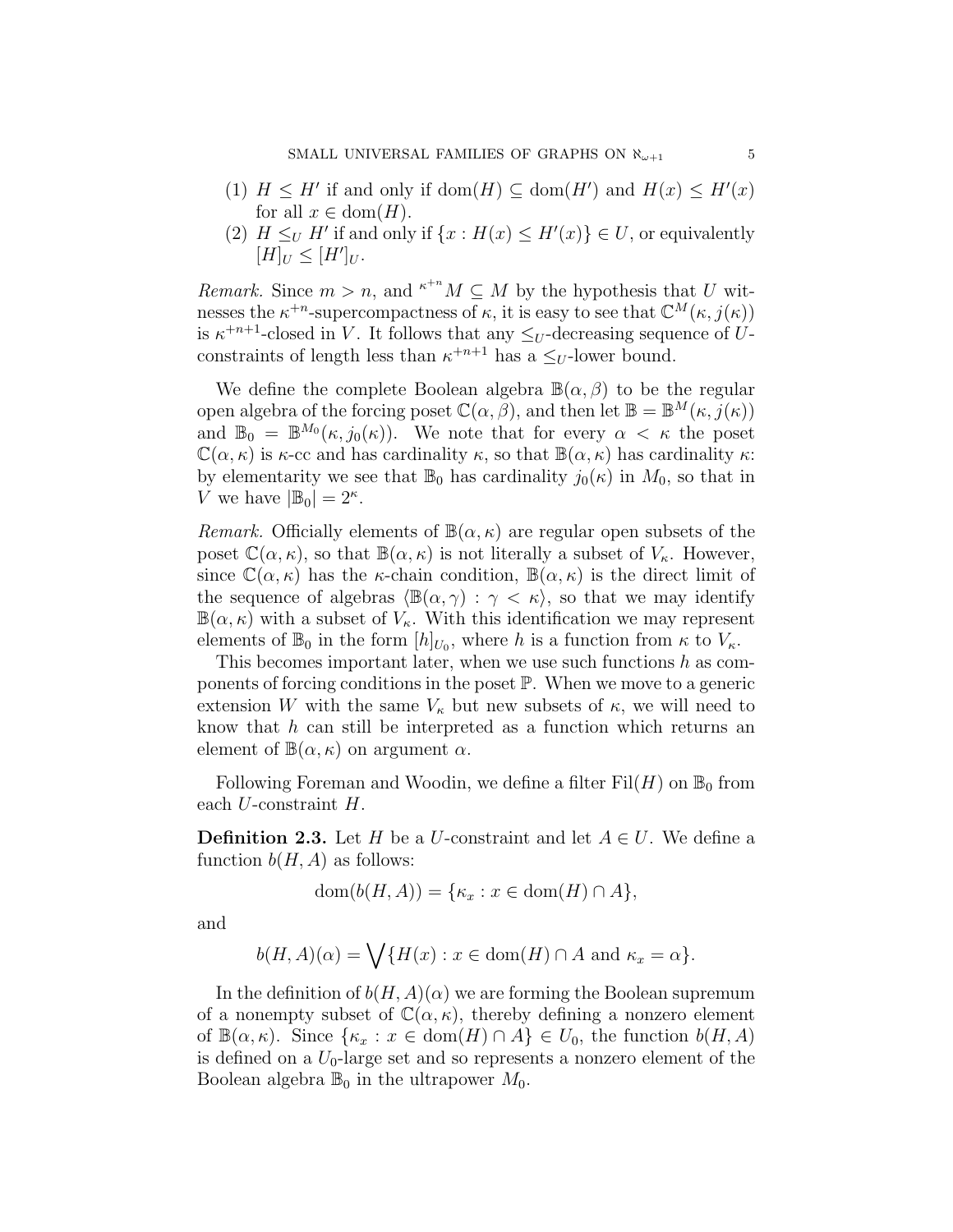<span id="page-5-0"></span>**Lemma 2.4.** Let H be a U-constraint and let  $A_1, A_2 \in U$  be such that  $A_2 \subseteq A_1$ . Then dom $(b(H, A_2)) \subseteq$  dom $(b(H, A_1))$  and  $b(H, A_2)(\alpha) \le$  $b(H, A_1)(\alpha)$  for all  $\alpha \in \text{dom}(b(H, A_2)).$ 

*Proof.* Straightforward. □

It follows immediately that the set  $\{[b(H,A)]_{U_0}: A \in U\}$  forms a filter base on  $\mathbb{B}_0$ .

**Definition 2.5.** Let H be a U-constraint. Then  $\text{Fil}(H)$  is the filter generated by  $\{ [b(H, A)]_{U_0} : A \in U \}.$ 

**Lemma 2.6.** If  $H_2 \leq_U H_1$  then  $\text{Fil}(H_1) \subseteq \text{Fil}(H_2)$ .

*Proof.* Straightforward. □

**Lemma 2.7.** For every U-constraint H and every Boolean value  $\mathfrak b$  in  $\mathbb{B}_0$ , there is  $H' \leq_U H$  such that either  $\mathfrak{b} \in \mathrm{Fil}(H')$  or  $\neg \mathfrak{b} \in \mathrm{Fil}(H')$ .

*Proof.* We may assume that  $\mathfrak b$  is non-zero. Let  $\mathfrak b = [f]_{U_0}$ , where  $f(\alpha) \in$  $\mathbb{B}(\alpha,\kappa)$  and  $f(\alpha)$  is non-zero for all  $\alpha \in \text{dom}(f)$ . Let  $A_0 = \{x \in$  $dom(H) : \kappa_x \in dom(f)$  and observe that  $A_0 \in U$ .

For each x in  $A_0$ , we may choose  $H^*(x) \leq H(x)$  such that either  $H^*(x) \le f(\kappa_x)$  or  $H^*(x) \le \neg f(\kappa_x)$ . Let  $A_1 = \{x \in A_0 : H^*(x) \le$  $f(\kappa_x)$ . If  $A_1 \in U$  then define  $H' = H^* \upharpoonright A_1$ , otherwise define  $H' =$  $H^* \restriction (A_0 - A_1).$ 

If  $A_1 \in U$  then consider the function  $b(H', A_1)$ . For every relevant  $\alpha$  we see that  $b(H', A_1)(\alpha)$  is computed as a Boolean supremum of values which are bounded by  $f(\alpha)$ , so that  $b(H', A_1)(\alpha) \le f(\alpha)$ . Hence  $[b(H', A_1)]_{U_0} \leq [f]_{U_0}$ , and accordingly  $\mathfrak{b} \in \text{Fil}(H')$ . Similarly if  $A_1 \notin U$ then  $\neg \mathfrak{b} \in \text{Fil}(H')$ . ).  $\Box$ 

**Lemma 2.8.** For every U-constraint H there is  $H' \leq_U H$  such that Fil $(H')$  is an ultrafilter on  $\mathbb{B}_0$ .

Proof. This follows immediately from the preceding lemmas, the observation that  $|\mathbb{B}_0| = 2^{\kappa}$ , and the fact that any  $\leq_U$ -decreasing  $2^{\kappa}$ -sequence of U-constraints has a lower bound,  $\square$ 

<span id="page-5-1"></span>**Lemma 2.9.** Let  $H'$  and  $H''$  be U-constraints such that  $\text{Fil}(H')$  is an ultrafilter on  $\mathbb{B}_0$  and  $H'' \leq_U H'$ . Then  $\text{Fil}(H') = \text{Fil}(H'')$ .

*Proof.* Straightforward. □

It will be convenient for the arguments of Section [5](#page-25-0) to formulate these ideas in a slightly different language. Recall that there is an elementary embedding  $k : M_0 \to M$  such that  $k \circ j_0 = j$ , given by the formula  $k: [f]_{U_0} \mapsto j(f)(\kappa)$ .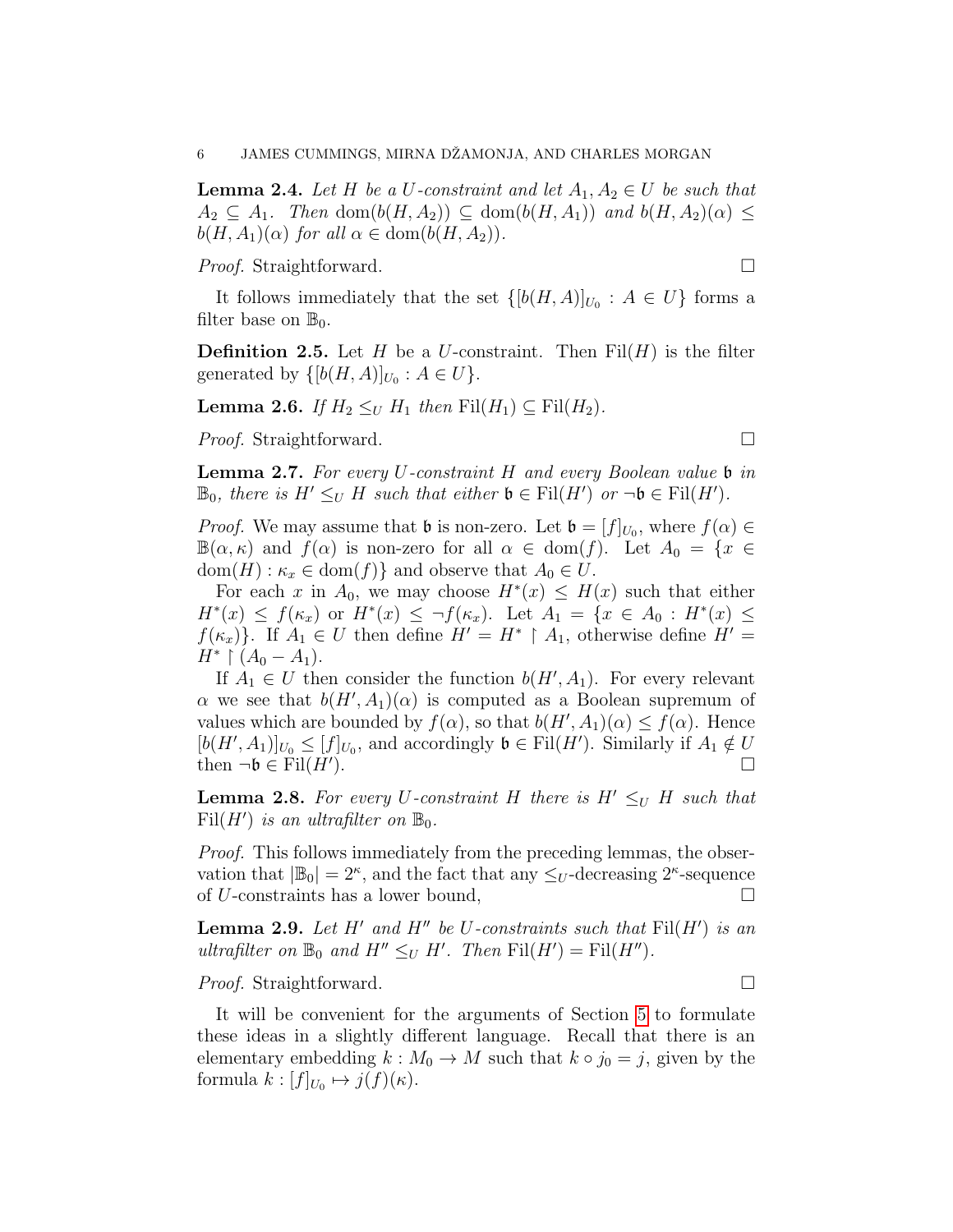**Lemma 2.10.** For any  $U$ -constraint  $H$ ,

$$
\mathrm{Fil}(H) = \{ \mathfrak{b} \in \mathbb{B}_0 : [H]_U \leq_{\mathbb{B}} k(\mathfrak{b}) \}.
$$

*Proof.* Let f be a typical function representing an element  $\mathfrak{b}$  of  $\mathbb{B}_0$ , that is to say dom $(f) \in U_0$  and  $f(\alpha) \in \mathbb{B}(\alpha, \kappa)$  for all  $\alpha$ . Now  $k(\mathfrak{b}) =$  $j(f)(\kappa)$ , and  $[H]_U = j(H)(j^{\alpha}\kappa^{+n})$ , so that easily  $[H]_U \leq j(f)(\kappa)$  if and only if  $\{x \in \text{dom}(H) : H(x) \le f(\kappa_x)\} \in U$ .

If  $\mathfrak{b} \in \text{Fil}(H)$  then by definition there is a set  $A \in U$  such that  $[b(H,A)]_{U_0} \leq [f]_{U_0}$ , that is to say  $B =_{def} {\alpha : b(H,A)(\alpha) \leq f(\alpha)} \in$ U<sub>0</sub>. Now let  $A' = A \cap \text{dom}(H) \cap \{x : \kappa_x \in B\}$ . Clearly  $A' \in U$ ; fix  $x \in A'$  and observe that  $H(x) \leq b(H, A)(\kappa_x) \leq f(\kappa_x)$ , where the first inequality holds because  $x \in \text{dom}(H) \cap A$  and the second one holds because  $\kappa_x \in B$ . We have shown that  $\{x \in \text{dom}(H) : H(x) \le f(\kappa_x)\}\in$ U, so that  $[H]_U \leq_{\mathbb{B}} k(\mathfrak{b})$ .

Conversely, if  $[H]_U \leq_{\mathbb{B}} k(\mathfrak{b})$  we let  $A = \{x \in \text{dom}(H) : H(x) \leq \emptyset\}$  $f(\kappa_x)$ . Then dom $(b(H, A)) = {\kappa_x : x \in A}$ . For every  $\alpha$  in this set we have that

$$
b(H, A)(\alpha) = \bigvee \{ H(x) : x \in A \text{ and } \kappa_x = \alpha \} \le f(\alpha),
$$

where the second claim follows since (by the definition of  $A$ ) we are forming the Boolean supremum of a set of values which is bounded by  $f(\alpha)$ .

We conclude this discussion of constraints and filters by collecting some technical facts about filters of the form  $Fil(H)$  which will be useful when we define the forcing poset P.

**Definition 2.11.** A  $U_0$ -constraint is a partial function h from  $\kappa$  to  $V_\kappa$ such that  $dom(h) \in U_0$ ,  $dom(h)$  is a set of inaccessible cardinals, and  $h(\alpha) \in \mathbb{B}(\alpha, \kappa)$  for all  $\alpha \in \text{dom}(h)$ .

Clearly  $\mathbb{B}_0$  is the set of objects of the form  $[h]_{U_0}$  where h is a  $U_0$ constraint.

**Definition 2.12.** Let h and h' be  $U_0$ -constraints.

- (1)  $h \leq h'$  if and only if dom(h)  $\subseteq$  dom(h') and  $h(\alpha) \leq h'(\alpha)$  for all  $\alpha \in \text{dom}(h)$ .
- (2)  $h \leq_{U_o} h'$  if and only if  $\{\alpha : h(\alpha) \leq h'(\alpha)\}\in U_0$  or equivalently  $[h]_{U_0} \leq [h']_{U_0}.$

<span id="page-6-0"></span>**Lemma 2.13.** Let h be a  $U_0$ -constraint and let H be a U-constraint. If  $[h]_{U_0} \in \text{Fil}(H)$ , then there is  $B \in U$  such that  $b(H, B) \leq h$ .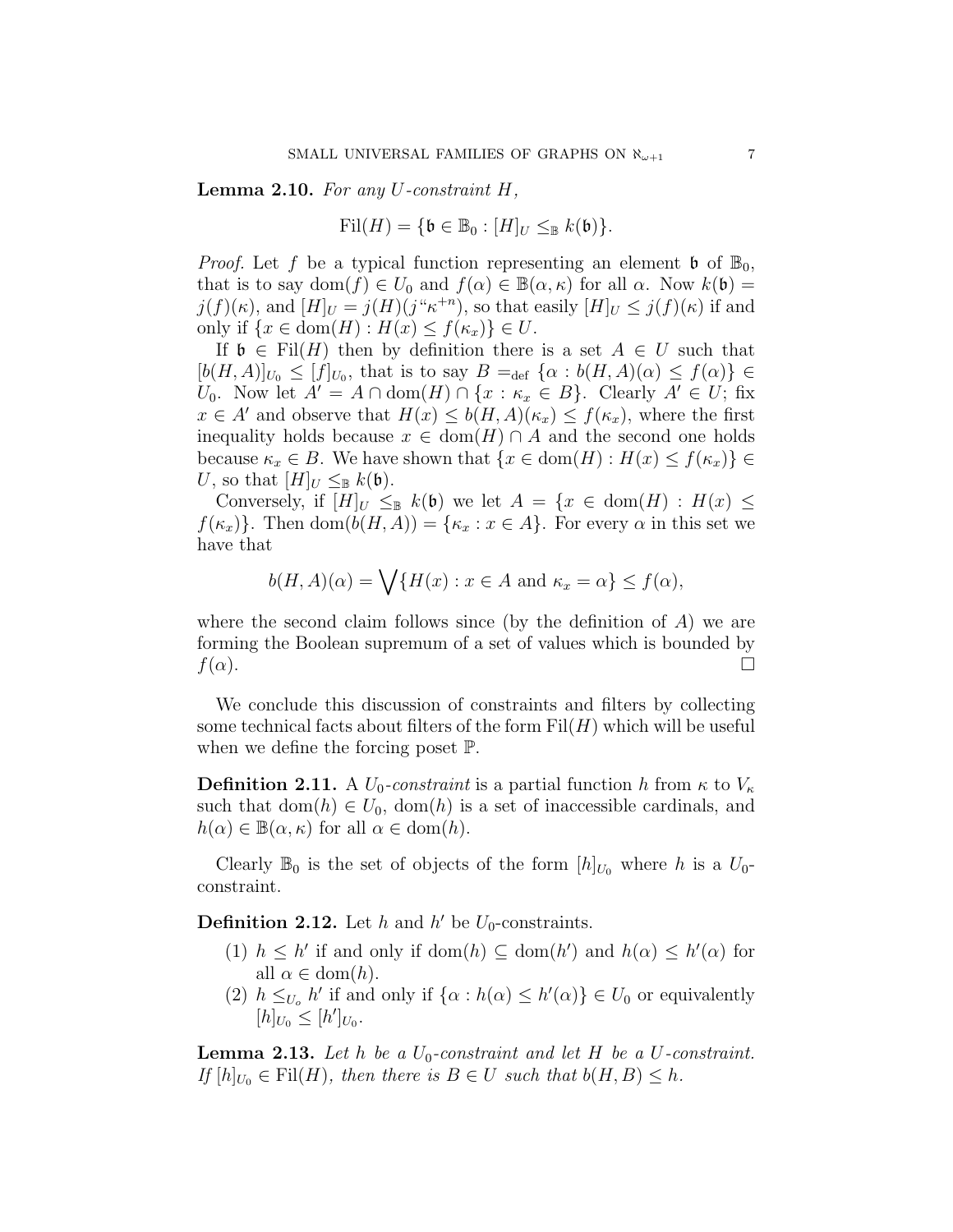*Proof.* Observe that by definition there is  $A \in U$  such that  $b(H, A) \leq_{U_0}$ h, and define

$$
B = \{x \in A : b(H, A)(\kappa_x) \le h(\kappa_x)\}.
$$

It is routine to check that this B works.

We now record some crucial properties of filters of the form  $Fil(H)$ . In the sequel we will limit attention to the special case in which  $Fil(H)$ is an ultrafilter, but only Lemma [2.20](#page-8-0) actually requires this assumption.

<span id="page-7-1"></span>**Lemma 2.14** ( $\kappa$ -completeness Lemma). Let H be a U-constraint, let  $\eta < \kappa$  and let  $\langle h_i : i < \eta \rangle$  be a sequence of  $U_0$ -constraints such that  $[h_i] \in \text{Fil}(H)$  for all i. Then there exists a  $U_0$ -constraint h such that  $[h] \in \text{Fil}(H)$  and  $h \leq h_i$  for all i.

*Proof.* Appealing to Lemma [2.13](#page-6-0) we choose for each  $i < \eta$  a set  $B_i \in U$ such that  $b(H, B_i) \leq h_i$ . Let  $B = \bigcap_i B_i$ , then  $B \in U$  and it follows from Lemma [2.4](#page-5-0) that  $b(H, B) \leq b(H, B_i) \leq h_i$  for all  $i < \eta$ .

**Definition 2.15.** Given a set  $s \in V_{\kappa}$  and a  $U_0$ -constraint h, we define  $h \downharpoonleft s = h \upharpoonright {\alpha : s \in V_\alpha}.$ 

<span id="page-7-0"></span>**Lemma 2.16** (Normality lemma). Let H be a U-constraint, let  $I \subseteq V_{\kappa}$ and let  $\langle h_s : s \in I \rangle$  be an *I*-indexed family of  $U_0$ -constraints such that  $[h_s]_{U_0} \in \text{Fil}(H)$  for all s. Then there exists a  $U_0$ -constraint h such that  $[h]_{U_0} \in \text{Fil}(H)$  and  $h \downharpoonleft s \leq h_s$  for all s.

*Proof.* Choose for each  $s \in I$  a set  $A_s \in U$  such that  $b(H, A_s) \leq h_s$ . By the normality of U it follows that if we set  $A = \{x \in \text{dom}(H) : \forall s \in$  $I \cap V_{\kappa_x}$   $x \in A_s$  then  $A \in U$ . Let  $h = b(H, A)$ .

To show this works we fix  $\alpha \in \text{dom}(h)$  and  $s \in I \cap V_{\alpha}$ . By definition

$$
h(\alpha) = \bigvee_{x \in A, \kappa_x = \alpha} H(x).
$$

For every x involved in this supremum we have  $s \in V_{\kappa_x}$ , so that  $x \in A_s$ . Hence easily

$$
h(\alpha) = b(H, A)(\alpha) \le b(H, A_s)(\alpha) \le h_s(\alpha).
$$

With a view towards the forcing construction of Section [3](#page-10-0) we define the notion of lower part.

Definition 2.17. A lower part is a finite sequence

$$
(p_0, \kappa_1, p_1, \ldots, \kappa_k, p_k)
$$

such that:

 $\Box$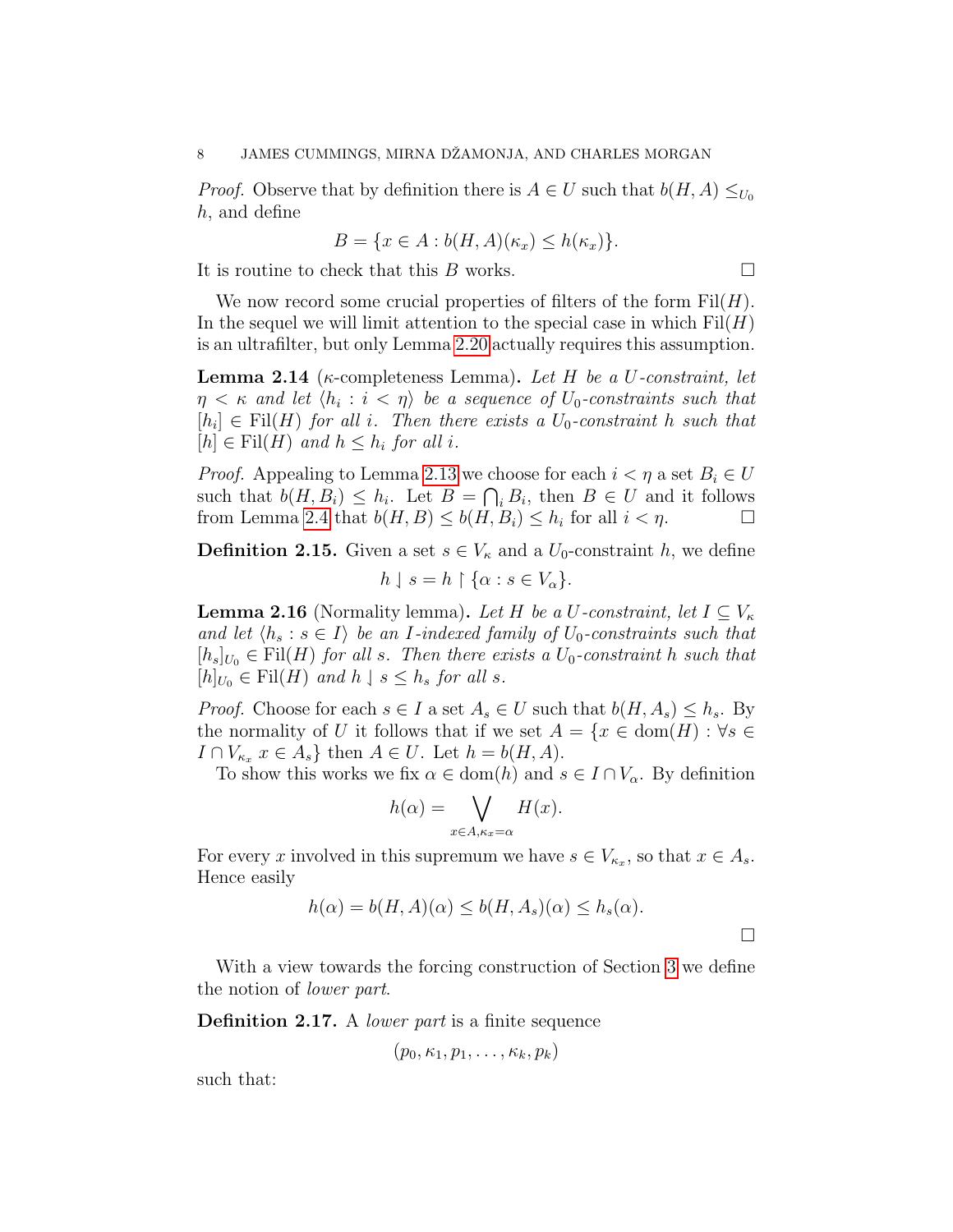- $(1)$   $k > 0$ .
- (2)  $\kappa_i$  is an inaccessible cardinal less than  $\kappa$  for  $1 \leq i \leq k$ , and  $\kappa_1 < \kappa_2 < \ldots < \kappa_k$ .
- (3) With the convention that  $\kappa_0 = 0$  and  $\kappa_{k+1} = \kappa$ ,  $p_i \in \mathbb{C}(\kappa_i, \kappa_{i+1})$ for  $0 \leq i \leq k$ .

Given lower parts  $s$  and  $t$  with

$$
s=(p_0,\kappa_1,\ldots,\kappa_{i-1},p_{i-1}),
$$

we say that  $t \leq s$  if and only if

$$
t=(q_0,\kappa_1,\ldots,\kappa_{i-1},q_{i-1})
$$

and  $q_i \leq p_i$  for all *i*.

**Definition 2.18.** A set  $X$  of lower parts is *downwards closed* if and only if for all  $s \in X$  and all  $t \leq s$  we have  $t \in X$ .

Now let us fix H a U-constraint such that  $Fil(H)$  is an ultrafilter.

**Definition 2.19.** h is an upper part if and only if h is a  $U_0$ -constraint such that  $[h] \in \text{Fil}(H)$ .

The fact that  $Fil(H)$  is maximal is at the heart of the following crucial lemma.

<span id="page-8-0"></span>**Lemma 2.20** (Capturing Lemma). Let  $X$  be a downwards closed set of lower parts and let h be an upper part. Then there exists an upper part  $h^+ \leq h$  such that

- (1) For all  $\alpha, \beta \in \text{dom}(h^+)$  with  $\alpha < \beta$ ,  $h^+(\alpha) \in \mathbb{C}(\alpha, \beta)$ .
- (2) For all lower parts s, exactly one of the two following statements holds:
	- (a) For all  $\alpha \in \text{dom}(h^+)$  such that  $s \in V_\alpha$ , there exists  $q \leq$  $h^+(\alpha)$  such that  $s^(\alpha, q) \in X$ .
	- (b) For all  $\alpha \in \text{dom}(h^+)$  such that  $s \in V_\alpha$ , there does not exist  $q \leq h^+(\alpha)$  such that  $s^(\alpha, q) \in X$ .
- (3) For all lower parts s, and all  $\alpha, \beta \in \text{dom}(h^+)$  such that  $s \in V_\alpha$ with  $\alpha < \beta$ , IF there is  $q \leq h^+(\alpha)$  such that  $s^(\alpha, q) \in X$ THEN

$$
\{q \in \mathbb{C}(\alpha, \beta) : s^-(\alpha, q) \in X\}
$$
  
is dense below  $h^+(\alpha)$  in  $\mathbb{C}(\alpha, \beta)$ .

*Proof.* Strengthening h if necessary, we may assume that  $h = b(H, A)$ for some  $A \in U$ . Fix for the moment a lower part s, and let

$$
A^s \subseteq \{ x \in \text{dom}(H) \cap A : s \in V_{\kappa_x} \}
$$

be such that  $A^s \in U$  and one of the following statements holds: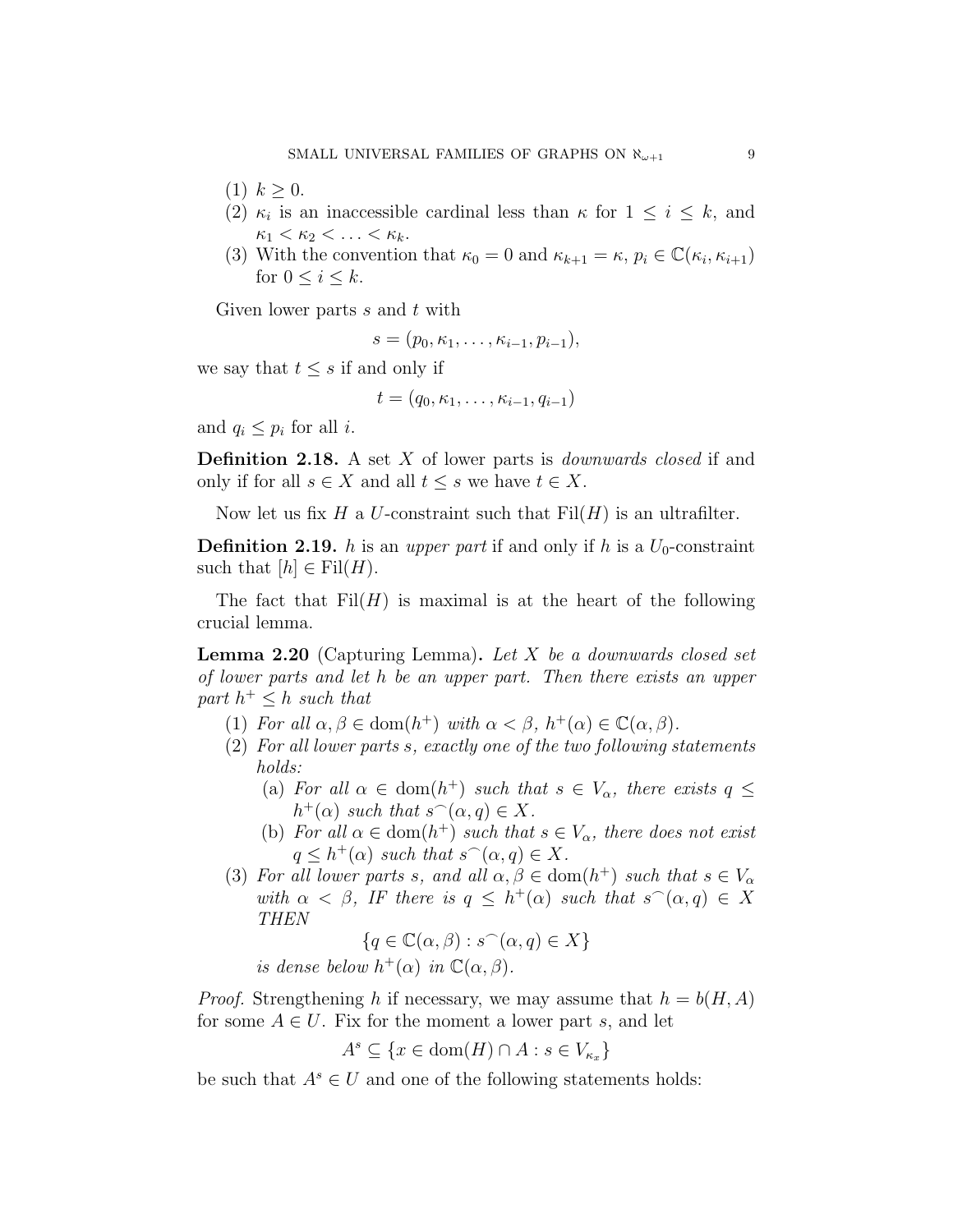(Case One) For all  $x \in A_s$  there is  $q \leq H(x)$  such that  $s^\frown(\kappa_x, q) \in X$ . (Case Two) For no  $x \in A_s$  is there  $q \leq H(x)$  such that  $s^\frown(\kappa_x, q) \in X$ .

We now choose  $H^s \leq H$  such that  $dom(H^s) = A^s$ , and if s falls in Case One then  $s^{\frown}(k_x, H^s(x)) \in X$  for all  $x \in A^s$ , and then let  $h^s = b(H^s, A^s)$ . By Lemma [2.9,](#page-5-1) Fil $(H^s) =$  Fil $(H)$  and so  $h^s$  is a legitimate upper part.

Claim One: If there exist  $\alpha \in \text{dom}(h^s)$  and  $p \leq h^s(\alpha)$  such that  $s^{\frown}(\alpha, p) \in X$ , then

$$
\{r \in \mathbb{C}(\alpha', \kappa) : s^{\frown}(\alpha', r) \in X\}
$$

is dense below  $h^s(\alpha')$  in  $\mathbb{C}(\alpha', \kappa)$  for all  $\alpha' \in \text{dom}(h^s)$ .

Proof of Claim One: Fix some  $\alpha$  and  $p \leq h^{s}(\alpha)$  with  $s^{\frown}(\alpha, p) \in X$ , and recall that  $h^s(\alpha) = \bigvee_{x \in A^s, \kappa_x = \alpha} H^s(x)$ . It follows that there is  $x \in A^s$ such that  $\kappa_x = \alpha$  and p is comparable with  $H^s(x)$ , and we may fix  $p' \leq p, H^s(x)$ . Since X is downwards closed,  $s^{\frown}(\alpha, p') \in X$ . Since  $x \in A^s$  and  $p' \leq H^s(x) \leq H(x)$ , s falls in Case One above and so  $s^{\frown}(\kappa_x, H^s(x)) \in X$  for all  $x \in A_s$ .

Let  $\alpha' \in \text{dom}(h^s)$ , let  $q \in \mathbb{C}(\alpha, \kappa)$  be arbitrary with  $q \leq h^s(\alpha')$ , and observe that arguing as above there is  $x \in A^s$  such that  $\kappa_x = \alpha'$  and q is comparable with  $H^s(x)$ ; if we now choose  $r \leq q$ ,  $H^s(x)$  then it follows from the downwards closedness of  $X$  and the definition of  $H^s$ in Case One that  $s^{\frown}(\kappa_x, r) \in X$ .

Claim Two: For all  $\alpha \in \text{dom}(h^s)$ , if there is  $p \leq h^s(\alpha)$  with  $s^(\alpha, p) \in$ X then there is an inaccessible cardinal  $\beta^{s}(\alpha) < \kappa$  such that  $h^{s}(\alpha) \in$  $\mathbb{C}(\alpha,\beta^s(\alpha))$  and

 $\{r \in \mathbb{C}(\alpha, \beta) : s^{\frown}(\alpha, r) \in X\}$ 

is dense below  $h^{s}(\alpha)$  in  $\mathbb{C}(\alpha,\beta)$  for all  $\beta \geq \beta^{s}(\alpha)$ .

Proof of Claim Two: By the preceding claim,

$$
\{r \in \mathbb{C}(\alpha, \kappa) : s^{\frown}(\alpha, r) \in X\}
$$

is dense below  $h^{s}(\alpha)$  in  $\mathbb{C}(\alpha,\kappa)$ , and since X is downwards closed this set is open. Choose a maximal antichain A below  $h^s(\alpha)$  consisting of points in this set, and then appeal to the  $\kappa$ -chain condition to find  $\beta^{s}(\alpha) < \kappa$  such that  $A \subseteq \mathbb{C}(\alpha, \beta^{s}(\alpha)).$ 

Let

$$
B^s = \{ \beta : \forall \alpha < \beta \; \beta^s(\alpha) < \beta \}.
$$

Since  $U_0$  is normal,  $B^s \in U_0$ .

To finish the proof, use Lemma [2.16](#page-7-0) to find an upper part  $h^-$  such that  $h^- \downharpoonright s \leq h^s$  for all s, and let

$$
B = \{ \beta : \forall s \in V_{\beta} \; \beta \in B^s \text{ and } \forall \alpha < \beta \; h^{-}(\alpha) \in V_{\beta} \}.
$$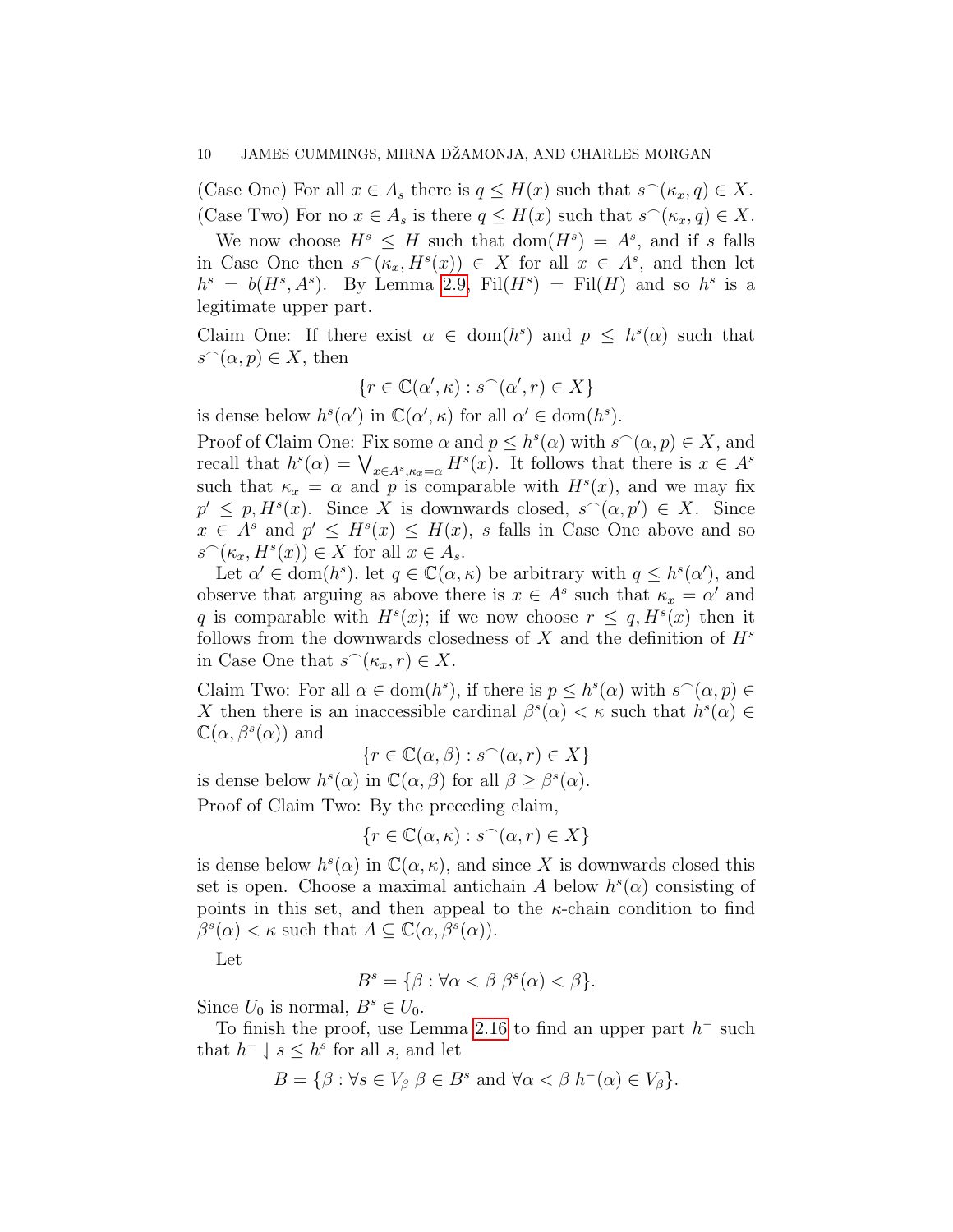By normality  $B \in U_0$ , and so we may define an upper part  $h^+ = h^- \upharpoonright B$ .

Claim Three:  $h^+$  is as required.

Proof of Claim Three: It is immediate from the definitions that  $h^+ \leq h$ , and Clause 1) from the conclusion is satisfied.

Towards showing Clauses 2) and 3), suppose that  $\alpha \in \text{dom}(h^+),$  $s \in V_\alpha, q \leq h^+(\alpha)$  and  $s^\frown(\alpha, q) \in X$ . By construction  $h^+(\alpha) \leq h^s(\alpha)$ . By Claim One above,

$$
\{r \in \mathbb{C}(\alpha', \kappa) : s^{\frown}(\alpha', r) \in X\}
$$

is dense below  $h^{s}(\alpha')$  in  $\mathbb{C}(\alpha', \kappa)$  for all  $\alpha' \in \text{dom}(h^{s})$ . So if  $s \in V_{\alpha'}$  and  $\alpha' \in \text{dom}(h^+),$  then since  $h^+(\alpha') \leq h^s(\alpha')$  this same set is dense below  $h^+(\alpha)$  and so Clause 2) is satisfied.

By Claim Two above,

$$
\{r \in \mathbb{C}(\alpha, \beta) : s^{\frown}(\alpha, r) \in X\}
$$

is dense below  $h^{s}(\alpha)$  for all  $\beta \geq \beta^{s}(\alpha)$ . If  $\beta \in \text{dom}(h^{+})$  with  $\alpha < \beta$ then (since  $\beta \in B$ ) we have that  $h^+(\alpha) \in V_\beta$  and also  $\beta \in B^s$ , so that  $\beta^{s}(\alpha) < \beta$  and hence

$$
\{r \in \mathbb{C}(\alpha, \beta) : s^{\frown}(\alpha, r) \in X\}
$$

is dense below  $h^+(\alpha)$ . This shows that Clause 3) is satisfied.  $\square$ 

**Definition 2.21.** If  $X$  is a downwards closed set of lower parts and  $h<sup>+</sup>$  is an upper part satisfying the conclusion of the Capturing Lemma then we say that  $h^+$  captures X.

## 3. THE FORCING  $P$  and its properties

<span id="page-10-0"></span>3.1. The filter. In the last section we used the  $2^{\kappa}$  supercompactness of  $\kappa$  to show that there exists a U-constraint H such that Fil(H) is an ultrafilter. We then established that if  $\mathcal F$  is an ultrafilter of the form  $Fil(H)$  then  $\mathcal F$  has three properties:

- I. (*κ*-completeness) Let  $\eta < \kappa$  and let  $\langle h_i : i < \eta \rangle$  be a sequence of upper parts. Then there exists an upper part  $h$  such that  $h \leq h_i$  for all *i*.
- II. (normality) Let I be a set of lower parts and let  $\langle h_s : s \in I \rangle$  be an I-indexed family of upper parts. Then there exists an upper part h such that  $h \, | s \leq h_s$  for all s.
- III. (capturing) Let X be a downwards closed set of lower parts and let h be an upper part. Then there exists an upper part  $h^+ \leq h$ such that  $h^+$  captures X.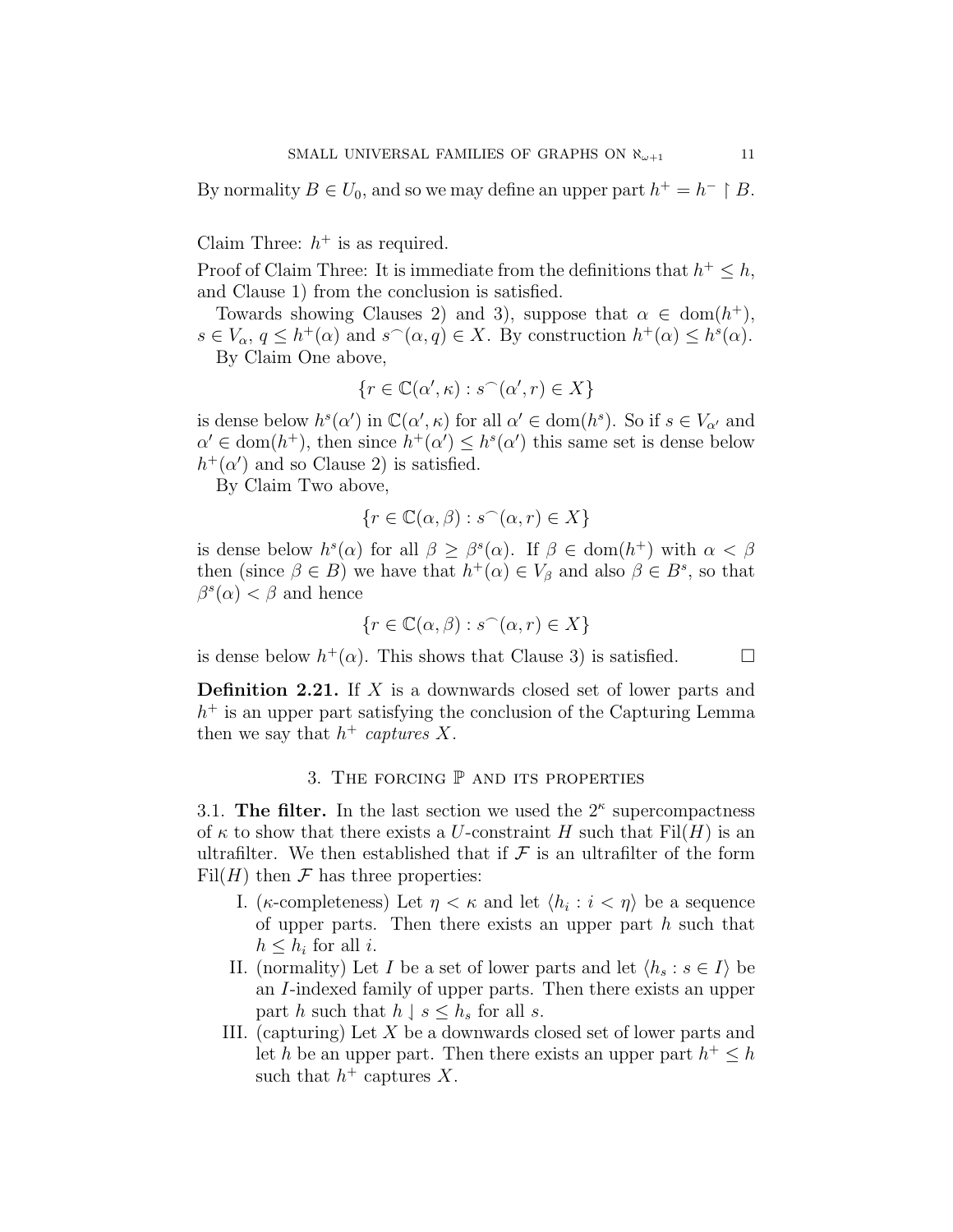Remark. In III above, the last part implies immediately that if there is  $q \leq h^+(\alpha)$  such that  $s^\frown(\alpha, q) \in X$  then

$$
\{q \in \mathbb{C}(\alpha, \kappa) : s^{\frown}(\alpha, q) \in X\}
$$

is dense below  $h^+(\alpha)$  in  $\mathbb{C}(\alpha,\kappa)$ .

For the rest of this section we will weaken our assumptions on  $\kappa$ , to be precise we will assume only that:

- (1)  $\kappa$  is measurable, and  $U_0$  is a normal measure on  $\kappa$ , with associated ultrapower map  $j_0 : V \longrightarrow M_0 = \text{Ult}(V, U_0).$
- (2)  $2^{\kappa} = \kappa^{+n}$  and  $n < m < \omega$ .
- (3) F is an ultrafilter on  $\mathbb{B}_0 = \mathbb{C}(\kappa, j_o(\kappa))^{M_0}$  with properties I-III.

3.2. The forcing. We now fix a filter  $\mathcal F$  satisfying properties I-III above, and use  $\mathcal F$  to define a forcing poset  $\mathbb P$ . Conditions in  $\mathbb P$  are pairs  $(s, h)$  such that:

 $(1)$  s is a lower part.

 $(2)$  h is an upper part.

When  $p = (s, h)$  we will refer to s as the stem or lower part of p, and to h as the upper part of  $p$ .

Suppose that  $p = (s, h)$  and  $q = (s', h')$  are conditions where  $s =$  $(p_0, \alpha_1, p_1, \ldots, \alpha_k, p_k)$  and  $s' = (q_0, \beta_1, q_1, \ldots, \beta_l, p_l)$ . Then  $q \leq p$  if and only if

(1)  $\alpha_i = \beta_i$  and  $q_i \leq p_i$  for  $1 \leq i \leq k$ .

- (2)  $\beta_i \in \text{dom}(h)$  and  $q_i \leq h(\beta_i)$  for  $k < i \leq l$ .
- (3)  $h' \leq h$ .

q is a direct extension of p if  $q \leq p$  and in addition  $k = l$ . We write  $q \leq^* p$  in this case.

The generic object for  $\mathbb P$  is a sequence

$$
f_0, \kappa_1, f_1, \kappa_2, f_2 \ldots
$$

where the  $\kappa_i$  form an increasing and cofinal  $\omega$ -sequence of inaccessible cardinals less than  $\kappa$  (which will be generic for the Prikry forcing defined from  $U_0$ ),  $f_i$  is  $\mathbb{C}(\omega,\kappa_1)$ -generic and  $f_i$  is  $\mathbb{C}(\kappa_i,\kappa_{i+1})$ -generic for  $i > 0$ . The condition  $(s, h)$  where  $s = (p_0, \alpha_1, p_1, \ldots, \alpha_k, p_k)$  carries the information that

(1)  $\kappa_i = \alpha_i$  and  $p_i \in f_i$  for  $1 \leq i \leq k$ . (2)  $\kappa_i \in \text{dom}(h)$  and  $h(\kappa_i) \in f_i$  for  $i > k$ .

<span id="page-11-0"></span>**Lemma 3.1.** The forcing poset  $\mathbb P$  has the  $\kappa^+$ -cc.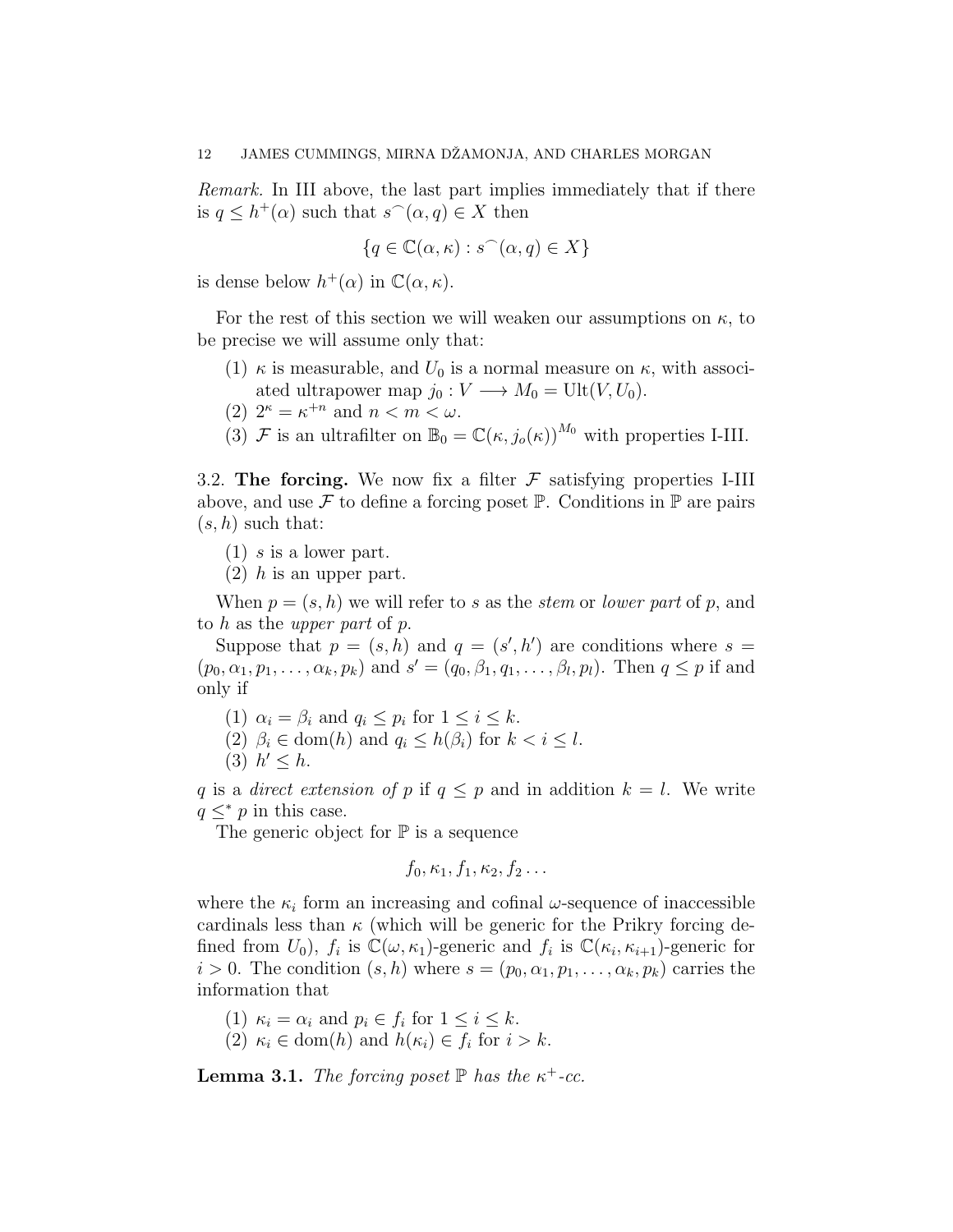*Proof.* Let  $(s, h)$  and  $(s, h')$  be two conditions with the same stem s. Since  $[h]_{U_0}, [h']_{U_0} \in \mathcal{F}$  and  $\mathcal{F}$  is a filter, it is easy to find  $h''$  such that  $[h'']_{U_0} \leq [h]_{U_0}, [h']_{U_0}.$   $h'' \leq_{U_0} h, h'$ , and if we let  $B = {\alpha :$  $h''(\alpha) \leq h(\alpha)$  and  $h''(\alpha) \leq h'(\alpha)$  then  $h'' \upharpoonright B \leq h, h'$ . The condition  $(s, h'' \upharpoonright B)$  is clearly a lower bound for  $(s, h)$  and  $(s, h')$ .  $\Box$ 

The following Lemma is straightforward.

<span id="page-12-0"></span>**Lemma 3.2.** Let  $p = (s, h)$  where  $s = (p_0, \alpha_1, p_1, \ldots, \alpha_k, p_k)$ , and let  $1 \leq i \leq k$ . Then the forcing poset  $\mathbb{P} \downarrow p$  is isomorphic to

$$
\mathbb{D} \times (\mathbb{P}' \downarrow (t, h)),
$$

where

$$
\mathbb{D} = \mathbb{C}(\omega, \alpha_1) \downarrow p_0 \times \ldots \times \mathbb{C}(\alpha_{i-1}, \alpha_i) \downarrow p_{i-1},
$$

 $\mathbb{P}'$  is defined just like  $\mathbb P$  except that  $\alpha_i$  plays the role of  $\omega$ , and

$$
t=(p_i,\alpha_{i+1},\ldots,\alpha_k,p_k).
$$

### 3.3. The Prikry Lemma.

**Lemma 3.3** (Prikry Lemma for  $\mathbb{P}$ ). Let  $\Phi$  be a sentence in the forcing language and let  $p \in \mathbb{P}$ , then there is a direct extension  $q \leq p$  which decides Φ.

Proof. We begin the proof with a construction that is done uniformly for all conditions p.

For each lower part t, if there is an upper part h such that  $(t, h)$ decides  $\Phi$  then we fix such an upper part  $h_t$ . Appealing to Property II for F, we find  $h^0 \leq h$  such that  $h^0 \perp t \leq h^t$  for all relevant t. So for every t, if there exists any h such that  $(t, h)$  decides  $\Phi$  then  $(t, h^0)$ decides Φ.

We now define two sets of lower parts:

$$
X^+ = \{ t : (t, h^0) \Vdash \Phi \},
$$

and

$$
X^- = \{ t : (t, h^0) \Vdash \neg \Phi \}.
$$

It is clear that both  $X^+$  and  $X^-$  are downwards closed. By two appeals to Property III we obtain  $h^1 \leq h^0$  such that  $h^1$  captures both  $X^+$  and  $X^-$ .

Now let  $p = (s, h)$ . As in the proof of Lemma [3.1,](#page-11-0) we may find an upper part  $h^*$  such that  $h^* \leq h, h^1$ . Let  $(t, h^{**}) \leq (s, h^*)$  be a condition deciding  $\Phi$ , with  $lh(t)$  chosen minimal among all such extensions of  $(s, h^*)$ . We will show that  $lh(t) = lh(s)$ , establishing that  $(t, h^{**})$  is a direct extension of  $(s, h)$  and thereby proving the Lemma.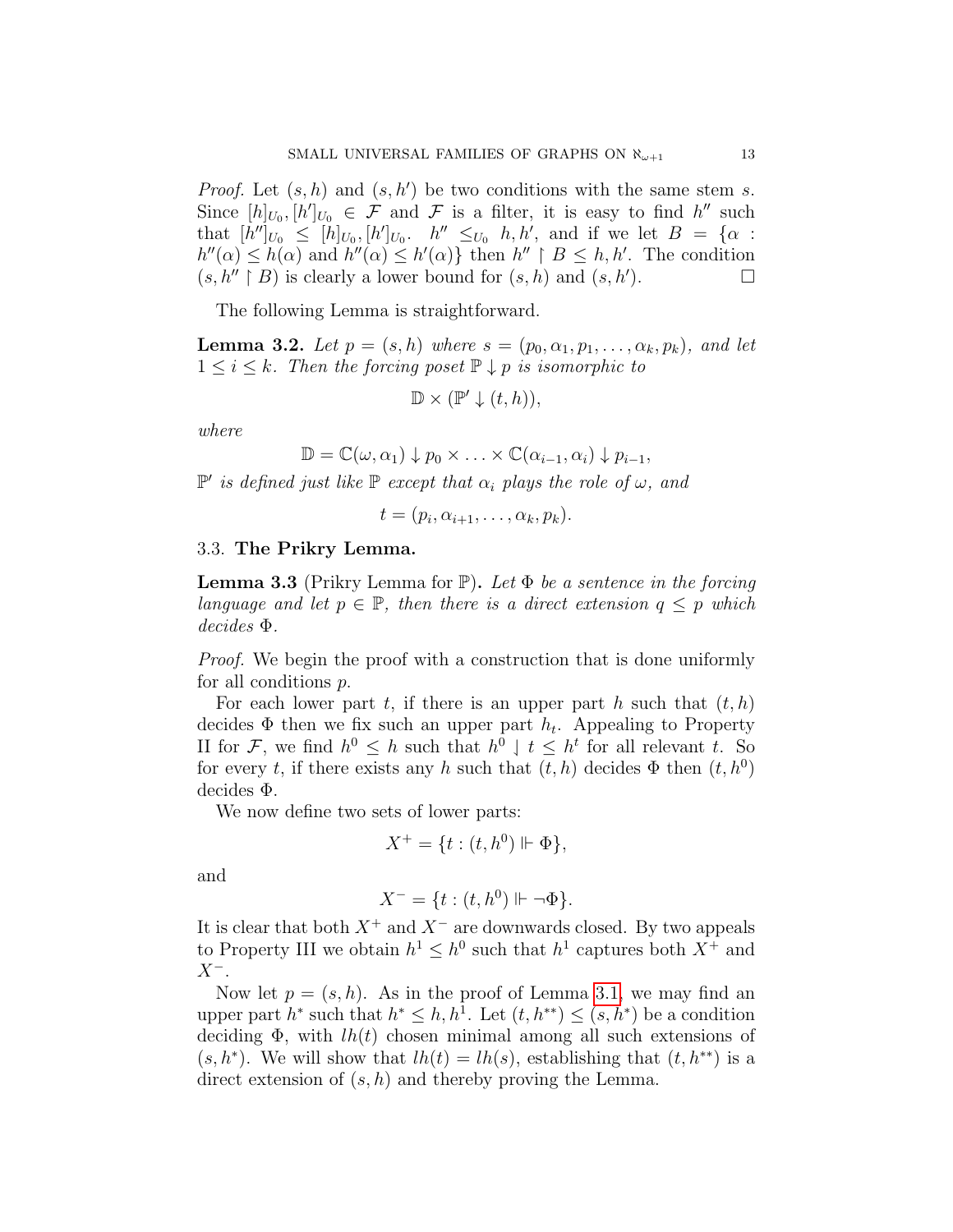We will assume that  $(t, h^{**}) \Vdash \Phi$ , the proof in the case when it forces  $\neg \Phi$  is the same. Suppose for a contradiction that  $lh(t) > lh(s)$ , and let t be the concatenation of a shorter lower part  $t^-$  and a pair  $(\alpha, q)$ . Since t is longer than s, we have that  $\alpha \in \text{dom}(h^*)$  and  $q \leq h^*(\alpha) \leq h^1(\alpha)$ . By the construction of  $h^0$  we have also that  $(t, h^0) \Vdash \Phi$ , so that  $t \in X^+$ .

We claim that  $(t^-, h^{**}) \Vdash \Phi$ , which will contradict the hypothesis that  $lh(t)$  was chosen minimal and establish the Lemma.

Towards the claim we observe that, since  $h^1$  captures  $X^+$  and  $q \leq$  $h^1(\alpha)$ , for every  $\beta, \gamma \in \text{dom}(h^1 \downarrow t^-)$  with  $\beta < \gamma$  the set  $\{r : t^{-}(\beta, r) \in$  $X^+$  is dense below  $h^1(\beta)$  in  $\mathbb{C}(\beta, \gamma)$ . We will use this to show that the set of conditions which force  $\Phi$  is dense below  $(t^-, h^{**})$  in  $\mathbb{P}$ , establishing the claim that  $(t^-, h^{**}) \Vdash \Phi$ .

It will suffice to show that any extension of  $(t<sup>-</sup>, h<sup>**</sup>)$  with a properly longer lower part can be extended to force Φ. Consider such an extension of the form  $(t'^\frown(\gamma_0,q_0)^\frown\ldots^\frown(\gamma_i,q_i),h^{***})$ , where  $t'\leq t^-$  and without loss of generality  $i > 0$ . Since  $q_0 \leq h^1(\gamma_0)$  and  $q_0 \in \mathcal{C}(\gamma_0, \gamma_1)$ , by the remarks in the preceding paragraph there is  $r \leq q_0$  with  $r \in \mathcal{C}(\gamma_0, \gamma_1)$ such that  $(t^{-}(\gamma_0,r), h^0)$   $\Vdash \Phi$ .

It is now easy to verify that by strengthening  $q_0$  to r we obtain a condition  $(t' \cap (\gamma_0, r) \cap ... \cap (\gamma_i, q_i), h^{***})$  which extends  $(t^{-} \cap (\gamma_0, q), h^0)$ , and so forces  $\Phi$ . This concludes the proof.

Remark. The proof of the Prikry Lemma extends without any change to the forcing poset  $\mathbb{P}'$  defined in Lemma [3.2.](#page-12-0)

3.4. Analysing names for bounded subsets of  $\kappa$ . It is clear that the forcing poset  $\mathbb P$  collapses all cardinals in the open intervals  $(\omega^{+m}, \kappa_1)$ and  $(\kappa_i^m, \kappa_{i+1})$  for  $i > 0$ . One of the main applications of the Prikry Lemma is to show that no other cardinals are collapsed, so that  $\kappa$ becomes  $\aleph_{\omega}$  in the generic extension.

<span id="page-13-0"></span>**Lemma 3.4.** Let  $G$  be  $\mathbb{P}$ -generic and let

 $f_0, \kappa_1, f_1, \kappa_2, f_2 \ldots$ 

be the generic sequence added by  $G$ . Let  $x \in V[G]$  be a bounded subset of  $(\kappa_i^{+m})$  $i^{+m}$ <sup>V</sup> for some  $i > 0$ . Then  $x \in V[f_0 \times \ldots \times f_{i-1}]$ .

Proof. Working below a suitable condition, we may use Lemma [3.2](#page-12-0) to view  $V[G]$  as a two-step extension  $V[G'][g]$  where  $g = f_0 \times \ldots \times f_{i-1}$ and G' is generic for  $\mathbb{P}',$  a version of  $\mathbb{P}$  in which  $\kappa_i$  plays the role of  $\omega$ .

Let  $x = i_G(\dot{x})$ , where  $\dot{x}$  is a P-name for a subset of  $\gamma$  for some  $\gamma < \kappa_i^{+m}$ . We may view  $\dot{x}$  as a  $\mathbb{P}'$ -name for a  $\mathbb{D}$ -name for a subset of  $\gamma$ , where  $\mathbb{D} = \mathbb{C}(\omega, \kappa_1) \times ... \times \mathbb{C}(\kappa_{i-1}, \kappa_i).$ 

Since  $\mathbb{P}'$  satisfies the Prikry Lemma, it is easy to see that the  $\mathbb{D}$ -name denoted by  $\dot{x}$  lies in V, so that  $x \in V[f_0 \times \ldots \times f_{i-1}]$  as required.  $\Box$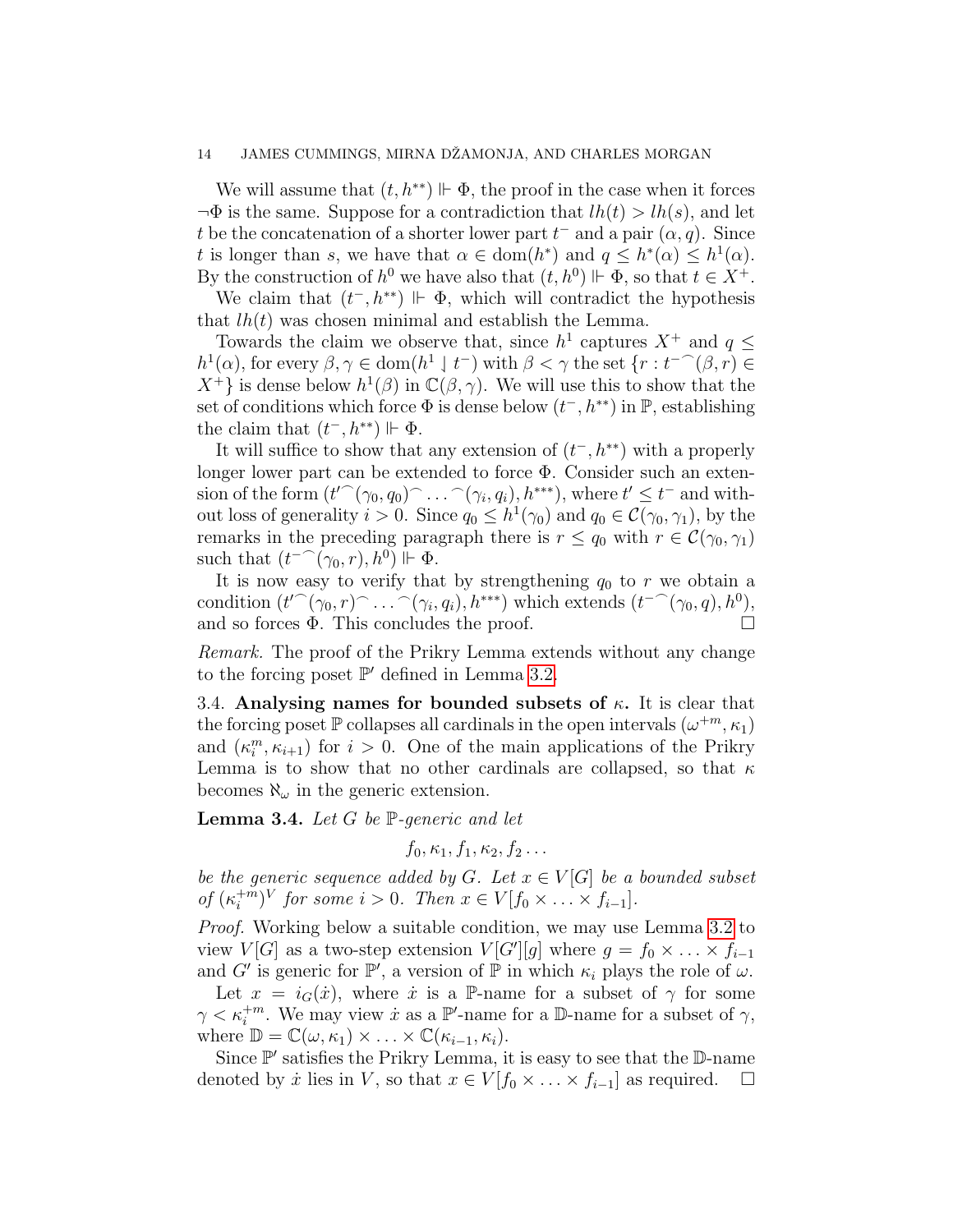Using Lemma [3.4,](#page-13-0) standard chain condition and closure arguments imply that only the cardinals in the intervals  $(\omega^{+m}, \kappa_1)$  and  $(\kappa_i^m, \kappa_{i+1})$ are collapsed by P. For the purposes of some later arguments, we will prove a more refined version of Lemma [3.4.](#page-13-0) The point at stake here is that a priori it seems that a name for a bounded subset of  $\kappa$  may depend on an arbitrarily large initial segment of the generic object, and this would cause major difficulties in the chain condition arguments of Section [4.](#page-17-0)

Given an increasing sequence  $\vec{\alpha} = \langle \alpha_1, \ldots, \alpha_k \rangle$  of inaccessible cardinals less than  $\kappa$ , we define

$$
\mathbb{D}(\vec{\alpha}) = \mathbb{C}(\omega, \alpha_1) \times \ldots \times \mathbb{C}(\alpha_{k-1}, \alpha_k).
$$

<span id="page-14-0"></span>**Lemma 3.5.** Let  $\mu, \eta < \kappa$  and let  $\dot{x}$  be a P-name for a subset of  $\mu$ . Let  $h$  be an upper part and let  $S$  be the set of increasing sequences  $\langle \alpha_1, \ldots, \alpha_k \rangle$  where  $\alpha_i < \eta$  and  $\alpha_i$  is inaccessible.

Then there exist an ordinal  $\beta$  with  $\mu, \eta < \beta < \kappa$ , names  $\langle \dot{y}_{\vec{\alpha}} : \vec{\alpha} \in S \rangle$ and an upper part  $h' \leq h$  with  $\min(\text{dom}(h')) > \beta$  such that for every  $\vec{\alpha} = (\alpha_1, \ldots, \alpha_k) \in S:$ 

- (1)  $\dot{y}_{\vec{\alpha}}$  is a  $\mathbb{D}(\vec{\alpha} \cap \beta)$  name for a subset of  $\mu$ .
- (2) If  $t=(\emptyset,\alpha_1,\emptyset,\ldots,\alpha_k,\emptyset)$  then  $(t,h')\Vdash \dot{x}=\dot{y}_{\vec{\alpha}}$ . That is to say that if G is  $\mathbb{P}$ -generic with  $(t, h') \in G$ , and

$$
f_0, \alpha_1, f_1, \alpha_2, f_2 \ldots
$$

is the corresponding generic sequence, then  $i_G(\dot x) = i_f(\dot y_{\vec\alpha}),$ where  $f = f_0 \times \ldots \times \tilde{f}_{k-1} \times (f_k \upharpoonright \beta)$ .

Proof. As in the first step of the proof of the Prikry Lemma, we find  $h^0 \leq h$  such that for every lower part  $t = (p_0, \beta_1, \dots, \beta_k, p_k)$ , if there are an upper part h' and a  $\mathbb{D}(\langle \beta_1,\ldots,\beta_k \rangle)$  -name  $\dot{y}$  such that  $(t, h') \Vdash \dot{x} = \dot{y}$ then  $(t, h^0)$   $\Vdash \dot{x} = \dot{y}$ .

For each  $\vec{\alpha} = (\alpha_1, \ldots, \alpha_k) \in S$ , each inaccessible  $\delta$  with  $\mu, \eta < \delta < \kappa$ and each canonical  $\mathbb{D}(\vec{\alpha}^{\frown}\delta)$ -name  $\dot{y}$  for a subset of  $\mu$ , let  $X(\vec{\alpha}, \delta, \dot{y})$  be the set of lower parts s such that

$$
s = (q_0, \alpha_1, q_1, \ldots, \alpha_k, q_k, \gamma, r)
$$

for some  $\gamma > \delta$ , and  $(s, h_0) \Vdash \dot{x} = \dot{y}$ . Since this is a downwards closed set of lower parts, we may find  $h^{\vec{\alpha},\delta,\dot{y}} \leq h^0$  which captures it. Using Lemmas [2.14](#page-7-1) and [2.16](#page-7-0) we may then find an upper part  $h<sup>1</sup>$  such that  $h^1 \perp \delta \leq h^{\vec{\alpha}, \delta, \dot{y}}$  for all  $\vec{\alpha}, \delta, \dot{y}$ , and also min $(\text{dom}(h^1)) > \mu, \eta$ . By shrinking dom $(h^1)$  if necessary, we will also arrange that dom $(h^1)$ consists of Mahlo cardinals.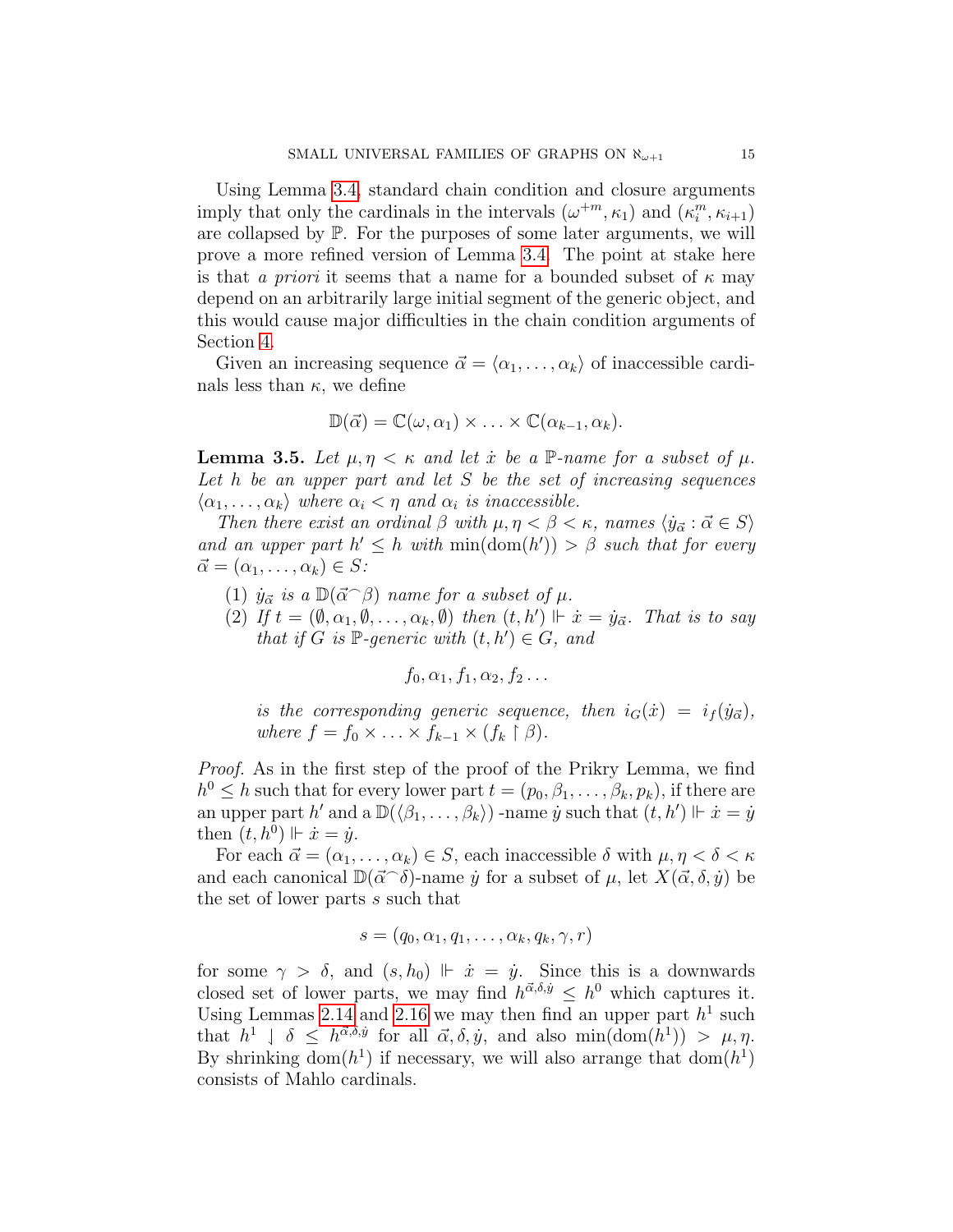Fix for the moment a sequence  $\vec{\alpha} = \langle \alpha_1, \ldots, \alpha_k \rangle \in S$ . Fix some  $\gamma \in \text{dom}(h^1)$  and consider the condition

$$
((\emptyset,\alpha_1,\emptyset,\ldots,\emptyset,\alpha_k,\emptyset,\gamma,h^1(\gamma)),h^1).
$$

Working as in the proof of Lemma [3.4,](#page-13-0) we may find  $r \leq h^{1}(\gamma)$  and  $h^* \leq h^1$  such that

$$
((\emptyset,\alpha_1,\emptyset,\ldots,\emptyset,\alpha_k,\emptyset,\gamma,r),h^*)\Vdash\dot x=\dot y
$$

where  $\dot{y}$  is a canonical  $\mathbb{D}(\vec{\alpha}^{\frown}\gamma)$ -name for a subset of  $\mu$ . Since  $\mathbb{D}(\vec{\alpha}^{\frown}\gamma)$ has the  $\gamma$ -cc and  $\gamma$  is Mahlo,  $\dot{y}$  is a canonical  $\mathbb{D}(\vec{\alpha}^{\frown}\delta)$ -name for some inaccessible  $\delta$  with  $\mu, \eta < \delta < \gamma$ .

By construction  $r \leq h^1(\gamma) \leq h^{\vec{\alpha},\delta,\dot{y}}(\gamma)$ . By the choice of  $h^0$ , we see that

$$
((\emptyset,\alpha_1,\emptyset,\ldots,\emptyset,\alpha_k,\emptyset,\gamma,r),h^0)\Vdash \dot{x}=\dot{y}.
$$

By the choice of  $h^1$ , for every  $\gamma_1, \gamma_2 \in \text{dom}(h^1)$  with  $\delta < \gamma_1 < \gamma_2$  the set of  $r^* \in \mathbb{C}(\gamma_1, \gamma_2)$  such that

$$
((\emptyset, \alpha_1, \emptyset, \ldots, \emptyset, \alpha_k, \emptyset, \gamma_1, r^*), h^0) \Vdash \dot{x} = \dot{y}
$$

is dense below  $h^1(\gamma_1)$ . So for every  $\gamma_1 \in \text{dom}(h_1)$  with  $\delta < \gamma_1$ 

$$
((\emptyset, \alpha_1, \emptyset, \ldots, \emptyset, \alpha_k, \emptyset, \gamma_1, h^1(\gamma_1)), h^1) \Vdash \dot{x} = \dot{y},
$$

which implies that

$$
((\emptyset,\alpha_1,\emptyset,\ldots,\emptyset,\alpha_k,\emptyset),h^1\downarrow\delta)\Vdash \dot{x}=\dot{y}.
$$

To record their dependence on  $\vec{\alpha}$ , we write  $\delta_{\vec{\alpha}}$  for  $\delta$  and  $\dot{y}_{\vec{\alpha}}$  for  $\dot{y}$ .

Let  $\beta$  be the supremum of the  $\delta_{\vec{\alpha}}$  for  $\vec{\alpha} \in S$ , and let  $h' = h^1 \downarrow \beta$ . It is now easy to see that the ordinal  $\beta$ , upper part h' and family of names  $\langle \dot{y}_{\vec{\alpha}} : \vec{\alpha} \in S \rangle$  are as required.

 $\Box$ 

3.5. Characterisation of genericity. We will need one more technical fact about P, namely a characterisation of the generic object. Similar "geometric" characterisations for other Prikry-type forcing posets appear at many places [\[9,](#page-34-7) [11,](#page-34-8) [1\]](#page-33-2) in the literature.

<span id="page-15-0"></span>Lemma 3.6 (Genericity Lemma). Let

$$
f_0, \kappa_1, f_1, \ldots
$$

be such that

- (1)  $f_i$  is  $\mathbb{C}(\omega,\kappa_1)$ -generic for  $i=0$  and  $\mathbb{C}(\kappa_i,\kappa_{i+1})$ -generic for  $i>$ 0.
- (2) For all upper parts h there is an integer s such that  $\kappa_t \in \text{dom}(h)$ and  $h(\kappa_t) \in f_t$  for all  $t \geq s$ .

Then this is a generic sequence for  $\mathbb{P}$ .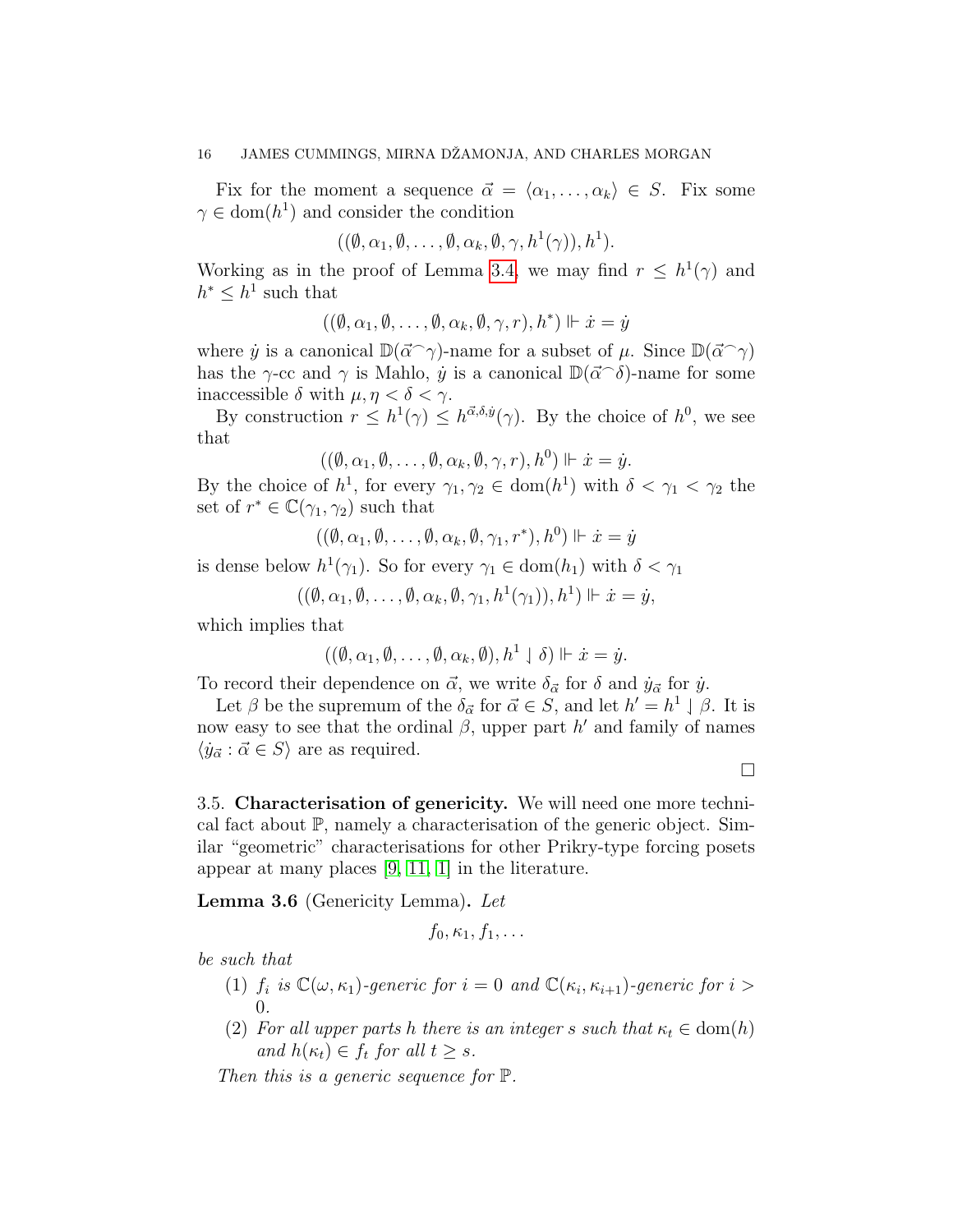*Proof.* For our later convenience we define  $\mathbb{C}_0 = \mathbb{C}(\omega, \kappa_1)$  and  $\mathbb{C}_i =$  $\mathbb{C}(\kappa_i, \kappa_{i+1})$  for  $i > 0$ . We make the remark that by an easy application of Easton's Lemma the filters  $f_0, \ldots, f_n$  are mutually generic, that is  $f_0 \times \ldots \times f_n$  is generic over V for  $\mathbb{C}_0 \times \ldots \times \mathbb{C}_n$ .

We now fix E a dense open set in  $\mathbb{P}$ , with the ultimate goal of showing that E meets the filter on  $\mathbb P$  generated by

$$
f_0, \kappa_1, f_1, \ldots
$$

To achieve this goal we need to "canonise"  $E$  in a sense to be made precise later.

By a familiar diagonal intersection argument, there is an upper part  $h_0$  such that for every lower part s,

$$
\exists h\ (s,h)\in E \iff (s,h_0\downharpoonleft s)\in E.
$$

Since the set  $E$  is open, it is easy to see that if we let

$$
X_0 = \{ s : (s, h_0 \downharpoonleft s) \in E \}
$$

then  $X_0$  is a downwards closed set of lower parts.

Applying Property III repeatedly we construct downwards closed sets  $X_n$  and upper parts  $h_n$  such that:

- (1)  $h_{n+1} \leq h_n$ .
- (2)  $h_{n+1}$  captures  $X_n$ .
- (3)  $X_{n+1}$  is the set of lower parts s such that for some (equivalently, for every)  $\alpha \in \text{dom}(h_{n+1})$  such that  $s \in V_\alpha$  there is  $q \leq h_{n+1}(\alpha)$ with  $s^{\frown}(q, \alpha) \in X_n$ .

We appeal to Property I to find an upper part  $h_{\infty}$  such that  $h_{\infty} \leq h_n$ for all n. By the hypotheses, we find an integer k such that  $\kappa_l$  dom $(h_{\infty})$ and  $h_{\infty}(\kappa_l) \in f_l$  for all  $l \geq k$ .

Claim.

$$
\{(q_0, \ldots, q_{k-1}) : \exists j \ (q_0, \kappa_1, \ldots, \kappa_{k-1}, q_{k-1}) \in X_j\}
$$

is dense in  $\mathbb{C}_0 \times \ldots \times \mathbb{C}_{k-1}$ .

*Proof.* Let  $(p_0, \ldots, p_{k-1}) \in \mathbb{C}_0 \times \ldots \times \mathbb{C}_{k-1}$ , and consider the condition

$$
((p_0, \kappa_1, \ldots, \kappa_{k-1}, p_{k-1}, \kappa_k, h_{\infty}(\kappa_k)), h_{\infty}).
$$

Since  $E$  is dense there is an extension

$$
((q_0, \kappa_1, \ldots, \kappa_{k-1}, q_{k-1}, \bar{\kappa}_k, q_k, \ldots, \bar{\kappa}_{k+j-1}, q_{k+j-1}), h) \in E
$$

for some  $j > 0$ . Call the lower part of this extension s, and observe that by construction of  $h_0$  we have  $(s, h_0 \mid s) \in E$  so that  $s \in X_0$ .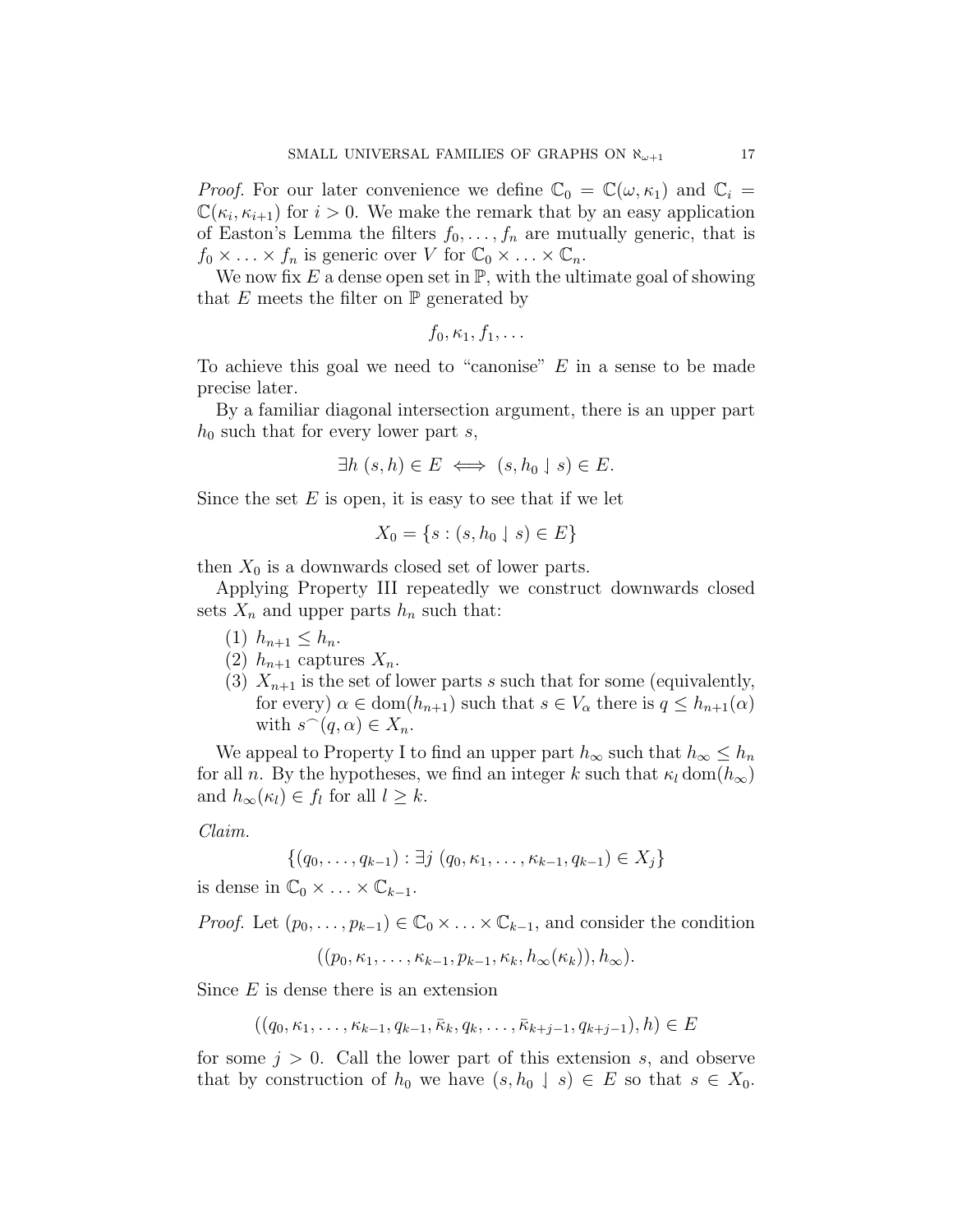Now observe that  $\bar{\kappa}_{k+j-1} \in \text{dom}(h_{\infty})$  and  $q_{k+j-1} \leq h_{\infty}(\bar{\kappa}_{k+j-1}) \leq$  $h_1(\bar{\kappa}_{k+j-1}),$  so that

 $(q_0, \kappa_1, \ldots, \kappa_{k-1}, q_{k-1}, \bar{\kappa}_k, q_k, \ldots, \bar{\kappa}_{k+i-2}, q_{k+i-2}) \in X_1$ .

Stepping backwards in the obvious way we eventually obtain that

$$
(q_0, \kappa_1, \ldots, \kappa_{k-1}, q_{k-1}) \in X_j.
$$

 $\Box$ 

Since  $f_0 \times \ldots \times f_{k-1}$  is generic, we obtain conditions  $q_i \in f_i$  for  $i < k$  such that  $t \in X_j$  where  $t = (q_0, \kappa_1, \ldots, \kappa_{k-1}, q_{k-1})$ . Since  $t \in X_j$ ,  $\kappa_k, \kappa_{k+1} \in \text{dom}(h_i)$  and  $\kappa_k < \kappa_{k+1}$ ,

$$
\{p \in \mathbb{C}_k : t^-(\kappa_k, p) \in X_{j-1}\}
$$

is dense below  $h_j(\kappa_k)$ . Also  $h_j(\kappa_k) \in f_k$  because  $h_\infty(\kappa_k) \in f_k$  and  $h_{\infty} \leq h_j$ . So we may find  $q_j^* \in f_j$  such that

$$
t^\frown(\kappa_j,q_j^*)\in X_{j-1}.
$$

Repeating this argument j times we construct  $q_i^* \in f_i$  for  $k \leq i < k + j$ such that

$$
u = t^{\frown}(\kappa_j, q_j^*, \dots, \kappa_{k+j-1}, q_{k+j-1}^*) \in X_0,
$$

that is to say that  $(u, h_0 \downarrow u) \in E$ .

But it is now easy to verify that  $(u, h_0 \mid u)$  is in the filter generated by the sequence of  $(f_i)$ : simply observe that

(1)  $q_i \in f_i$  for  $i < k$ .

(2) 
$$
q_i^* \in f_i
$$
 for  $k \leq i < k + j$ .

(3) 
$$
h_0(\kappa_i) \in f_i
$$
 for  $i \geq k + j$ .

This concludes the proof of the Genericity Lemma.

## 4. The forcing Q and its properties

<span id="page-17-0"></span>We work throughout with the same hypotheses as in Section [3.](#page-10-0) In particular  $\mathcal F$  has properties I, II and III and  $\mathbb P$  is the Prikry-type forcing defined from F. Let  $2^{\kappa^+} = \lambda$ , and let T be a tree of height  $\kappa^+$  such that T has at least  $\lambda$  branches and each level of T has size at most  $\kappa^+$ . Let  $\langle x_\beta : \beta < \lambda \rangle$  enumerate a sequence of distinct branches, and enumerate  $Lev_\alpha(T)$  as  $\langle t(\alpha, i) : i < |Lev_\alpha(T)| \rangle$  for each  $\alpha < \kappa^+$ .

**Definition 4.1.** Let A be a function such that  $dom(A)$  is a bounded set of inaccessible cardinals less than  $\kappa$ , and  $A(\alpha) \in \mathbb{B}(\alpha, \kappa)$  with  $A(\alpha) \neq 0$ for all  $\alpha \in \text{dom}(A)$ . Let  $s = (q_0, \alpha_0, q_1, \ldots, \alpha_k, q_k)$  be a lower part, and let  $\eta < \kappa$ . Then s is harmonious with A past  $\eta$  if and only if for all j such that  $\alpha_j \geq \eta$  we have  $\alpha_j \in \text{dom}(A)$  and  $q_j \leq A(\alpha_j)$ .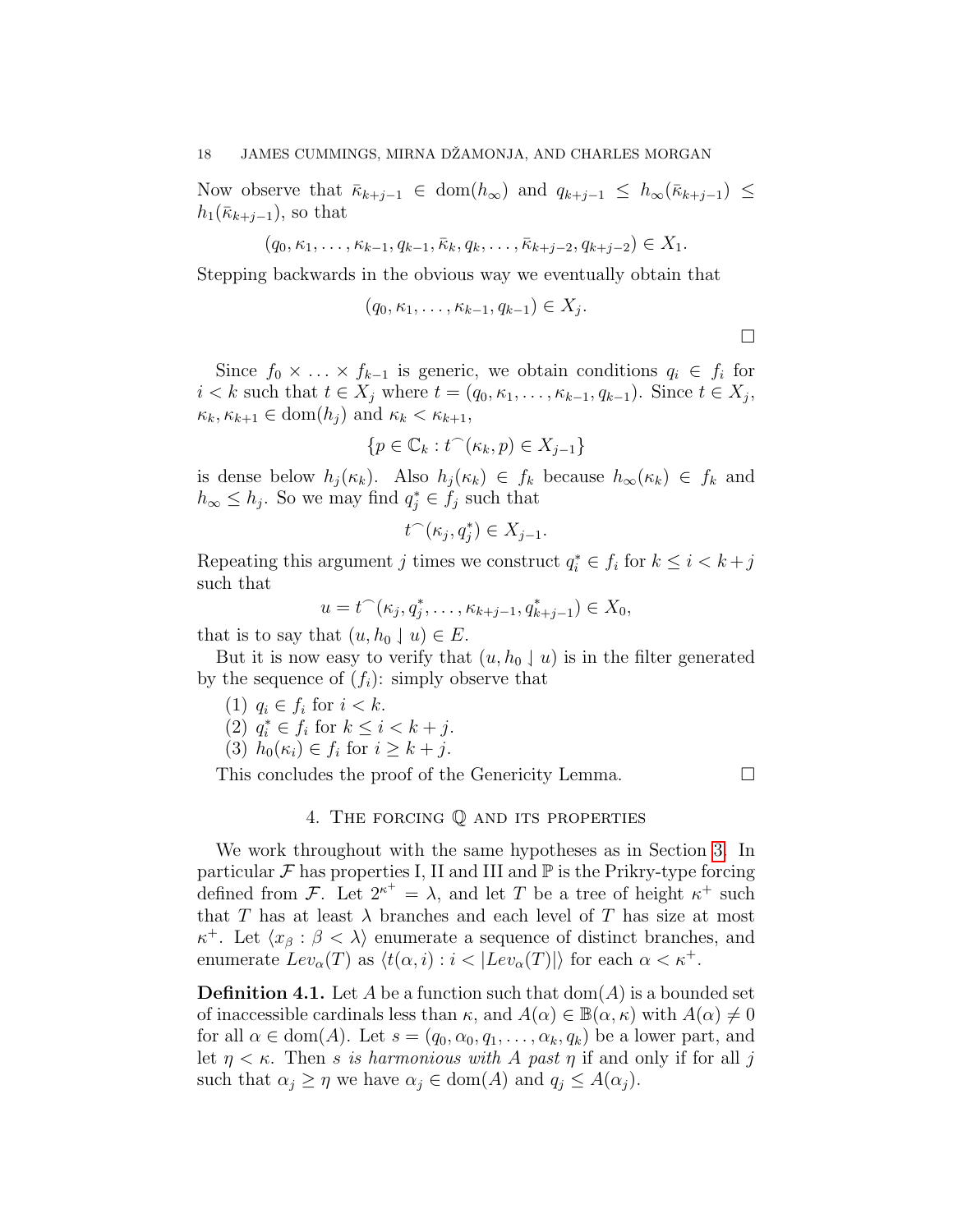Let  $\langle \dot{\mathcal{G}}_{\alpha} : \alpha \langle \lambda \rangle$  enumerate all the canonical P-names for graphs on  $\kappa^+$ . We define a forcing poset Q.

Conditions in  $\mathbb Q$  are quadruples  $(A, B, t, f)$  such that:

- (1) A is a function such that  $dom(A)$  is a bounded set of inaccessible cardinals less than  $\kappa$ , and  $A(\alpha) \in \mathbb{B}(\alpha, \kappa)$  with  $A(\alpha) \neq 0$  for all  $\alpha \in \text{dom}(A)$ .
- $(2)$  B is an upper part.
- (3) t is a triple  $(\rho, a, b)$  where  $\rho < \kappa$ ,  $a \in [\kappa^+]^{<\kappa}$  and  $b \in [\lambda]^{<\kappa}$ .
- (4) f is a sequence  $\langle f_{\eta,\beta} : \eta < \rho, \beta \in b \rangle$  such that each function  $f_{\eta,\beta}$ has domain a.
- (5)  $f_{\eta,\beta}(\zeta) \in \{x_\beta \restriction \zeta\} \times \kappa$  for all  $\eta < \rho, \beta \in b$  and  $\zeta \in a$ .
- <span id="page-18-0"></span>(6) For every  $\eta \in \text{dom}(A) \cap \rho$ , every lower part s harmonious with A past  $\eta$ , and every  $\beta, \gamma \in b$  and  $\zeta', \zeta \in a$  such that  $f_{\eta,\beta}(\zeta') =$  $f_{\eta,\gamma}(\zeta') \neq f_{\eta,\beta}(\zeta) = f_{\eta,\gamma}(\zeta),$

$$
(s,B)\Vdash \zeta'\dot{\mathcal{G}}_{\beta}\zeta \iff \zeta'\dot{\mathcal{G}}_{\gamma}\zeta.
$$

Remark. In the last clause, if s is one of the relevant stems then all ordinals appearing in s are less than  $\text{ssup}(\text{dom}(A)).$ 

Let  $q = (A, B, t, f)$  and  $q' = (A', B', t', f')$  be two conditions in Q. Then  $q' \leq q$  if and only if:

- (1) dom(A) is an initial segment of dom(A'), and  $A' \restriction$  dom(A) = A.
- (2)  $B' \leq B$ , that is dom( $B' \subseteq \text{dom}(B)$  and  $B'(\alpha) \leq B(\alpha)$  for all  $\alpha \in \text{dom}(B')$ .
- (3) For all  $\alpha \in \text{dom}(A') \setminus \text{dom}(A), \alpha \in \text{dom}(B)$  and  $A'(\alpha) \leq B(\alpha)$ .
- (4) If we let  $t = (\rho, a, b)$  and  $t' = (\rho', a', b')$  then  $\rho \leq \rho', a \subseteq a'$  and  $b \subseteq b'$ .
- (5)  $f'_{\eta,\beta}(\zeta) = f_{\eta,\beta}(\zeta)$  for all  $\eta < \rho, \beta \in b$  and  $\zeta \in a$ .

*Remark.* The forcing poset  $\mathbb Q$  is intended to add (among other things) a generic function h from  $\kappa$  to  $V_{\kappa}$  of the right general form to be an upper part. If we ultimately force with some version of  $\mathbb P$  for which the generic function  $h$  is a legitimate upper part, then we will add a generic sequence x which eventually obeys  $h$  but we do not know past which point on  $x$  this will begin to happen. This motivates the notion of "harmonious past  $\eta$ ", and also explains why each  $\eta$  gets its own set of functions  $f_{n,\beta}$ .

<span id="page-18-1"></span>**Lemma 4.2.** If  $G_{\mathbb{Q}}$  is  $\mathbb{Q}$ -generic then:

(1) If we let  $h^{G_Q} = \bigcup \{ A^p : p \in G_Q \}$  then  $h^{G_Q}$  is a function,  ${\rm dom}(h^{G_{\mathbb Q}})$  is unbounded in  $\kappa$ , and for every upper part h we have that  $\alpha \in \text{dom}(h^{G_{\mathbb{Q}}})$  and  $h^{G_{\mathbb{Q}}}(\alpha) \leq h(\alpha)$  for all large enough  $\alpha \in \text{dom}(h)$ .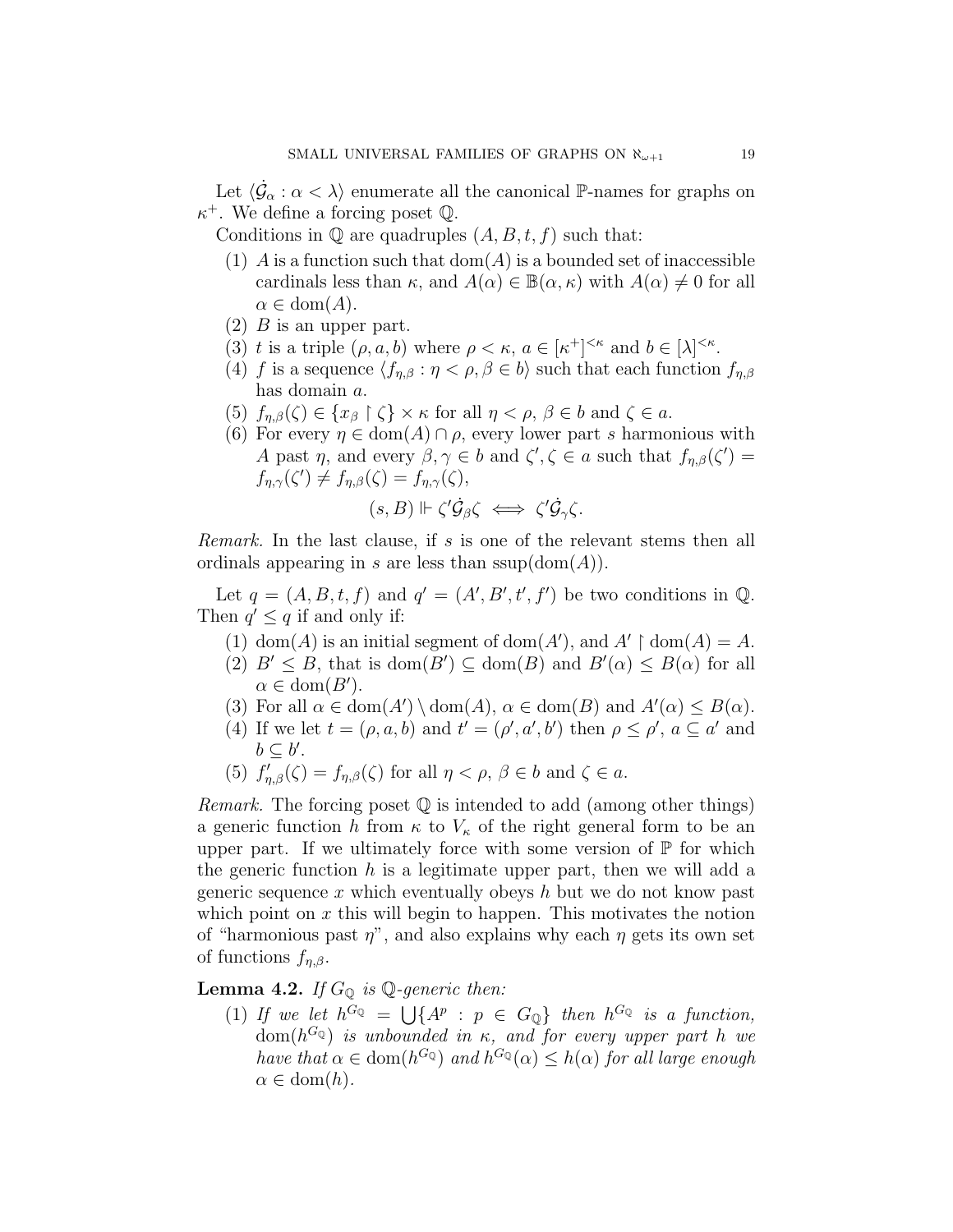(2) For all  $\eta < \kappa$  and  $\beta < \lambda$ , if we let  $F_{\eta,\beta}^{G_{\mathbb{Q}}} = \bigcup \{f_{\eta,\beta}^p : p \in G_{\mathbb{Q}}\}$ then  $F_{\eta,\beta}^{G_Q}$  is a function with domain  $\kappa^+$ .

*Proof.* For the first claim, we suppose that  $\nu < \kappa$ , h is an upper part, and q is an arbitrary condition. Let  $\mu \in \text{dom}(B^q)$  with  $\mu > \nu$ , and define  $r = (A^r, B^r, t^r, f^r)$  as follows:  $A^r = A^q \cup \{(\mu, B^q(\mu))\}, B^r$  is some upper part such that  $B^r \leq B^q$ , h and  $\mu < \min(\text{dom}(B^r))$ ,  $t^r = t^q$ and  $f^r = f^q$ .

We must verify that r is a condition and  $r \leq q$ . The only nontrivial point is to see that  $r$  satisfies Clause [6\)](#page-18-0) in the definition of conditionhood in  $\mathbb Q$ . Let t be a lower part harmonious with  $A^r$  past η. There are now two cases. If t is harmonious with  $A<sup>q</sup>$  past  $\eta$  then  $(t, B^r) \le (t, B^q)$ , and we are done by Clause [6\)](#page-18-0) for q. Otherwise  $t =$  $s^{\frown}\langle\mu,p\rangle$  for some  $p\leq B^{q}(\mu)$  and s harmonious with  $A^{q}$  past  $\eta, (t, B^{r}) \leq$  $(s, B<sup>q</sup>)$ , and again we are done by Clause [6\)](#page-18-0) for q.

For the second claim, we fix  $\zeta$ ,  $\eta$ ,  $\beta$  and then find  $a \supseteq a^q$ ,  $b \supseteq b^q$ and  $\rho \geq \rho^q$  such that  $\eta < \rho, \zeta \in a, \beta \in b$ . We then define  $r =$  $(A^r, B^r, t^r, f^r)$  as follows:  $A^r = A^q$ ,  $B^r = B^q$ ,  $t^r = (\rho, a, b)$  and  $f^r$ is chosen to extend  $f^q$  and to be such that the values  $f^r_{\eta',\beta'}(\zeta')$  for  $(\eta', \zeta', \beta') \in (\rho \times a \times b) \setminus (\rho^q \times a^q \times b^q)$  are all distinct from each other and from any of the values  $f_n^q$  $\eta'_{\eta',\beta'}(\zeta')$  for  $(\eta',\zeta',\beta') \in \rho^q \times a^q \times b^q$ . This choice ensures that Clause [6\)](#page-18-0) in the definition of conditionhood holds, so that r is a condition with  $r \leq q$ .

We recall that for a regular uncountable cardinal  $\nu$ , a poset  $\mathbb R$  is  $\nu$ . compact if and only if the following condition holds: for every  $X \subseteq \mathbb{R}$ with  $|X| < \nu$ , if every finite subset of X has a lower bound then X has a lower bound.

### <span id="page-19-0"></span>Lemma 4.3.  $\mathbb{Q}$  is  $\kappa$ -compact.

*Proof.* Let  $\mu < \kappa$ , and let  $\{q_i : i < \mu\}$  be a set of conditions in  $\mathbb Q$  such that for any finite subset s of  $\mu$  the set  $\{q_i : i \in s\}$  has a lower bound. Let  $q_i = (A^i, B^i, t^i, f^i)$ , and choose for each finite  $s \subseteq \mu$  a condition  $r^s = (A^s, B^s, t^s, f^s)$  which is a lower bound for  $\{q_i : i \in s\}.$ 

We will define  $r = (A^r, B^r, t^r, f^r)$  as follows:

- $A^r = \bigcup_{i < \mu} A^i$ .
- B<sup>r</sup> is some upper part such that  $\text{ssup}(\text{dom}(A^r)) < \text{dom}(B^r)$ and  $B^r \leq B^s$  for all s.
- $t^r = (\rho^r, a^r, b^r)$  where  $\rho^r = \bigcup_{i < \mu} \rho^i$ ,  $a^r = \bigcup_{i < \mu} a^i$ ,  $b^r = \bigcup_{i < \mu} b^i$ .
- If there is some *i* such that  $(\eta, \zeta, \beta) \in \rho^i \times a^i \times b^i$ , then  $f_{\eta, \beta}^r(\zeta) =$  $f_{\eta,\beta}^i(\zeta)$ . As in the proof of Lemma [4.2,](#page-18-1) we choose the values of  $f_{\eta,\beta}^r(\zeta)$  for  $(\eta,\zeta,\beta) \in \rho^r \times a^r \times b^r \setminus \bigcup_{i \leq \mu} (\rho^i \times a^i \times b^i)$  to be distinct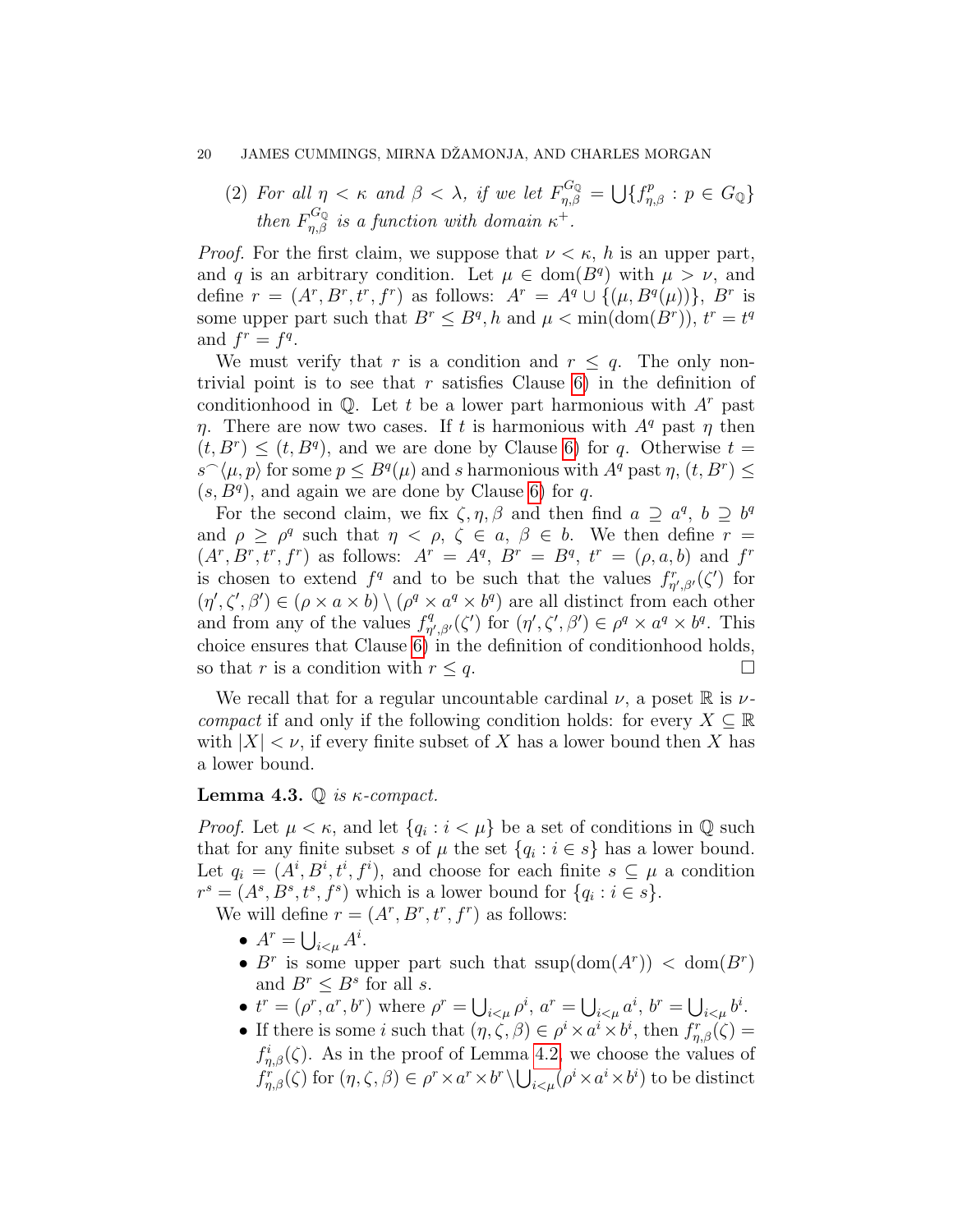from each other and from all values in  $\{f_{\eta,\beta}^r(\zeta) : (\eta,\zeta,\beta) \in$  $\bigcup_{i<\mu} (\rho^i \times a^i \times b^i)\}.$ 

We note that by our hypotheses the definition of  $f_{\eta,\beta}^r(\zeta)$  yields a unique value.

As usual, the main issue is to verify that Clause [6\)](#page-18-0) holds. This is straightforward: if  $f_{\eta,\beta}^r(\zeta) = f_{\eta,\beta'}^r(\zeta) \neq f_{\eta,\beta}^r(\zeta') = f_{\eta,\beta'}^r(\zeta')$ , then for some finite s we have  $f_{\eta,\beta}^s(\zeta) = f_{\eta,\beta'}^s(\zeta) \neq f_{\eta,\beta}^s(\zeta') = f_{\eta,\beta'}^s(\zeta')$ , and so we are done because  $B^r \leq B^s$ .  $\Box$ 

<span id="page-20-0"></span>Corollary 4.4. The poset  $\mathbb Q$  is  $\kappa$ -directed closed and also has the fol-lowing property, which was dubbed "parallel countable closure" in [\[2\]](#page-33-0): if  $\langle q_i^0 : i < \omega \rangle$  and  $\langle q_i^1 : i < \omega \rangle$  are decreasing sequences of conditions such that  $q_i^0$  and  $q_i^1$  are compatible for all i, then there is q such that  $q \leq q_i^0, q_i^1$  for all i.

We recall that for an regular cardinal  $\nu$ , a poset R is *strongly*  $\nu^+$ cc if and only if the following condition holds: for every  $\nu^+$ -sequence  $\langle r_i : i < \nu^+ \rangle$  of conditions in R, there exist a club set  $E \subseteq \nu^+$  and a regressive function f on  $E \cap \text{cof}(\nu)$  such that for all i and j, if  $f(i) =$  $f(j)$  then  $r_i$  is compatible with  $r_j$ .

**Lemma 4.5.**  $\mathbb Q$  is strongly  $\kappa^+$ -cc.

*Proof.* Let  $q^i = (A^i, B^i, t^i, f^i) \in \mathbb{Q}$  for  $i < \kappa^+$ , and let  $t^i = (\rho^i, a^i, b^i)$ . We recall that  $dom(f_{\eta,\beta}^i) = a^i$  for all  $\eta < \rho^i$  and  $\beta \in b^i$ . Let  $\mu^i =$ ot(a<sup>i</sup>). Let  $\dot{x}^i_\beta$  be a P-name for the set of pairs  $(\nu, \nu')$  such that  $\zeta \dot{\mathcal{G}}_{\beta} \zeta'$ , where  $\zeta$  and  $\zeta'$  are respectively the  $\nu^{\text{th}}$  and  $\nu^{\text{th}}$  elements of  $a^i$ .

Appealing to Lemma [3.5](#page-14-0) and Property I we may assume, shrinking  $B^i$  if necessary, that for every  $\beta \in b^i$  there exist an ordinal  $\gamma^i_{\beta} < \kappa$ and names  $\dot{y}^i_{\beta,\vec{\alpha}}$  for every increasing finite sequence  $\vec{\alpha}$  of ordinals from ssup(dom( $A^i$ )), such that  $B^i$  "reduces"  $\dot{x}^i_\beta$  to  $\dot{y}^i_{\beta,\vec{\alpha}}$  which is a name in the product of collapses  $\mathbb{D}(\vec{\alpha}^{\frown}\langle\gamma^i_{\beta}\rangle)$  for the edge set of a graph on the vertex set  $\mu^i$ .

We will enumerate  $\bigcup_{i \leq \kappa^+} b^i$  as  $\langle \beta_j : j \leq \kappa^+ \rangle$ . To make the rest of the proof more readable, we will observe the following notational conventions:

- (1) The letter  $i$  and its typographic variations will denote indices for conditions in  $\mathbb Q$  on the sequence  $\langle q^i : i < \kappa^+ \rangle$ .
- (2) The letter  $\zeta$  and its variations will denote elements of  $\bigcup_{i \leq \kappa^+} a^i$ , and the letter  $\beta$  and its variations will denote elements of  $\bigcup_{i<\kappa^+} b^i$ .
- (3) The letter  $\jmath$  and its variations will denote indices for ordinals less than  $\lambda$  on the sequence  $\langle \beta_j : j < \kappa^+ \rangle$ .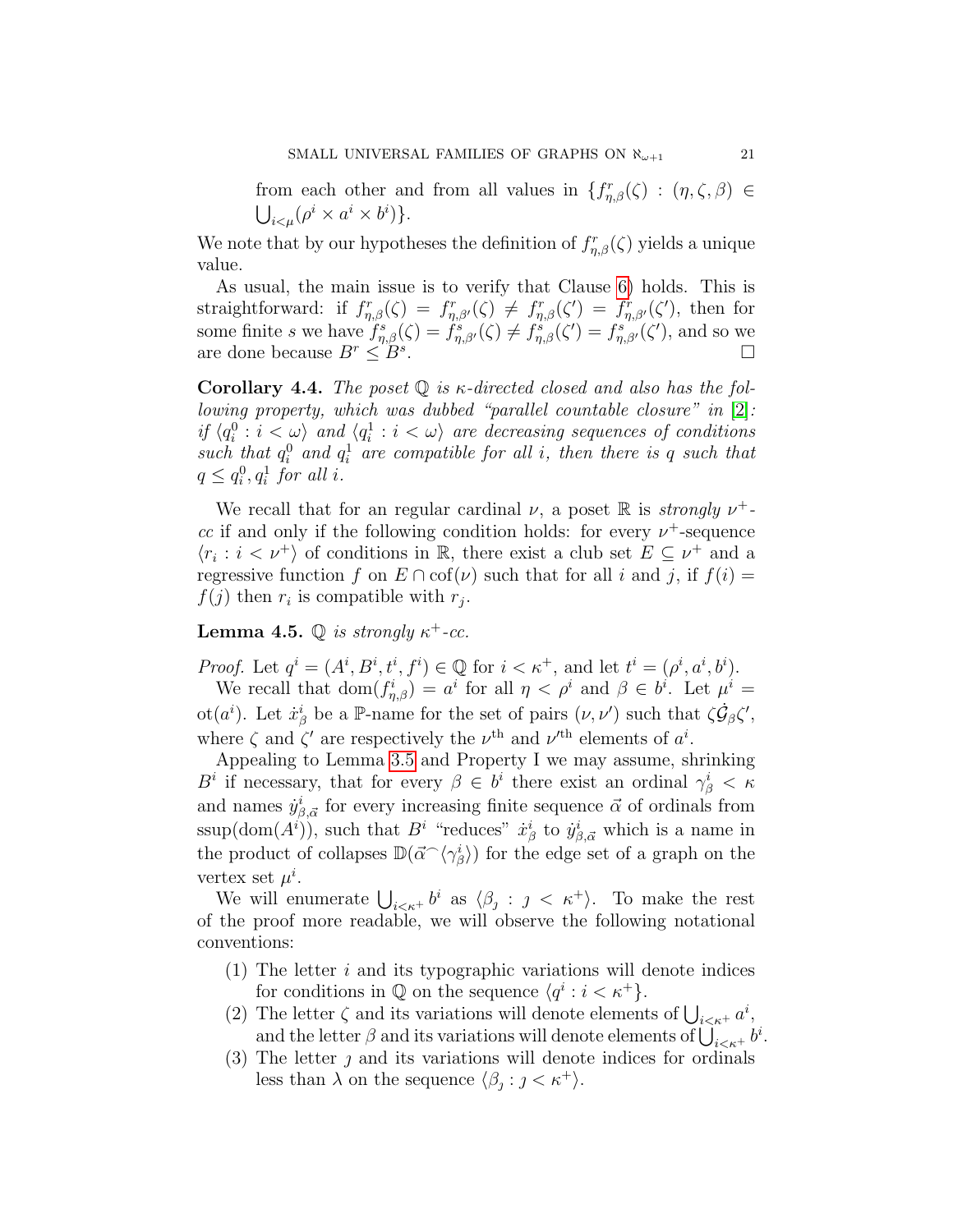- (4) Given a set  $x \subseteq \kappa^+$  with  $|x| < \kappa$ , the letter  $\sigma$  and its variations will denote indices for elements of  $x$ , enumerated in increasing order.
- (5) Given a set  $y \subseteq \bigcup_{i \leq \kappa^+} b^i$  with  $|y| < \kappa$ , the letter  $\tau$  and its variations will denote indices for elements of  $\{j : \beta_j \in y\}$ , again enumerated in increasing order. Note that variations of  $\tau$  denote indices (in  $\kappa$ ) for indices (in  $\kappa^+$ ) for elements of  $\lambda$ .
- (6) The letter  $\phi$  and its variations will denote indices for elements  $t \in Lev_{\mathcal{C}}(T)$  on the sequence  $\langle t(\zeta, \phi) : \phi < |Lev_{\zeta}(T)\rangle$ .
- (7) The letter  $\psi$  and its variations will denote the second entries in pairs drawn from  $T \times \kappa$ .

We define functions  $F_n$  with domain  $\kappa^+$  for  $n < 6$  as follows:

- (1)  $F_0(i) = (\rho^i, \text{ot}(a^i), \text{ot}(\{j : \beta_j \in b^i\})).$
- (2)  $F_1(i) = a^i \cap i$ .
- (3)  $F_2(i) = \{j \leq i : \beta_j \in b^i\}.$
- (4)  $F_3(i) = A^i$ .
- (5)  $F_4(i)$  is the set of 5-tuples  $(\eta, \sigma, \tau, \phi, \psi)$  where  $\eta < \rho^i$ ,  $\sigma < \text{ot}(a^i)$ ,  $\tau < \textit{ot}(\lbrace j : \beta_j \in b^i \rbrace), \phi < i, \psi < \kappa$ , and if we let  $\zeta$  be the  $\sigma^{\text{th}}$ element of  $a^i$  and  $\beta = \beta_j$  for j the  $\tau^{\text{th}}$  element of  $\{j : \beta_j \in b^i\}$ then  $f_{\eta,\beta}^i(\zeta) = (t(\zeta,\phi),\psi).$
- (6)  $F_5(i)$  is the set of 3-tuples  $(\tau, \gamma, Y)$  where  $\tau < \text{ot}(\lbrace j : \beta_j \in b^i \rbrace)$ ,  $\gamma < \kappa$ ,  $Y \in V_{\kappa}$ , and if we let  $\beta = \beta_{j}$  for j the  $\tau^{\text{th}}$  element of  $\{j : \beta_j \in b^i\}$  then  $\gamma = \gamma_{\beta}^i$ , and Y is the function specified by setting  $Y(\vec{\alpha}) = \dot{y}^i_{\beta, \vec{\alpha}}$  for each increasing finite sequence  $\vec{\alpha}$  from  $ssup(\text{dom}(A^i)).$

Remark.  $F_4(i)$  is best viewed as a partial function on triples  $(\eta, \sigma, \tau)$ which records a code for the value of  $f_{\eta,\beta}^i(\zeta)$  when this is "permissible". The criterion for permissibility is that (after decoding  $\sigma$  and  $\tau$  to obtain  $\zeta$  and  $\beta$ ) the first entry  $(x_{\beta} \restriction \zeta)$  in  $f_{\eta,\beta}^i(\zeta)$  is enumerated before i in the enumeration of level  $\zeta$  of the tree T. The point is that we are aiming ultimately to define a regressive function so we can only record limited information.

In a similar vein,  $F_5$  is a total function which records values of  $\gamma^i_\beta$ and  $\dot{y}_{\beta,\vec{\alpha}}^i$ .

Now let 
$$
F(i) = (F_0(i), F_1(i), F_2(i), F_3(i), F_4(i), F_5(i))
$$
, so that  

$$
F(i) \in \kappa^3 \times [i]^{<\kappa} \times [i]^{<\kappa} \times V_\kappa \times [\kappa^3 \times i \times \kappa]^{<\kappa} \times [\kappa^2 \times V_\kappa]^{<\kappa}.
$$

We fix an injective map  $H$  from

 $\kappa^3 \times [\kappa^+]^{<\kappa} \times [\kappa^+]^{<\kappa} \times V_\kappa \times [\kappa^3 \times \kappa^+ \times \kappa]^{<\kappa} \times [\kappa^2 \times V_\kappa]^{<\kappa}$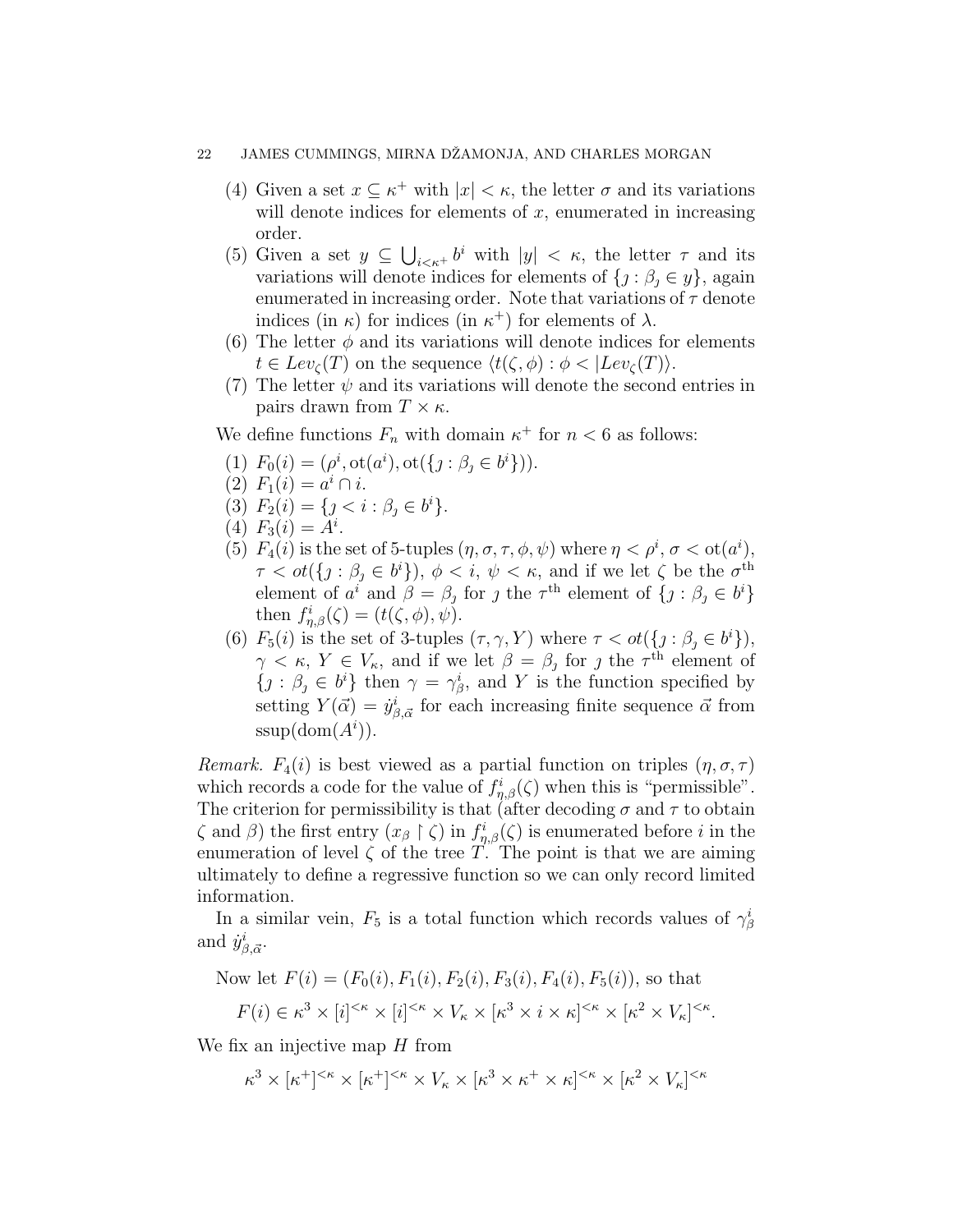to  $\kappa^+$ . Since  $\kappa^{\leq \kappa} = \kappa$ , we may fix a club set  $E_0 \subseteq \kappa^+$  such that if  $i \in E_0 \cap \mathrm{cof}(\kappa)$  then

 $rge(H \restriction \kappa^3 \times [i]^{<\kappa} \times [i]^{<\kappa} \times V_\kappa \times [\kappa^3 \times i \times \kappa]^{<\kappa} \times [\kappa^2 \times V_\kappa]^{<\kappa}) \subseteq i,$ 

so that in particular  $H \circ F$  is regressive on  $E_0 \cap cof(\kappa)$ .

Let  $E_1$  be the club subset of  $\kappa^+$  consisting of those i such that for all  $i' < i$ :

- <span id="page-22-0"></span>(1)  $a^{i'} \subseteq i$ .
- (2)  $\{j : \beta_j \in b^{i'}\} \subseteq i$ .
- <span id="page-22-1"></span>(3) For all  $\zeta \in a^{i'}$  and  $\beta \in b^{i'}, x_{\beta} \upharpoonright \zeta = t(\zeta, \phi)$  for some  $\phi < i$ .
- <span id="page-22-2"></span>(4) For all  $\beta, \beta^* \in b^{i'}$  with  $\beta \neq \beta^*, x_{\beta} \restriction i \neq x_{\beta^*} \restriction i$ .

We claim that the function  $H \circ F$  and the club set  $E_0 \cap E_1$  serve as a witness to the strong  $\kappa^+$ -cc for Q. To see this, let  $i' < i$  be points in  $E_0 \cap E_1 \cap cof(\kappa)$  such that  $F(i') = F(i)$ . We will show that  $q^{i'}$  and  $q^{i'}$ are compatible.

We start by decoding the assertion that  $F_n(i') = F_n(i)$  for  $n < 4$ . Directly from the definition we see that:

- (1)  $\rho^{i'} = \rho^i = \rho^*$  say.
- (2)  $ot(a^{i'}) = ot(a^i) = \mu^*$  say.
- (3)  $\text{ot}(\{j : \beta_j \in b^{i'}\}) = \text{ot}(\{j : \beta_j \in b^{i}\}) = \epsilon^*$  say.
- (4)  $a^{i'} \cap i' = a^i \cap i = r_0$  say. Since  $a^{i'} \subseteq i$  by Clause [1\)](#page-22-0) in the definition of  $E_1, a^{i'} \setminus i'$  and  $a^i \setminus i$  are disjoint and  $a^{i'} \cap a^i = r_0$ .
- (5)  $\{j < i': \beta_j \in b^{i'}\} = \{j < i : \beta_j \in b^i\} = r_1$  say. As in the last claim,  $\{j \geq i' : \beta_j \in b^{i'}\}$  and  $\{j \geq i : \beta_j \in b^i\}$  are disjoint and  $\{j : \beta_j \in b^i \cap b^{i'}\} = r_1.$

(6) 
$$
A^{i'} = A^i = A^*
$$
 say.

*Claim.* When both sides are defined,  $f_{\eta,\beta}^{i'}(\zeta) = f_{\eta,\beta}^{i}(\zeta)$ .

*Proof.* We will use the fact that  $F_4(i') = F_4(i)$ . Since both sides are defined,  $\eta < \rho^*, \zeta \in a^{i'} \cap a^i$  and  $\beta \in b^{i'} \cap b^i$ . By the remarks in the preceding paragraph,  $\zeta \in r_0$  and  $\beta = \beta_j$  for some  $j \in r_1$ .

Since  $r_0$  is the common initial segment of  $a^{i'}$  and  $a^i$ , we have ot $(a^{i'} \cap$  $\zeta$ ) = ot $(a^i \cap \zeta) = \sigma$  say. Similarly *j* has the same index (say  $\tau$ ) in the increasing enumerations of  $\{j : \beta_j \in b^{i'}\}$  and  $\{j : \beta_j \in b^{i}\}.$ 

Now let  $f_{\eta,\beta}^{i'}(\zeta) = (x_{\beta} \upharpoonright \zeta, \psi')$ , let  $f_{\eta,\beta}^{i}(\zeta) = (x_{\beta} \upharpoonright \zeta, \psi)$ , and let  $x_{\beta} \restriction \zeta = t(\beta, \phi)$ . Since  $i \in E_1$ ,  $i' < i, \beta \in b^{i'}$  and  $\zeta \in a^{i'}$ , it follows from Clause [3\)](#page-22-1) in the definition of  $E_1$  that  $\phi < i$ .

By the definition of  $F_4$ , the set  $F_4(i)$  contains the tuple  $(\eta, \sigma, \tau, \phi, \psi)$ . This is the unique tuple in  $F_4(i)$  which begins with  $(\eta, \sigma, \tau)$ , and since  $F_4(i') = F_4(i)$  this tuple also appears in  $F_4(i')$ . It follows that  $\psi = \psi'$ and so  $f_{\eta,\beta}^{i'}(\zeta) = f_{\eta}^{i}$  $\mathcal{L}_{\eta,\beta}^{i}(\zeta).$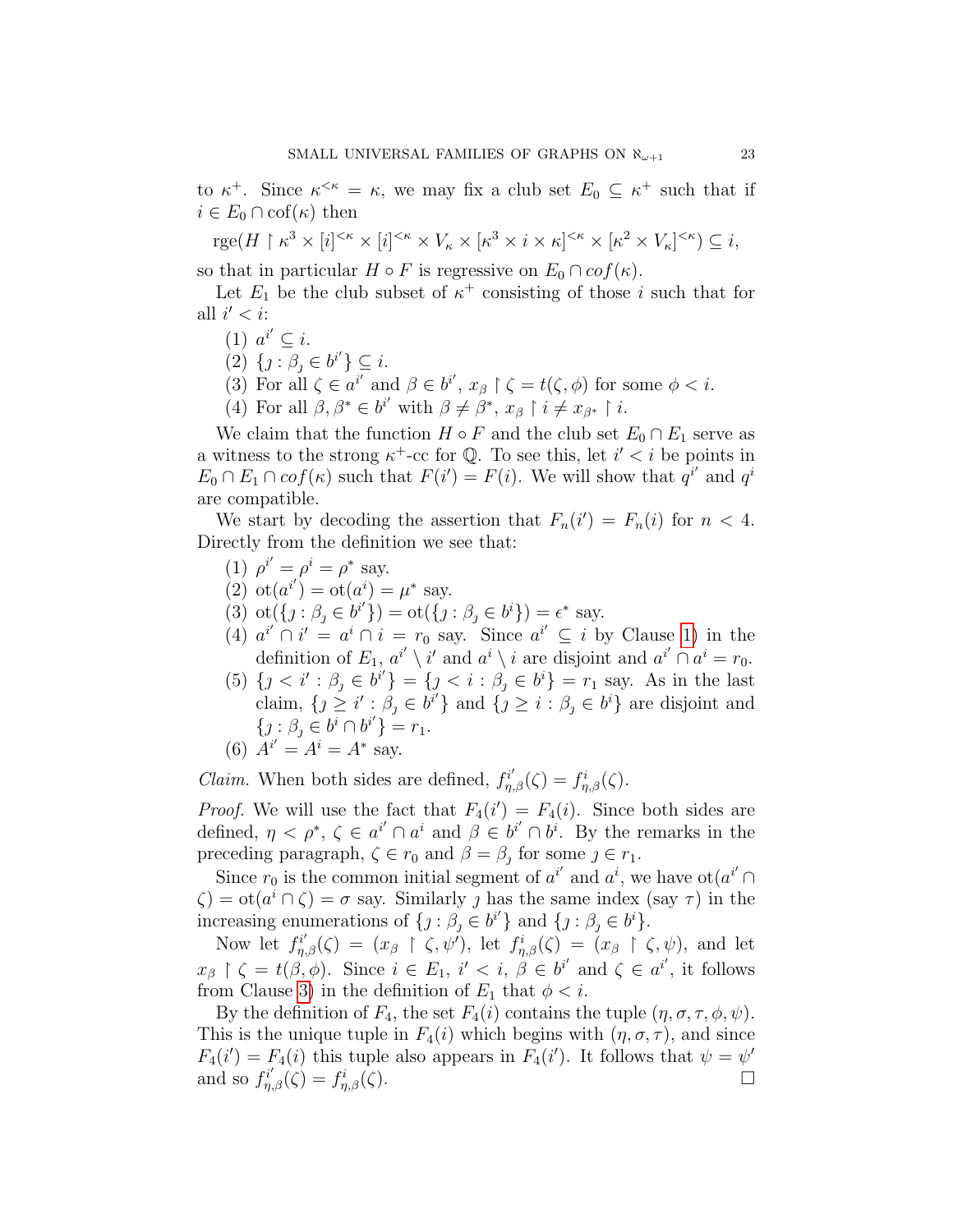We will now define  $q^* = (A^*, B^*, t^*, f^*)$ , which will be a lower bound for  $q^i$  and  $q^{i'}$ .

- Recall that  $\rho^* = \rho^{i'} = \rho^i$ . We set  $a^* = a^{i'} \cup a^i$ ,  $b^* = b^{i'} \cup b^i$ ,  $t^* = (\rho^*, a^*, b^*).$
- Recall that  $A^* = A^i = A^{i'}$ .
- Let  $B^*$  be some upper part such that  $B^* \leq B^{i'}$ ,  $B^i$ .
- We define  $f_{\eta,\beta}^*(\zeta)$  for all  $\eta < \rho^*, \zeta \in a^*$  and  $\beta \in b^*$ . Naturally we set  $f_{\eta,\beta}^*(\zeta) = f_{\eta,\beta}^{i'}(\zeta)$  when  $\zeta \in a^{i'}$  and  $\eta \in b^{i'}$ , and similarly we set  $f_{\eta,\beta}^*(\zeta) = f_{\eta,\beta}^i(\zeta)$  when  $\zeta \in a^i$  and  $\eta \in b^i$ . As we argued already the sequences  $f^{i'}$  and  $f^{i}$  agree sufficiently for this to make sense.

To define  $f_{\eta,\beta}^*(\zeta)$  for  $\eta < \rho^*$  and  $(\zeta,\beta) \in a^* \times b^* \setminus (a^i \times b^i \cup$  $a^{i'} \times b^{i'}$ , we will proceed as in the proof of Lemma [4.3.](#page-19-0) That is to say we will choose suitable values whose second coordinates are distinct from each other, and also distinct from any value appearing as a second coordinate of  $f_{\eta,\beta}^*(\zeta)$  for  $\eta < \rho^*$  and  $(\zeta, \beta) \in a^i \times b^i \cup a^{i'} \times b^{i'}$ .

It is routine to check that if  $q^*$  is a condition then it is a common refinement of  $q^{i'}$  and  $q^{i}$ , and also that  $q^*$  satisfies all the clauses in the definition of Q except possibly for the final Clause [6\)](#page-18-0). With a view to verifying this clause, suppose that  $\eta \in \text{dom}(A^*) \cap \rho^*$ , s is a lower part harmonious with  $A^*$  past  $\eta$ , and

$$
f_{\eta,\beta'}^*(\zeta') = f_{\eta,\beta}^*(\zeta') \neq f_{\eta,\beta'}^*(\zeta) = f_{\eta,\beta}^*(\zeta).
$$

where  $\zeta' < \zeta$  and  $\beta' = \beta_{j'}$ ,  $\beta = \beta_{j}$  for some  $j' < j$ .

By the construction of  $f^*$ , it is immediate that all four of the pairs in  $\{\zeta',\zeta\}\times\{\beta',\beta\}$  lie in the set  $a^{i'}\times b^{i'}\cup a^i\times b^i$ .

If all four pairs above lie in  $a^{i'} \times b^{i'}$ , then we are done by Clause [6\)](#page-18-0) for  $q^{i'}$  and the fact that  $B^* \leq B^{i'}$ . A similar argument works if all four pairs lie in  $a^i \times b^i$ . From this point we assume that we are not in either of these cases.

Now recall that  $a^* = a^{i'} \cup a^i = r_0 \cup (a^{i'} \setminus r_0) \cup (a^i \setminus r_0)$ , where  $r_0 < a^{i'} \setminus r_0 < a^i \setminus r_0$ . Similarly if we let  $s = \{j : \beta_j \in b^{i'} \cup b^i\}$ , then  $s = r_1 \cup (\{j : \beta_j \in b^{i'}\} \setminus r_1) \cup (\{j : \beta_j \in b^{i}\} \setminus r_1)$ , where  $r_1 < \{j : \beta_j \in b^{i'}\}$  $b^{i'}\}\setminus r_1 < \{j : \beta_j \in b^i\} \setminus r_1.$ 

An easy case analysis  $<sup>1</sup>$  $<sup>1</sup>$  $<sup>1</sup>$  shows that there are only two possibilities:</sup>

<span id="page-23-0"></span><sup>&</sup>lt;sup>1</sup>In figure [1,](#page-24-0) all pairs  $(\zeta^*, j^*)$  with  $(\zeta^*, \beta_{j^*}) \in a^{i'} \times b^{i'}$  lie in the region shaded with forward-sloping diagonal lines, and all pairs  $(\zeta^*, j^*)$  with  $(\zeta^*, \beta_{j^*}) \in a^i \times b^i$  lie in the region shaded with backward-sloping diagonal lines. Points in  $\{\zeta'\zeta\} \times \{j',j\}$ must all lie in the shaded region, and must not all lie in subregions shaded in a single direction.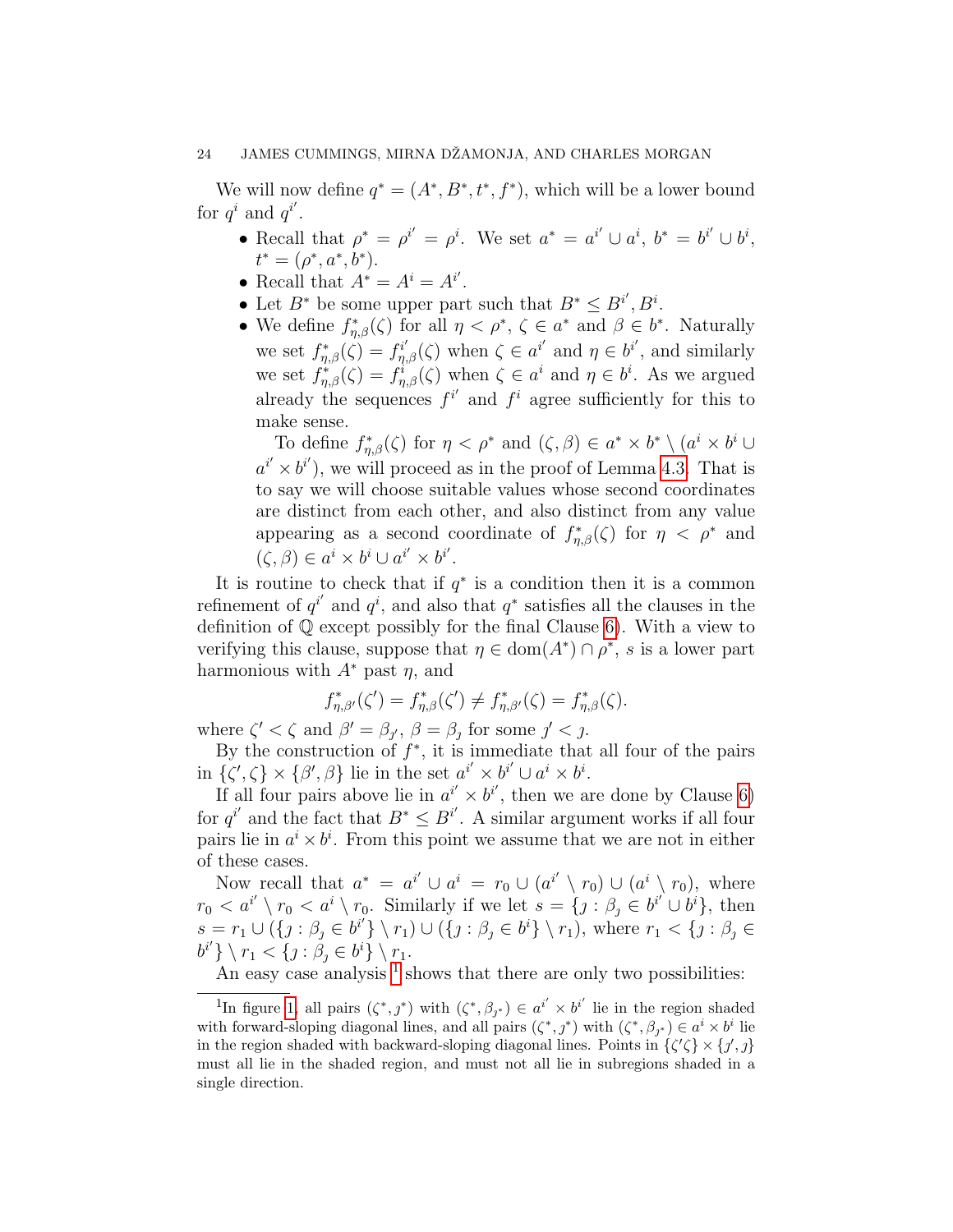

<span id="page-24-0"></span>FIGURE 1. Subcase 2b:  $\bar{j}$  is the "clone" of  $j$ .

**Case 1:**  $j'$  and  $j$  are both in  $r_1, \zeta' \in a^{i'} \setminus r_0, \zeta \in a^{i} \setminus r_0$ . **Case 2:**  $\zeta'$  and  $\zeta$  are both in  $r_0, \, \jmath' \in b^{i'} \setminus r_1, \, \jmath \in b^i \setminus r_1$ .

We will first show that Case 1 is not possible. To dismiss Case 1, assume that we are in this case and recall that

$$
f_{\eta,\beta'}^*(\zeta') = f_{\eta,\beta}^*(\zeta') \neq f_{\eta,\beta'}^*(\zeta) = f_{\eta,\beta}^*(\zeta),
$$

from which it follows that  $x_{\beta'} \restriction \zeta = x_{\beta} \restriction \zeta$ . Since  $i \in E_1$ ,  $i' < i$ and  $\beta', \beta \in b^{i'}$ , it follows from clause [4](#page-22-2) in the definition of  $E_1$  that  $x_{\beta'} \restriction i \neq x_{\beta} \restriction i$ . By the case assumption we have  $\zeta \in a^{i} \setminus r_0 = a^{i} \setminus (a^{i} \cap i)$ , so that in particular  $\zeta \geq i$ . This is a contradiction, so Case 1 does not occur.

We now assume that we are in Case 2. In order to use the information coded in the equality of  $F(i')$  and  $F(i)$ , we make some definitions:

- $\sigma'$  is the index of  $\zeta'$  in the increasing enumeration of  $a^{i'} \cap a^i$ .
- $\sigma$  is the index of  $\zeta$  in the increasing enumeration of  $a^{i'} \cap a^i$ .
- $\tau'$  is the index of  $j'$  in the increasing enumeration of  $\{j : \beta_j \in$  $a^{i'}\}.$
- $\tau$  is the index of j in the increasing enumeration of  $\{j : \beta_j \in a^i\}.$

By definition,  $F_5(i')$  (which is equal to  $F_5(i)$ ) contains the tuples  $(\tau', \gamma_{\beta'}^{i'}, Y')$  and  $(\tau, \gamma_{\beta}^{i}, Y)$ , where  $Y'(\vec{\alpha}) = \dot{y}_{\beta}^{i'}$  $j'_{\beta',\vec{\alpha}}$  and  $Y(\vec{\alpha}) = \dot{y}^i_{\beta,\vec{\alpha}}$  for  $\alpha$ any increasing finite sequence from  $ssup(\text{dom}(A)).$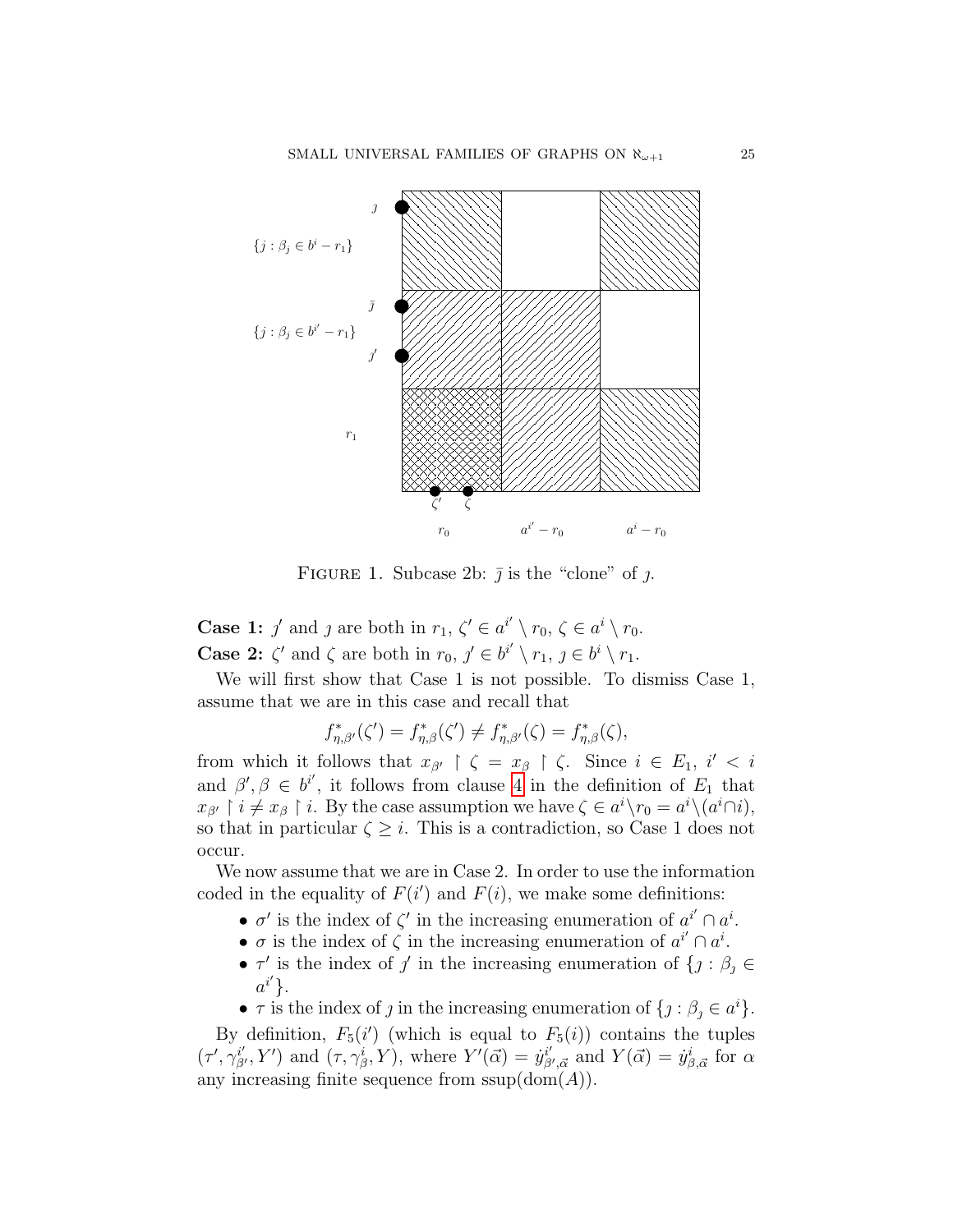Recall that s is a lower part harmonious with  $A^*$  past  $\eta$ , and  $\eta \in$ dom $(A^*) \cap \rho^*$ . Let

$$
s=(p_0,\alpha_1,p_1,\ldots,\alpha_k,p_k),
$$

and let  $\vec{\alpha} = \langle \alpha_1, \ldots, \alpha_k \rangle$ . By the choice of  $B^{i'}$  and the definitions of the names  $\dot{x}_{\beta'}^{i'}$  and  $\dot{y}_{\beta}^{i'}$  $\phi_{\beta',\vec{\alpha}}^{i'}$ ,  $(s, B^{i'})$  reduces the truth value of  $\zeta' \dot{\mathcal{G}}_{\beta'} \zeta$  (a Boolean value for  $\mathbb{P}$ ) to the truth value of  $\sigma' y_0^{i'}$  $\phi_{\beta',\vec{\alpha}}^i\sigma$  (a Boolean value for the product of collapses  $\mathbb{D}(\vec{\alpha} \cap \gamma_{\beta'}^{i'})$ ). Similarly  $(s, B^{i'})$  reduces the truth value of  $\zeta' \dot{\mathcal{G}}_{\beta} \zeta$  to the truth value of  $\sigma' \dot{y}^i_{\beta, \vec{\alpha}} \sigma$ .

# Subcase 2a:  $\tau' = \tau$ .

In this subcase  $\gamma_{\beta'}^{i'} = \gamma_{\beta}^{i} = \gamma^*$  say, and  $Y' = Y$ , so that in particular  $\dot{y}_\mathit{B}^{i'}$  $\dot{\beta}'_{\beta',\vec{\alpha}} = \dot{y}^i_{\beta,\vec{\alpha}}$ . It is then immediate from the preceding discussion that, since  $(s, B^*)$  is a common refinement of  $(s, B^{i'})$  and  $(s, B^i)$ ,  $(s, B^*)$   $\Vdash$  $\zeta'\dot{\mathcal G}_{\beta'}\zeta\iff\zeta'\dot{\mathcal G}_{\beta}\zeta.$ 

# Subcase 2b:  $\tau' \neq \tau$ .

In this subcase we will consider a "cloned" version  $\bar{\beta}$  of  $\beta$  lying in  $b^{i'}$ , which we define by setting  $\bar{\beta} = \beta_{\bar{\jmath}}$  for  $\bar{\jmath}$  the element with index  $\tau$  in the increasing enumeration of  $\{j : \beta_j \in b^{i'}\}$ . The argument from subcase 2a shows that  $(s, B^*) \Vdash \zeta' \dot{\mathcal{G}}_{\bar{\beta}} \zeta \iff \zeta' \dot{\mathcal{G}}_{\beta} \zeta$ .

Since  $\beta' \in b^{i'}$  and  $\zeta' \in a^{i'}$ , and also  $i' < i$  and  $i \in E_1$ , it follows from Clause [3](#page-22-1) in the definition of  $E_1$  that  $x_{\beta'} \restriction \zeta' = t(\zeta', \phi)$  for some  $\phi < i$ . Now since  $f_{\eta,\beta'}^{i'}(\zeta') = f_{\eta,\beta}^{i}(\zeta'), x_{\beta'} \upharpoonright \zeta' = x_{\beta} \upharpoonright \zeta = t(\zeta',\phi)$ , so that the set  $F_4(i)$  contains some tuple  $(\eta, \sigma', \tau, \phi, \psi)$  coding the statement " $f_{\eta,\beta}^i(\zeta') = (t(\zeta', \phi), \psi)$ ". This tuple is also in  $F_4(i')$ , and decoding its meaning we find that  $f_{\eta,\bar{\beta}}^{i'}(\zeta') = (t(\zeta',\phi),\psi) = f_{\eta,\beta}^{i}(\zeta')$ . Since  $\zeta \in a^{i'}$ also, a similar argument shows that  $f_{\eta,\bar{\beta}}^{i'}(\zeta) = f_{\eta,\beta}^{i}(\zeta').$ 

So now we have  $f_{\eta,\beta'}^{i'}(\zeta') = f_{\eta,\bar{\beta}}^{i'}(\zeta')$  and  $f_{\eta,\beta'}^{i'}(\zeta') = f_{\eta,\bar{\beta}}^{i'}(\zeta')$ , so that (by Clause [6\)](#page-18-0) for the condition  $q^{i'}$ )  $(s, B^{i'})$   $\Vdash \zeta' \dot{\mathcal{G}}_{\beta'} \zeta \iff \zeta' \dot{\mathcal{G}}_{\overline{\beta}} \zeta$ . So  $(s, B^*) \Vdash \zeta' \dot{\mathcal{G}}_{\beta'} \zeta \iff \zeta' \dot{\mathcal{G}}_{\beta} \zeta$  and we are done.

 $\Box$ 

#### 5. The main construction

<span id="page-25-0"></span>We will start with a model  $V_0$  in which GCH holds and  $\kappa$  is supercompact. In this model we define in the standard way [\[7\]](#page-34-9) a "Laver preparation" forcing  $\mathbb{L}$ , and let  $V_1 = V_0[G_0]$  where  $G_0$  is  $\mathbb{L}$ -generic over  $V_0$ . Let A be the poset  $Add(\kappa^+, \kappa^{+3})^{V_1}$ , let  $G_1$  be A-generic over  $V_1$ , and let  $V = V_1[G_1]$ .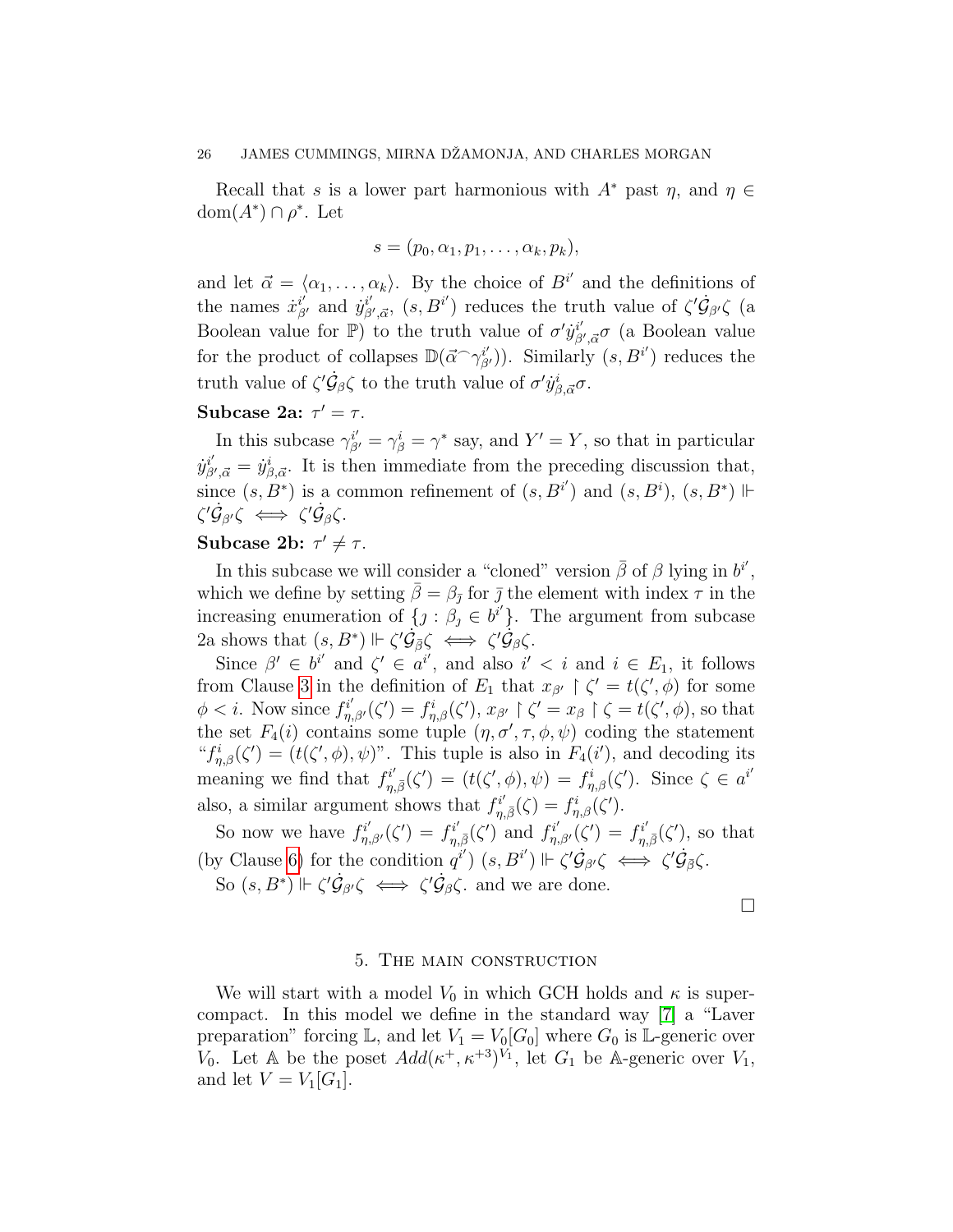Let T be the complete binary tree of height  $\kappa^+$  as defined in V. Clearly T has  $\kappa^{+3}$  branches and every level of T has size at most  $\kappa^+$ . For use later we fix an enumeration  $\langle x_\beta : \beta < \kappa^{+3} \rangle$  of a set of distinct branches, and enumerations  $\langle t(\alpha, i) : i < |Lev_{\alpha}(T)| \rangle$  of the levels  $Lev_{\alpha}(T)$  of T.

Since  $2^{\kappa^{+3}} = \kappa^{+4}$  in V, a theorem of Shelah [\[14\]](#page-34-10) implies that in V we have  $\diamondsuit_{\kappa^{+4}}(\mathrm{cof}(\kappa^{++})).$ 

Working in V, we will define a forcing iteration with  $\lt$   $\kappa$ -supports of length  $\kappa^{+4}$ . Each iterand  $\mathbb{Q}_i$  will either be trivial forcing or will be  $\kappa$ -closed, parallel countably closed (in the sense of Corollary [4.4\)](#page-20-0) and strongly  $\kappa^+$ -cc. By a suitable adaptation of arguments of Shelah [\[12\]](#page-34-11), this is sufficient to show that the whole iteration will be  $\kappa$ -directed closed and strongly  $\kappa^+$ -cc. We refer the reader to [\[2\]](#page-33-0) for a detailed account of the chain condition proof, noting (for the experts) that the property "parallel countably closed" follows from the property "countably closed plus well-met" used in [\[12\]](#page-34-11) and is sufficient to make the proof from that paper work.

The cardinality of the final iteration  $\mathbb{Q}^*$  will be  $\kappa^{+4}$ . We will have  $2^{\kappa} = \kappa^{+4}$  in  $V^{\mathbb{Q}^*}$ , while  $2^{\kappa} = \kappa^{+3}$  in the intermediate models of the the iteration. We note that by the closure of  $\mathbb{Q}^*$ , the terms " $V_{\kappa}$ " and " $P_{\kappa}\mu$ " have the same meanings in  $V, V^{\mathbb{Q}^*}$ , and every intermediate model.

As we build the iteration  $\mathbb{Q}^*$ , we will also (using the diamond from V) construct a sequence of names  $\dot{\mathbb{S}}_i$  such that

- $\dot{\mathbb{S}}_i$  is a  $\mathbb{Q}^*$  | *i*-name for every  $i < \kappa^{+4}$ .
- $\mathbb{S}_i$  names a pair  $(W_i, F_i)$  where  $W_i \subseteq P(\kappa)$ ,  $F_i$  is a family of partial functions from  $\kappa$  to  $V_{\kappa}$ , and  $dom(H) \in W_i$  for all  $H \in F_i$ .
- If  $G^*$  is  $\mathbb{Q}^*$ -generic, and  $(W, F) \in V[G^*]$  with  $W \subseteq P(\kappa)$  and F a family of functions from sets in W to  $V_{\kappa}$ , then

$$
\{i\in \kappa^{+4}\cap\operatorname{cof}(\kappa^{++}):W\cap V[G^*\upharpoonright i]=W_i\text{ and }F\cap V[G^*\upharpoonright i]=F_i\}
$$

is stationary in  $V[G^*].$ 

This is possible because:

- Pairs  $(W, F)$  as above in the extension by  $\mathbb{Q}^*$  may be coded as subsets of  $\kappa^{+4}$ , and names for them may be coded as subsets of  $\mathbb{Q}^* \times \kappa^{+4}.$
- If we enumerate the conditions in  $\mathbb{Q}^*$  as  $\langle q_j : j < \kappa^{+4} \rangle$ , then  $\mathbb{Q}^*$  |  $i = \{q_j : j < i\}$  for almost all  $i \in \kappa^{+4} \cap cof(\kappa^{++}).$
- $\mathbb{Q}^*$  preserves stationary subsets of  $\kappa^{+4}$ , by virtue of being  $\kappa^+$ -cc.

We refer the reader to [\[2\]](#page-33-0) for a more detailed discussion of this kind of construction.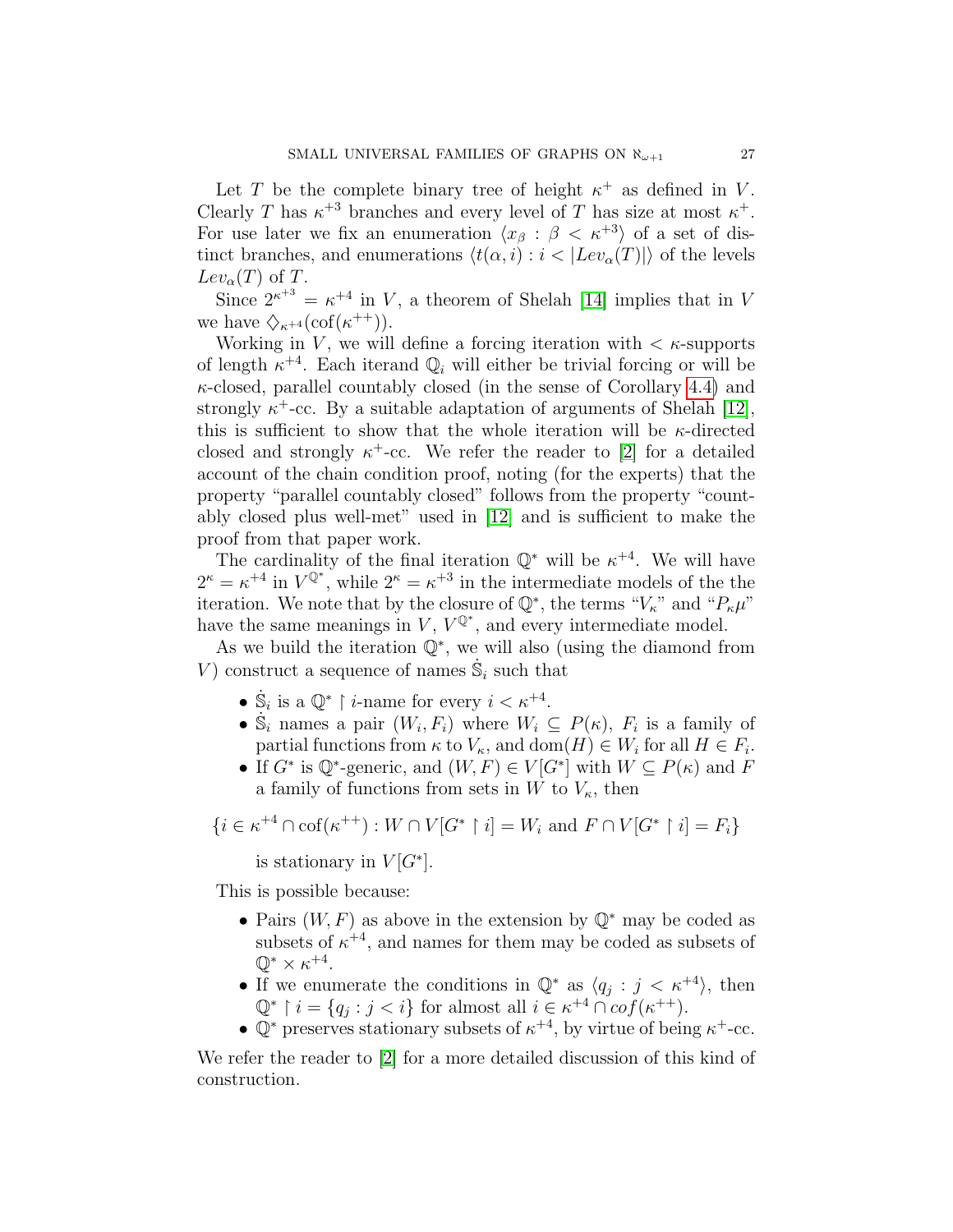We observe that by  $\kappa^+$ -cc, if  $i < \kappa^{+4}$  with  $cf(i) > \kappa$  then every subset of  $V_{\kappa}$  in the extension by  $\mathbb{Q}^*$  | i is in the extension by  $\mathbb{Q}^*$  | j for some  $j < i$ . We observe also that each of the properties I-III can be formulated as  $\forall \exists$  assertions about the power set of  $V_{\kappa}$ .

The considerations in the last paragraph imply a crucial reflection statement for Properties I-III: If  $G^*$  is  $\mathbb{Q}^*$ -generic, in  $V[G^*]$  we have a normal measure  $U_0$  and filter  $\mathcal F$  with properties I-III, and we set  $F = \{h : [h]_U \in \mathcal{F}\}\$ , then for almost all i with  $cf(i) > \kappa$  we have that:

- $U_0 \cap V[G^* \restriction i]$  and  $F \cap V[G^* \restriction i]$  are elements of  $V[G^* \restriction i]$ .
- In  $V[G^* \mid i], U_0 \cap V[G^* \mid i]$  is a normal measure and the functions in  $F \cap V[G^* \mid i]$  represent a filter with properties I-III.

After these preliminaries we can specify the iterands  $\mathbb{Q}_i$  of the iteration  $\mathbb{Q}^*$ . We assume that  $G^* \restriction i$  is  $\mathbb{Q}^* \restriction i$ -generic and that  $(W_i, F_i)$  is the realisation of  $\dot{S}_i$ , and work in  $V[G^* \restriction i]$ . We will set  $\mathbb{Q}_i$  to be trivial forcing unless we have the conditions:

- $cf(i) = \kappa^{++}.$
- $W_i$  is a normal measure on  $\kappa$ .
- $\{[h]_{W_i} : h \in F_i\}$  is an ultrafilter satisfying properties I-III.

In this case we will let  $\mathbb{Q}_i$  be the forcing  $\mathbb Q$  from Section [4,](#page-17-0) defined in  $V[G^* \restriction i]$  from the parameters  $W_i, F_i, \overline{\langle x_\beta : \beta < \kappa^{+3} \rangle}$ , and a suitable enumeration  $\langle \dot{G}_{\beta}^{i} : \beta < \kappa^{+3} \rangle$  of canonical names for graphs.

We recall from the Introduction we will ultimately force over  $V[G^*]$ with a poset  $\mathbb P$  of the type discussed in Section [3.](#page-10-0) The forcing  $\mathbb P$  will be defined from some normal measure  $U_0$  and ultrafilter  $\mathcal{F}$ , and the point of the diamond machinery in the definition of  $\mathbb{Q}_i$  is to anticipate the poset  $\mathbb P$  (and in particular  $\mathbb P$ -names for graphs on  $\kappa^+$ ). To be a bit more precise, we will actually anticipate  $U_0$  and  $F$  where  $F = \{h :$  $[h]_{U_0} \in \mathcal{F}$ , or to put it another way F is the set of upper parts for the poset P.

Recall further from Section [4](#page-17-0) that in the case when  $\mathbb{Q}_i$  is not trivial forcing, part of the generic object for  $\mathbb{Q}_i$  will be a partial function  $h_i$ from  $\kappa$  to  $V_{\kappa}$  such that

- dom $(h_i)$  is an unbounded set of inaccessible cardinals
- dom $(h_i)$  is eventually contained in each measure one set for the measure  $W_i$ .
- For all  $h \in F_i$ ,  $h_i(\alpha) \leq h(\alpha)$  for all large enough  $\alpha \in \text{dom}(h)$ .

The following Lemma will be used in Section [6](#page-31-0) to show that often enough  $\mathbb{Q}_i$  does its job, by adding a P-name for a graph which will absorb all graphs whose names lie in  $V[G^* \restriction i].$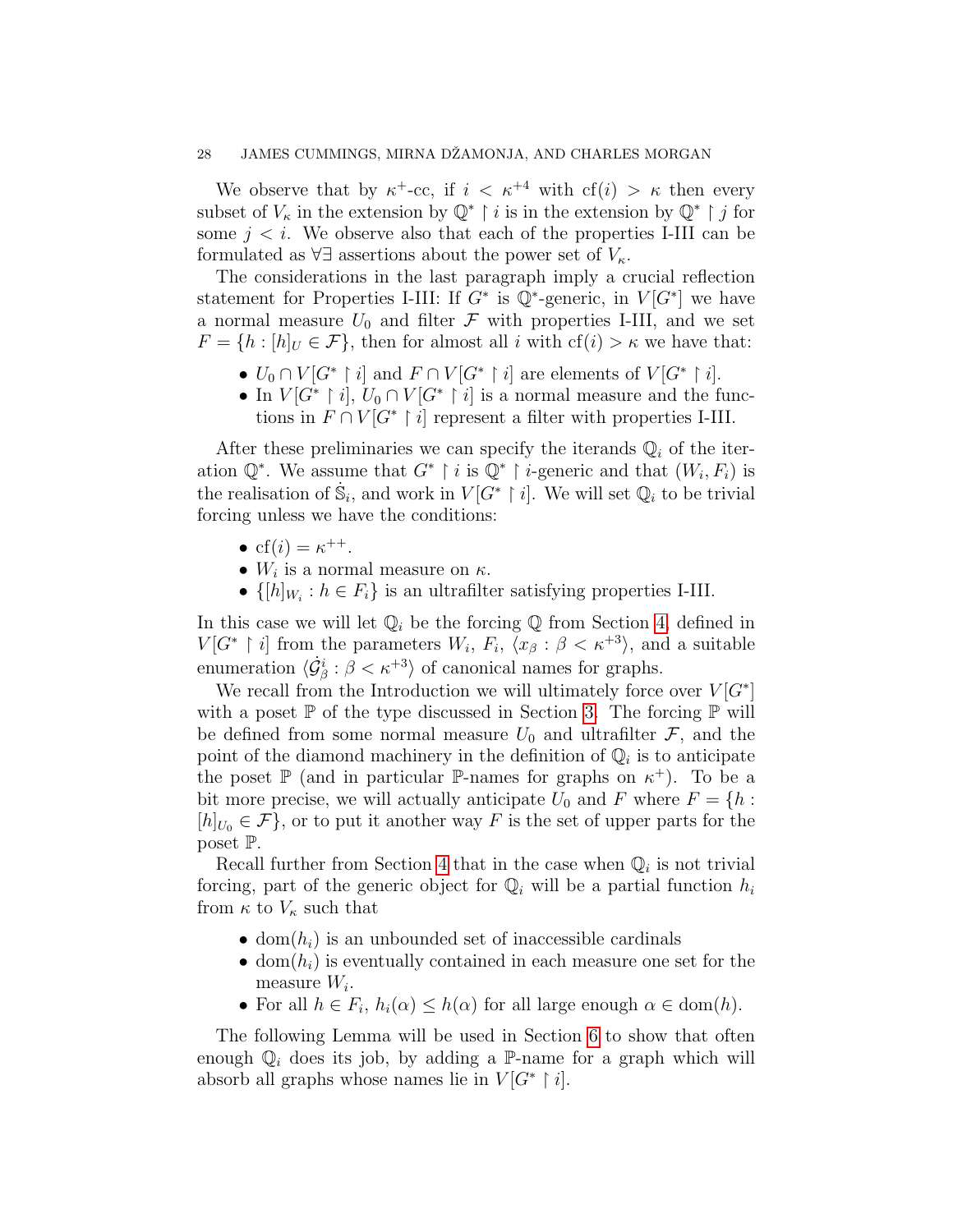**Lemma 5.1.** Let  $G^*$  be  $\mathbb{Q}^*$ -generic. Then in  $V[G^*]$  there is an ultrafilter U on  $P_{\kappa} \kappa^{+4}$  such that if  $U_0$  is the projection of U to  $\kappa$ , and we per-form the construction of Section [2](#page-3-0) to produce an ultrafilter  $\mathcal{F} = Fil(H)$ for some U-constraint H, then there are stationarily many  $i < \kappa^{+4}$  such that:

(1)  $U_0 \cap V[G^* \restriction i] = W_i$ . (2)  $F \cap V[G^* \mid i] = F_i$ , where  $F = \{h : [h]_{U_0} \in \mathcal{F}\}.$ (3)  $h_i \in F$ .

Before starting the proof, we emphasise that the diamond property ensures that there many i where the first two clauses are satisfied. What takes work is arranging that the the third clause is also satisfied.

*Proof.* We will construct  $U$  as in the standard proof of Laver's indestructibility result [\[7\]](#page-34-9), with the proviso that we will be very careful about the construction of the master condition.

We begin by falling back to the initial model  $V_0$ , where we will choose an embedding  $j: V_0 \to M$  with critical point  $\kappa$  witnessing that  $\kappa$  is  $\mu$ supercompact for some very large  $\mu$ , and with the additional properties that the forcing poset  $\mathbb{A} * \mathbb{Q}^*$  is the iterand at stage  $\kappa$  in the iteration  $j(\mathbb{L})$ , and that the least point greater than  $\kappa$  in the support of the iteration  $j(\mathbb{L})$  is greater than  $\mu$ .

Recall that  $V = V_0[G_0][G_1]$  where  $G_0$  is L-generic and  $G_1$  is Ageneric. By standard arguments, for any choice of a generic object  $H_{\text{tail}}$  for  $j(\mathbb{L})/G_0 * G_1 * G^*$  over the model  $V[G^*]$ , we have  $j \text{``} G_0 \subseteq$  $G_0 * G_1 * G^* * H_{tail}$ . We may therefore lift j to obtain a generic embedding  $j: V_0[G_0] \to M[G_0 * G_1 * G^* * H_{tail}].$  In order to lift further, we will need to construct master conditions.

We will now work in  $V[G^*]$  and perform a recursive construction of length  $\kappa^{+4}$ , choosing a decreasing sequence of conditions  $(r_i, a_i, q_i)$  with  $(r_i, a_i, q_i) \in j(\mathbb{L})/(G_0 * G_1 * G^*) * j(\mathbb{A}) * j(\mathbb{Q}^* \restriction i)$ . We will arrange that

$$
r_i \Vdash a_i \leq j \, \text{``} G_1,
$$

so that forcing below  $(r_i, a_i)$  we obtain  $H_{\text{tail}} * H_1$  such that j can be lifted to  $j: V_0[G_0][G_1] \to M[G_0 * G_1 * G^* * H_{tail} * H_1]$ . Keeping this in mind, we will also arrange that

$$
(r_i, a_i) \Vdash q_i \leq j \text{``}(G^* \restriction i).
$$

Using the hypothesis that j witnesses  $\mu$ -supercompactness and the remark that  $G_1 \in M[j(G_0)]$ , we may argue that for any choice of  $H_{\text{tail}}$  we have  $j''G_1 \in M[G_0 * G_1 * G^* * H_{\text{tail}}]$ . Since  $j(A)$  is  $j(\kappa^+)$ directed closed we may find a "strong master condition"  $a \in j(A)$  with  $a \leq j^{\alpha}G_1$ . We will therefore choose  $r_0$  to be the trivial condition in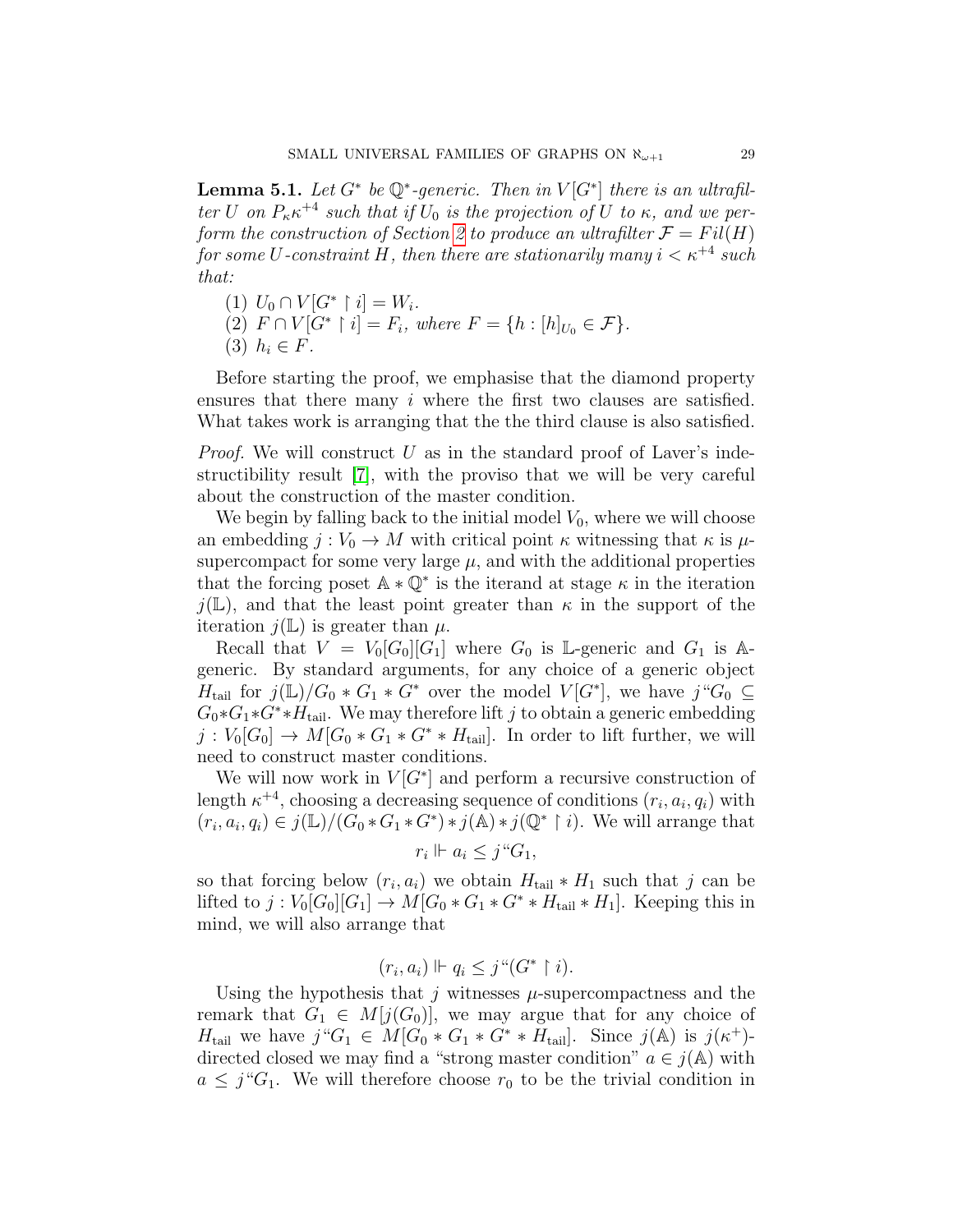$j(\mathbb{L})/(G_0 * G_1 * G^*)$ ,  $a_0$  to be (a name for) a condition  $a \in j(\mathbb{A})$  with  $a \leq j^{\alpha}G_1$ , and  $q_0$  as (a name for) the empty sequence.

The limit stages are straightforward, since the choice of  $\mu$  and j gives enough closure to take lower bounds. If  $\mathbb{Q}_i$  is trivial it is easy to define suitable  $r_{i+1}$ ,  $a_{i+1}$  and  $q_{i+1}$ . so we assume that  $\mathbb{Q}_i$  is non-trivial.

Forcing below  $(r_i, a_i, q_i)$  we can obtain a generic object  $H_{\text{tail}} * H_1 * H_i^*$ such that there is a lifted embedding  $j: V[\tilde{G}^* \restriction i] \to M[j(G_0 * G_1) * H_i^*],$ where  $j(G_0 * G_1) = G_0 * G_1 * G^* * H_{tail} * H_1$ . Let  $g_i$  be the  $\mathbb{Q}_i$ -generic filter added at stage i by  $G^*$ , and let  $h_i$  be the partial function from  $\kappa$ to  $V_{\kappa}$  added by  $g_i$ .

To take the next step, we ask whether it is possible that the set  ${j(h)(\kappa) : h \in F_i}$  has a non-zero lower bound: more formally, we ask whether there is a condition extending  $(r_i, a_i, q_i)$  which forces this set to have a non-zero lower bound, and define  $(r', a', q')$  to be such a condition if it exists and to be  $(r_i, a_i, q_i)$  otherwise. In the case that  $(r', a', q')$  forces that  $\{j(h)(\kappa) : h \in F_i\}$  has a non-zero lower bound, we let  $\mathfrak b$  name the Boolean greatest lower bound for this set. In either case we force below  $(r', a', q')$ , lift j and work in  $M[j(G_0 * G_1) * H_i^*]$  to define a condition in  $j(\mathbb{Q}_i)$ .

Let  $\langle f_{\eta,\beta}^i : \eta < \kappa, \beta < \kappa^{+3} \rangle$  be the family of functions added by  $g_i$ . We define  $Q = (A^Q, B^Q, t^Q, f^Q)$  as follows:

- $\bullet\ t^Q=\kappa\times j``\kappa^+\times j``\kappa^{+3}.$
- For all  $\eta < \kappa$ ,  $\alpha < \kappa^+$  and  $\beta < \kappa^{+3}$ ,  $f_n^Q$  $j_{\eta,j(\beta)}^{Q}(j(\alpha))=j(f_{\eta,\beta}^{i}(\alpha)).$
- If the Boolean value  $\mathfrak b$  is not defined, then:
	- (1)  $A^{Q} = h_{i}$ .
	- (2)  $B^Q$  is some upper part such that  $\kappa \cap \text{dom}(B^Q) = 0$  and  $B^Q \leq j(B)$  for all upper parts  $B \in F_i$ .
	- If  $\mathfrak b$  is defined, then:
	- (1)  $A^Q = h_i \cup \{(\kappa, \mathfrak{b})\}.$
	- (2)  $B^Q$  is some upper part such that  $(\kappa + 1) \cap \text{dom}(B^Q) = 0$ and  $B^Q \leq j(B)$  for all upper parts  $B \in F_i$ .

In the case when the Boolean value  $\mathfrak b$  is not defined, it is routine to check that Q is a condition in  $j(\mathbb{Q}_i)$  and  $Q \leq j``g_i$ . This is essentially the argument of Lemma [4.3](#page-19-0) applied to the directed (hence linked) set  $j^{\mu}g_i$ . In the case that **b** is defined, the definition of **b** ensures that we will still have  $Q \leq j^{\alpha}g_i$  so long as we can verify that Q is a condition. As usual the only issue is Clause [6\)](#page-18-0) in the definition of conditionhood.

So suppose that  $\eta \in \text{dom}(h_i) \cap \kappa$ ,

$$
f_{\eta,j(\beta)}^Q(j(\zeta)) = f_{\eta,j(\beta')}^Q(j(\zeta)) \neq f_{\eta,j(\beta)}^Q(j(\zeta')) = f_{\eta,j(\beta')}^Q(j(\zeta')),
$$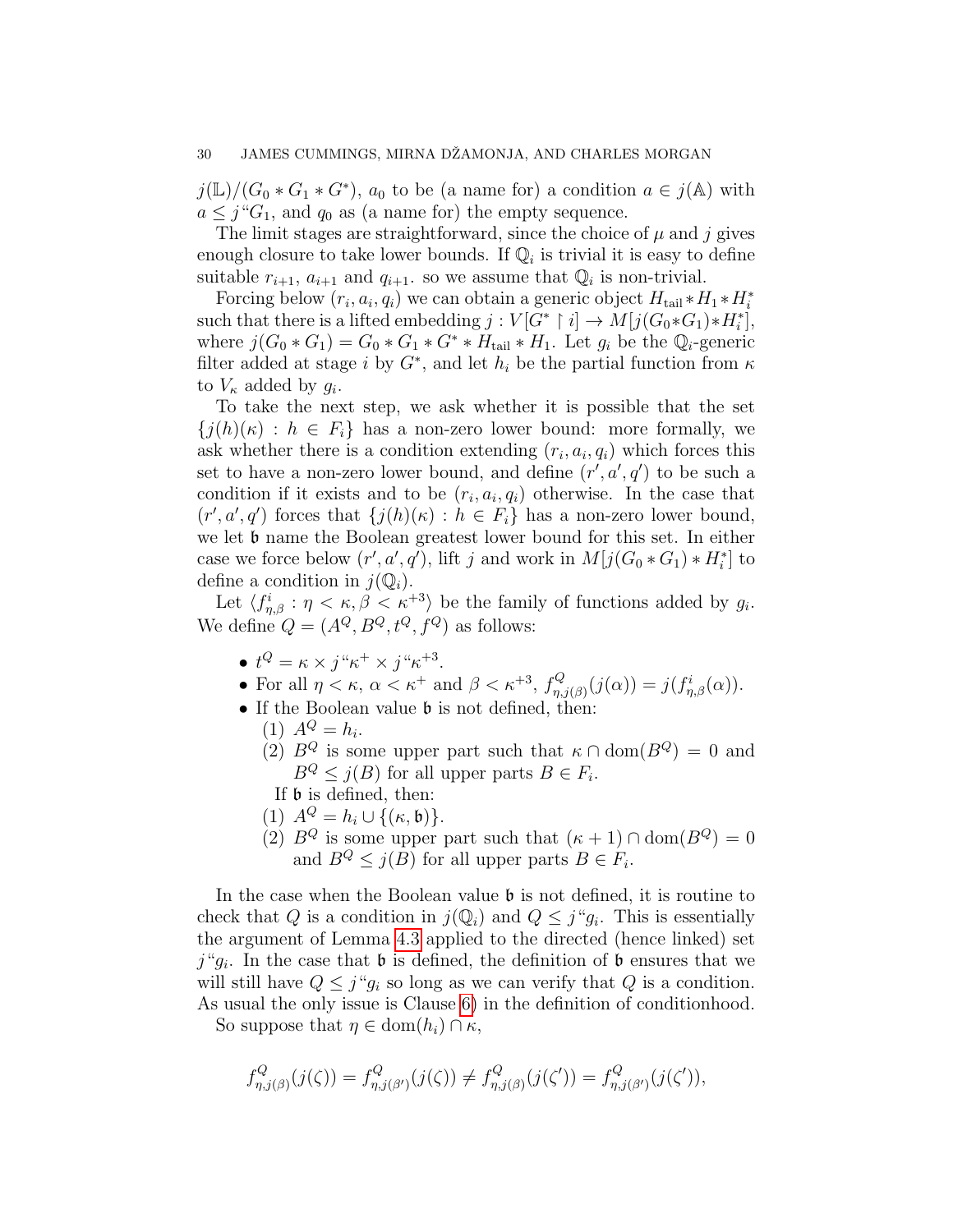and y is a lower part which is harmonious with  $A^{Q}$  past  $\eta$ . Let x be the largest initial segment of y which lies in  $V_{\kappa}$ , so that either  $y = x$  or  $y = x^{\frown} \langle \kappa, p \rangle$  where  $p \leq \mathfrak{b}$ .

By elementarity and the definition of Q,

$$
f_{\eta,\beta}^i(\zeta) = f_{\eta,\beta'}^i(\zeta) \neq f_{\eta,\beta}^i(\zeta') = f_{\eta,\beta'}^i(\zeta').
$$

We now choose  $q \in g_i$  such that  $\eta < \rho^q$ ,  $\zeta$ ,  $\zeta' \in a^q$ ,  $\beta$ ,  $\beta' \in b^q$ , and  $dom(A^q)$  contains every ordinal in  $[\eta, \kappa)$  which is mentioned in y. It is easy to see that x is harmonious with  $A<sup>q</sup>$  past  $\eta$ , and hence (as q is a condition)  $(x, B^q) \Vdash \zeta' \dot{G}_{\beta} \zeta \iff \zeta' \dot{G}_{\beta'} \zeta$ .

By elementarity  $(x, j(B^q)) \Vdash j(\zeta')j(\dot{G}_{\beta})j(\zeta) \iff j(\zeta')j(\dot{G}_{\beta'})j(\zeta)$ . To finish we just observe that by definition (and the choice of b in the case when it is defined, which ensures that  $\mathfrak{b} \leq j(B^q)(\kappa)$   $(y, B^Q) \leq$  $(x, j(B<sup>q</sup>)).$ 

Having chosen Q as above, we let  $r_{i+1} = r'$ ,  $a_{i+1} = a'$ , and  $q_{i+1}$  be the unique condition such that  $q_{i+1} \restriction j(i) = q'$  and  $q_{i+1}(j(i)) = Q$ .

At the end of the construction, we obtain  $(r^*, a^*, q^*) \in j(\mathbb{L})/(G_0 *$  $G_1 * G^*$  +  $j(\mathbb{A}) * j(\mathbb{Q}^*)$  such that

$$
r^* \Vdash a^* \leq j^* G_1,
$$

and

$$
(r_i, a_i) \Vdash q^* \leq j \, \text{``} G^*.
$$

Forcing below  $(r^*, a^*, q^*)$  we obtain a generic object  $H_{\text{tail}} * H_1 * H^*$  and a lifted embedding  $j: V[G] \to M[j(G_0 * G_1) * H^*]$ . Following the idea of the Laver construction we define  $U = \{A \in (P_{\kappa} \kappa^{+4})^{V[G]} : j^{\alpha} \kappa^{+4} \in$  $j(A)$ . Since  $H_{tail} * H_1 * H^*$  is generic over  $V[G]$  for highly closed forcing we have  $U \in V[G]$ , and so U is an ultrafilter witnessing the  $\kappa^{+4}$ supercompactness of  $\kappa$  in  $V[G]$ . By the results in Section [2,](#page-3-0) we may use U to define a U-constraint H such that  $Fil(H)$  is an ultrafilter. It is easy to check that if  $U_0$  is the projection of U to a normal measure on  $\kappa$ , and F is the set of upper parts associated with Fil $(H)$ , then

 $F = \{h : h \text{ is a } U_0\text{-constraint and } j(h)(\kappa) \geq j(H)(j^{\alpha}\kappa^{+4})\}.$ 

By the diamond property, there is a stationary set of  $i \in \kappa^{+4}$ cof( $\kappa^{+2}$ ) such that  $\hat{U_0} \cap \hat{V[G \restriction i]} = W_i$  and  $F \cap \hat{V[G \restriction i]} = F_i$ . For each such i, we observe that for all  $h$ 

$$
h \in F_i \implies h \in F \implies j(h)(\kappa) \ge j(H)(j^{\alpha} \kappa^{+4}).
$$

So  $\{j(h)(\kappa): h \in F_i\}$  has a nonzero lower bound, and by the Truth Lemma there is a condition in  $H_{tail} * H_1 * H_i^*$  which extends  $(r_i, a_i, q_i)$ and forces this. So when we chose  $q_{i+1}$ , we arranged that  $j(h_i)(\kappa)$  is the Boolean infimum of  $\{j(h)(\kappa) : h \in F_i\}$ . Since  $j(H)(j^{\alpha}\kappa^{+4})$  is a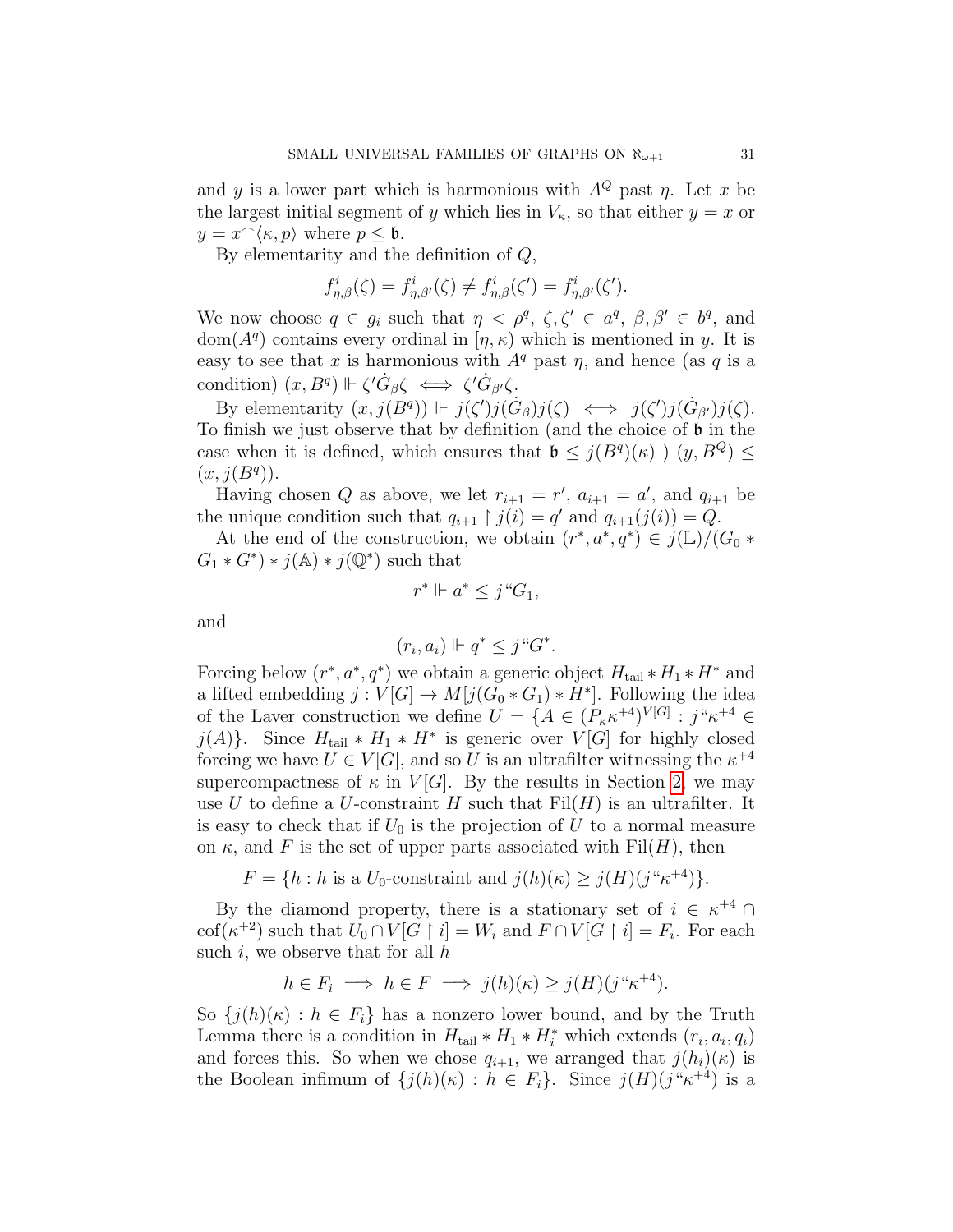lower bound for this set,  $j(h_i)(\kappa) \geq j(H)(j^{\alpha}\kappa^{+4})$ , and hence  $h_i \in F$  as required.

#### 6. Universal graphs

<span id="page-31-0"></span>We are now ready to prove the main result. By the results of Section [5,](#page-25-0) we will assume that we have in  $V[G]$  a measure  $U_0$  on  $\kappa$ , a filter  $\mathcal F$ (with associated set of upper parts  $F$ ) and a stationary set  $S$  such that for every  $i \in S$ :

(1)  $U_0 \cap V[G \restriction i] = W_i$ .  $(2) F \cap V[G \restriction i] = F_i.$ (3)  $h_i \in F$ .

We now let  $\mathbb P$  be the forcing poset defined from  $U_0$  and  $\mathcal F$  as in Section [3,](#page-10-0) and force with  $\mathbb P$  over  $V[G]$ , obtaining a generic sequence

$$
x=f_0,\kappa_1,f_1,\kappa_2,f_2\ldots
$$

By the characterisation of genericity from Lemma [3.6,](#page-15-0) we see that for every  $i \in S$  x is  $\mathbb{P}_i$ -generic over  $V[G \restriction i]$ , where  $\mathbb{P}_i$  is the forcing defined in  $V[G \restriction i]$  from  $W_i$  and  $F_i$ .

We now define for each  $i \in S$  a graph  $\mathcal{U}_i \in V[G][x]$ , which will embed every graph on  $\kappa^+$  in  $V[G \restriction i][x]$ . We begin by using the criterion for genericity to choose some j such that  $\kappa_k \in \text{dom}(h_i)$  and  $h_i(\kappa_k) \in f_k$ for all  $k \geq j$ . We set  $\eta = \kappa_j$ .

The underlying set of the graph  $\mathcal{U}_i$  is  $T \times \kappa$ , and the edges are defined as follows:

 $(z, \delta)$ U<sub>i</sub> $(z', \delta')$  if and only if there exist a lower part t and a condition  $q \in \mathbb{Q}_i$  such that

- (1)  $q \in g_i$ .
- $(2)$   $(t, B<sup>q</sup>)$  is in the generic filter on  $\mathbb{P}_i$  corresponding to the generic sequence x.
- (3) t is harmonious with  $A^q$  past  $\eta$ .
- (4) There exist  $\beta \in b^q$  and distinct  $\zeta, \zeta' \in a^q$  such that: (a)  $f_{\eta,\beta}^q(\zeta) = (z,\delta), f_{\eta,\beta}^q(\zeta') = (z',\delta'), \text{ and } (t,B^q) \Vdash \zeta \dot{\mathcal{G}}_{\beta}^i \zeta'.$

Since  $\langle \dot{\mathcal{G}}^i_{\beta} : \beta < \kappa^{+3} \rangle$  enumerates all  $\mathbb{P}_i$ -names for graphs on  $\kappa^+$ , it will suffice to verify that the generic function  $f_{\eta,\beta}^i$  is an embedding of  $\mathcal{G}_{\beta}^{i}$  (the realisation of the name  $\dot{\mathcal{G}}_{\beta}^{i}$ ) into the graph  $\mathcal{U}_{i}$ . One direction is easy: if  $f_{\eta,\beta}^i(\zeta)U_i f_{\eta,\beta}^i(\zeta')$  then by definition there is  $(t, B^q)$  in the generic filter on  $\overline{P}_i$  induced by x such that  $(t, B^q) \Vdash \zeta \dot{G}^i_{\beta} \zeta'$ , and so by the Truth Lemma  $\zeta \mathcal{G}_{\beta}^{i} \zeta'$ .

 $\Box$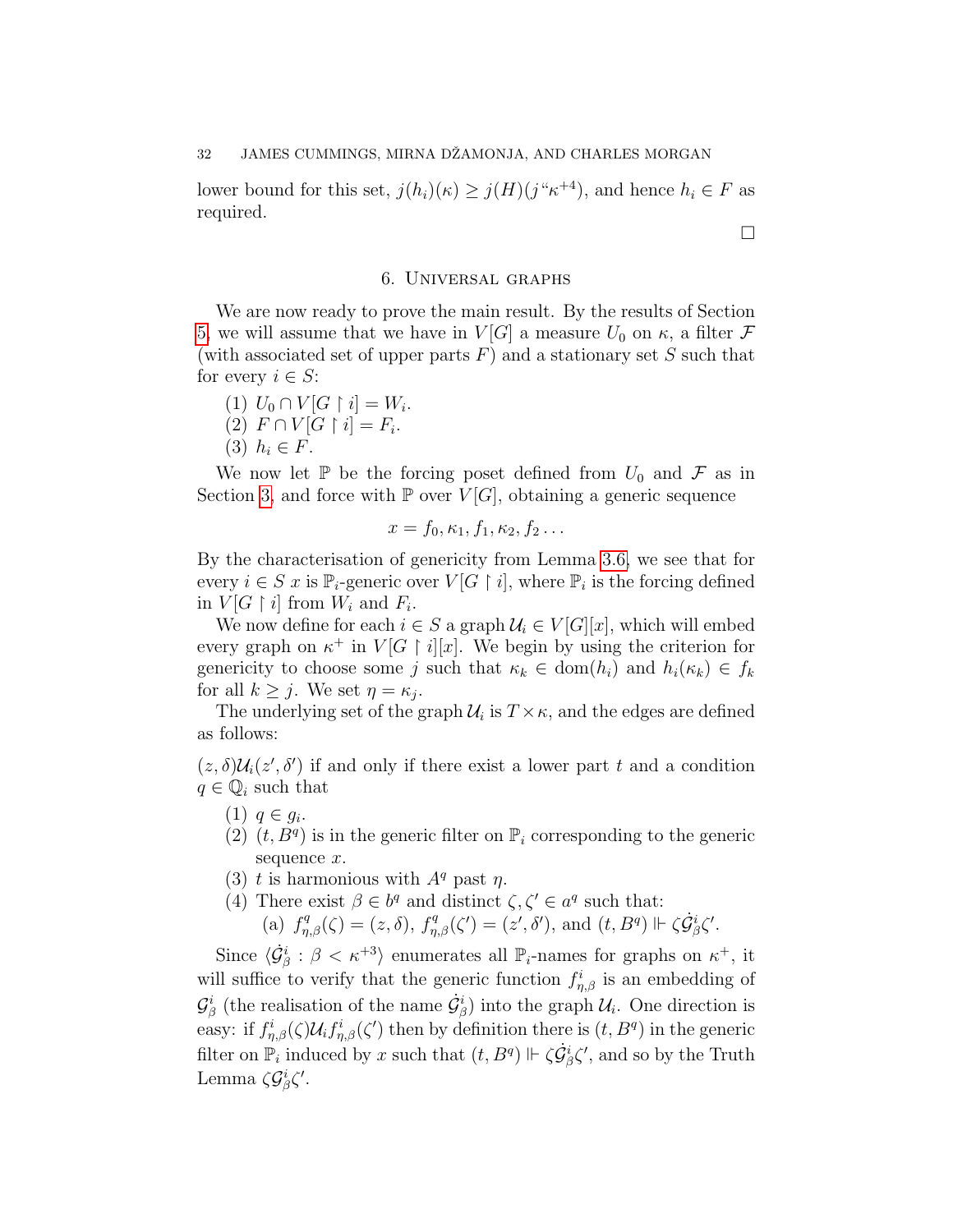For the converse direction, suppose that  $\zeta \mathcal{G}_{\beta}^{i} \zeta'$ . We may find a condition  $(s, B)$  in the generic filter induced by x on  $\mathbb{P}_i$ , such that  $(s, B) \Vdash \zeta \dot{\mathcal{G}}_{\beta}^{i} \zeta'.$  Let  $s = q_0, \kappa_1, q_1, \ldots, \kappa_n, q_n$ . Extending the condition  $(s, B)$  if need be, we may assume that  $n \geq j$ . Since  $(s, B)$  is in the generic filter induced by x, we have that  $q_m \in f_m$  for  $m \leq n$ , while  $\kappa_m \in \text{dom}(B)$  and  $B(\kappa_m) \in f_m$  for  $m > n$ .

By the properties of the forcing poset  $\mathbb{Q}_i$ , we may find a condition q in  $g_i$  such that  $\text{ssup}(\text{dom}(A^q)) > \kappa_n$ ,  $\text{dom}(B^q) \subseteq \text{dom}(B)$ ,  $B^q(\alpha) \leq B(\alpha)$ for all  $\alpha \in \text{dom}(B)$ ,  $\beta \in b^q$  and  $\zeta, \zeta' \in a^q$ .

Recall now that  $\kappa_k \in \text{dom}(h_i)$  and  $h_i(\kappa_k) \in f_k$  for all  $k \geq j$ , and also that  $\eta = \kappa_i$  and  $n \geq j$ . Let  $\bar{n}$  be the largest k such that  $\kappa_k$  $ssup(\text{dom}(A^q)).$ 

Define a lower part  $t$  as follows:

$$
t = q'_0, \kappa_1, q'_1, \ldots, \kappa_{\bar{n}}, q'_{\bar{n}}
$$

where:

(1)  $q'_k = q_k \text{ for } k < j.$ (2)  $q'_k = q_k \cup A^q(\kappa_k)$  for  $j \leq k \leq n$ . (3)  $q'_k = A^q(\kappa_k) \cup B(\kappa_k)$  for  $n < k \leq \bar{n}$ .

We note that since  $q \in g_i$  and  $h_i$  is added by  $g_i$ ,  $A^q$  is an initial segment of  $h_i$  and  $h_i(\alpha) \leq B^q(\alpha)$  for all  $\alpha \in \text{dom}(h_i) \setminus \text{dom}(A^q)$ . For  $j \leq k \leq n$  we have that  $q_k \in f_k$  and  $A^q(\kappa_k) = h_i(\kappa_k) \in f_k$ , so that  $q_k \cup A^q(\kappa_k)$  is a condition and lies in  $f_k$ . For  $n < k \leq \bar{n}$ , again  $A^q(\kappa_k) = h_i(\kappa_k) \in f_k$  and also  $B(\kappa_k) \in f_k$ , so that  $A^q(\kappa_k) \cup B(\kappa_k)$  is a condition and lies in  $f_k$ .

We will verify that t is harmonious with  $A<sup>q</sup>$  past  $\eta$ ,  $(t, B<sup>q</sup>)$  extends  $(s, B)$ , and  $(t, B<sup>q</sup>)$  is in the filter generated by x. This will suffice, since it will then be clear that  $t$  and  $q$  will serve as witnesses that  $f_{\eta,\beta}^i(\zeta) \mathcal{U}_i f_{\eta,\beta}^i(\zeta').$ 

The harmoniousness is immediate from the definitions.  $(t, B<sup>q</sup>)$  extends  $(s, B)$  because  $q'_k \leq q_k$  for  $k \leq n$ ,  $q'_k \leq B(\kappa_k)$  for  $n < k \leq \bar{n}$ , and  $B^q \leq B$ . We already checked that  $q'_k \in f_k$  for all  $k \leq \bar{n}$ , so to finish we just need to see that  $B^q(\kappa_k) \in f_k$  for all  $k > \bar{n}$ ; this is immediate because  $h_i(\kappa_k) \leq B^q(\kappa_k)$  for all such k, and also  $h_i(\kappa_k) \in f_k$  for all  $k \geq j$ .

To finish the construction of a small family of universal graphs, we will fix  $i^* \in S$  which is a limit of points of S, and an increasing  $\kappa^{++}$ sequence of points  $i<sub>η</sub> \in S$  which is cofinal in i<sup>\*</sup>. By routine chain condition arguments, every  $\mathbb{P}_{i^*}$ -name for a graph on  $\kappa^+$  may be viewed as a  $\mathbb{P}_{i_{\eta}}$ -name for some  $\eta < \kappa^{++}$ . We now consider the model  $V[G]$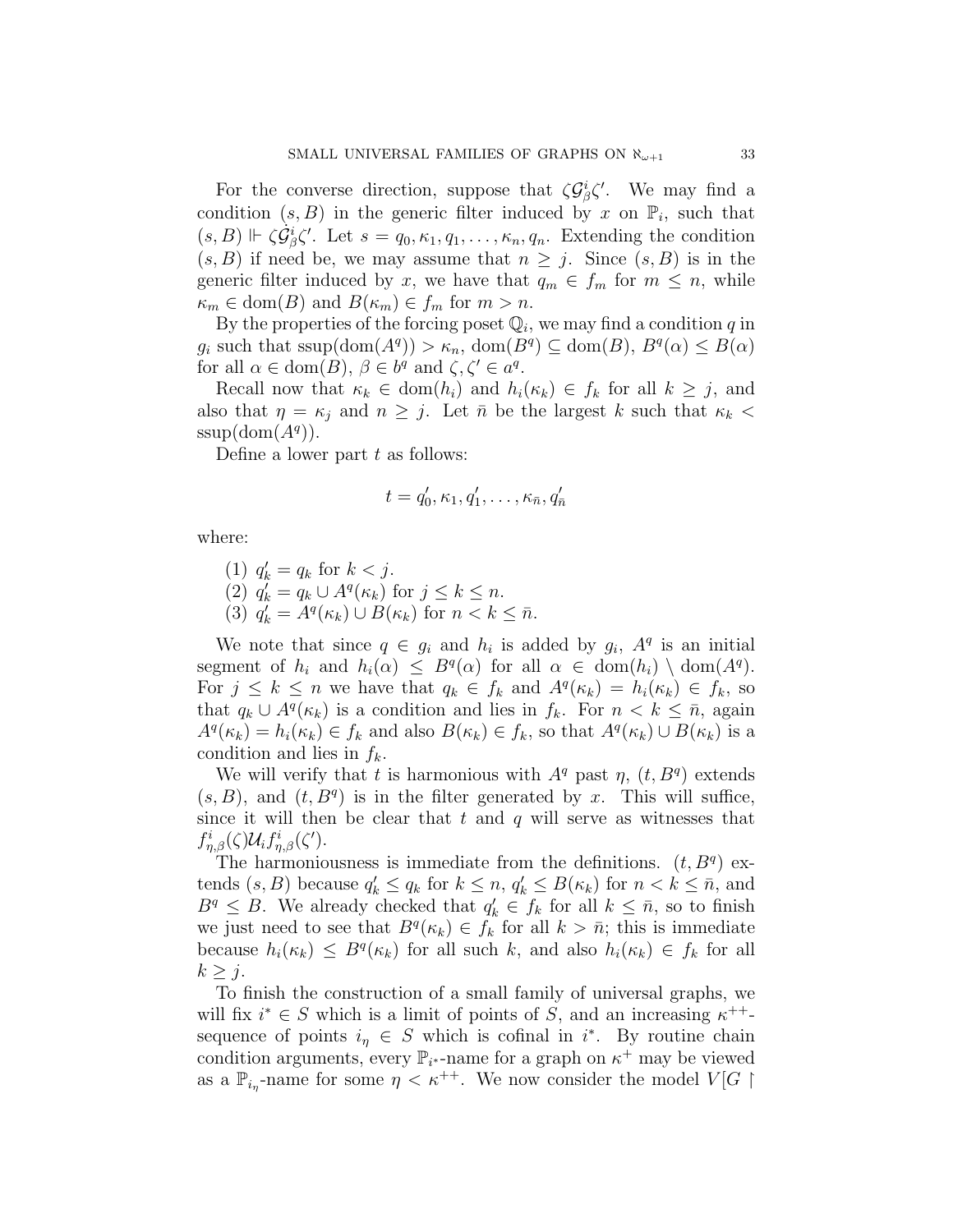$i^*[[x]]$ . The family of graphs  $\{\mathcal{U}_{i_{\eta}} : \eta < \kappa^{++}\}\$ is universal in this model, where  $2^{\kappa} = 2^{\kappa^+} = \kappa^{+3}$  and of course  $\kappa = \aleph_{\omega}$ .

We have proved:

<span id="page-33-3"></span>**Theorem 6.1.** It is consistent from large cardinals that  $\aleph_{\omega}$  is strong limit,  $2^{\aleph_{\omega}} = 2^{\aleph_{\omega+1}} = \aleph_{\omega+3}$ , and there is a family of size  $\aleph_{\omega+2}$  of graphs on  $\aleph_{\omega+1}$  which is jointly universal for all such graphs.

### 7. AFTERWORD

<span id="page-33-1"></span>There is some flexibility in the proof of Theorem [6.1,](#page-33-3) in particular it would be straightforward to modify the construction so that in the final model  $2^{\aleph_{\omega}} = \aleph_{\omega+k}$  for an arbitrary k such that  $3 \leq k < \omega$ . Larger values can probably be achieved but would require a substantial modification to the construction.

Theorem [6.1](#page-33-3) leaves a number of natural questions open:

- Can we have a failure of SCH at  $\aleph_{\omega}$  with  $u_{\aleph_{\omega+1}} = 1$ ?
- On a related topic, what is the exact value of  $u_{\aleph_{\omega+1}}$  in the model of Theorem [6.1?](#page-33-3)
- As far as the authors are aware, the only known results on the value of  $u_{\kappa^+}$  for  $\kappa$  singular strong limit and  $2^{\kappa} > \kappa^+$  are consistency results of the kind proved in this paper. In particular, we lack a forcing technique to show that  $u_{\kappa^+}$  can be arbitraily large.

For  $\kappa$  regular adding Cohen subsets to  $\kappa$  makes  $u_{\kappa+}$  arbitrarily large, is there an analogous result for  $\kappa$  singular?

- The class of graphs is a very simple class of structures. What can be done in more complex classes?
- In the model of Theorem [6.1,](#page-33-3) GCH fails cofinally often below  $\aleph_{\omega}$ , and in fact  $2^{\aleph_n} = \aleph_{n+4}$  for unboundedly many  $n < \omega$ . Is the conclusion consistent if we demand that GCH holds below  $\aleph_{\omega}$ ?

The authors' joint paper with Magidor and Shelah [\[2\]](#page-33-0) contains some related work, in which the final "Prikry type" forcing is a version of Radin forcing and we obtain models where  $\mu$  is singular strong limit of uncountable cofinality, SCH fails at  $\mu$  and  $u_{\mu^+} < 2^{\mu}$ .

#### **REFERENCES**

- <span id="page-33-2"></span>[1] James Cummings. A model in which GCH holds at successors but fails at limits. Transactions of the American Mathematical Society, 329(1):1–39, 1992.
- <span id="page-33-0"></span>[2] James Cummings, Mirna Dˇzamonja, Menachem Magidor, Charles Morgan, and Saharon Shelah. A framework for forcing constructions at successors of singular cardinals. Submitted.